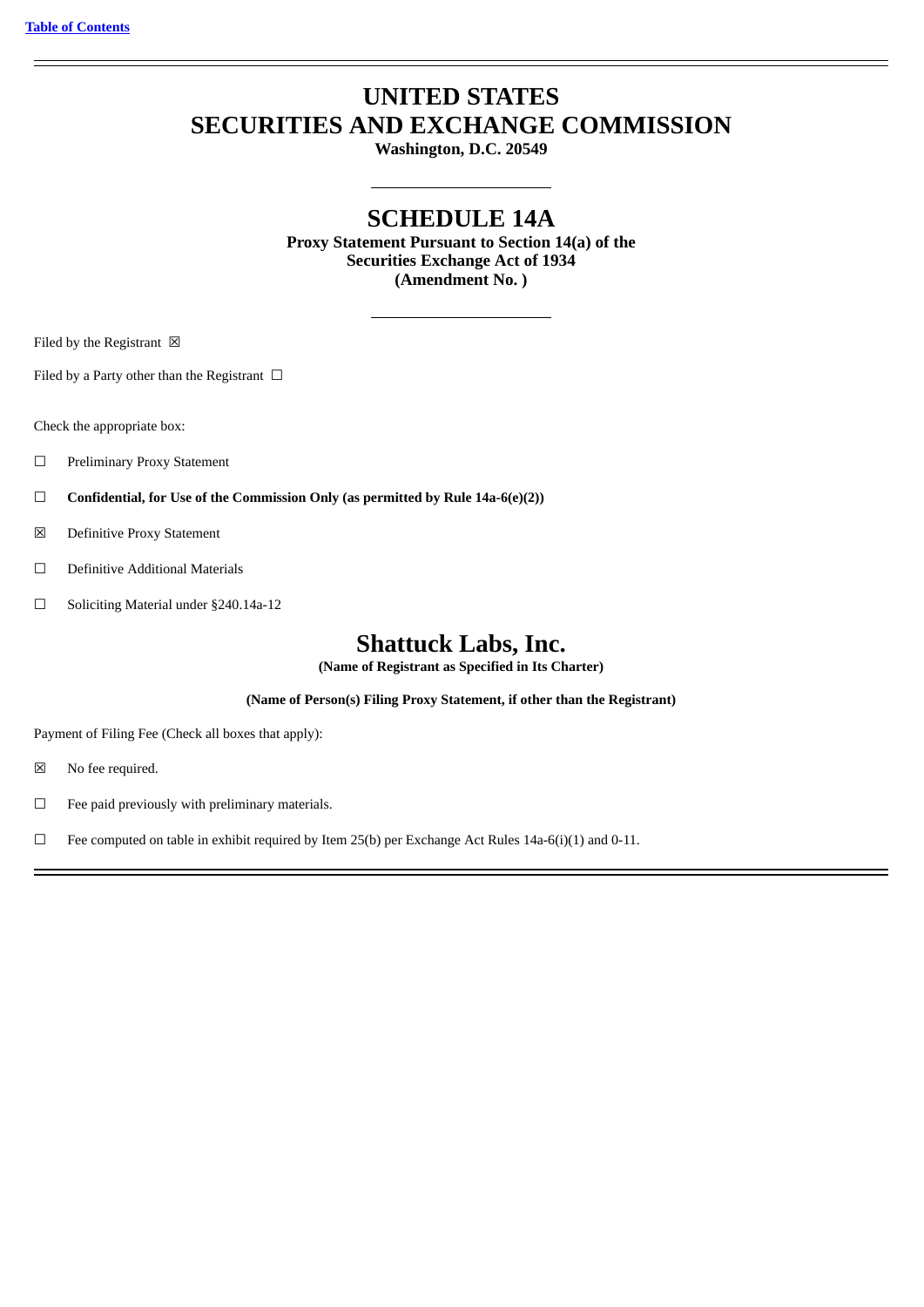

500 W. 5th Street, Suite 1200, Austin, Texas 78701

### **NOTICE OF THE 2022 ANNUAL MEETING OF STOCKHOLDERS TO BE HELD ON JUNE 7, 2022**

To the Stockholders of Shattuck Labs:

Shattuck Labs, Inc. (the "Company") will hold its 2022 Annual Meeting of Stockholders (the "Annual Meeting") on Tuesday, June 7, 2022, at 11:00 a.m. Eastern Time. The Annual Meeting will be a virtual meeting conducted exclusively online via live audio webcast at the unique link that will be emailed to you approximately one hour prior to the meeting after you register in advance. The Annual Meeting will be held for the following purposes, as more fully described in the accompanying proxy statement (the "Proxy Statement"):

- (1) To elect the two Class II director nominees named in the Proxy Statement to serve until the 2025 Annual Meeting of Stockholders or until their successors are duly elected and qualified;
- (2) To ratify the selection of KPMG LLP as the Company's independent registered public accounting firm for the year ending December 31,  $2022 \cdot$  and
- (3) To transact any other matters that may properly come before the Annual Meeting or any adjournments or postponements thereof.

The Board of Directors has fixed April 14, 2022 as the record date. Only stockholders of record at the close of business on that date will be entitled to notice of, and to vote at, the Annual Meeting or any adjournment or postponement thereof.

Instructions for registering for and accessing the virtual Annual Meeting are provided in the Proxy Statement. In the event of a technical malfunction or other situation that the meeting chair determines may affect the ability of the Annual Meeting to satisfy the requirements for a meeting of stockholders to be held by means of remote communication under the Delaware General Corporation Law, or that otherwise makes it advisable to adjourn the Annual Meeting, the meeting chair or secretary will convene the meeting at 12:00 p.m. Eastern Time on the date specified above and at the Company's address specified above solely for the purpose of adjourning the meeting to reconvene at a date, time and physical or virtual location announced by the meeting chair or secretary. Under either of the foregoing circumstances, we will post information regarding the announcement on the Investors page of the Company's website at *https://ir.shattucklabs.com/investor-relations*.

By Order of the Board of Directors,

/s/ Dr. Taylor Schreiber

Dr. Taylor Schreiber Chief Executive Officer and Director

Austin, Texas April 21, 2022

Whether or not you expect to participate in the virtual Annual Meeting, please vote as promptly as possible in order to ensure your representation at the Annual Meeting. You may vote online or, if you requested printed copies of the proxy materials, by telephone or by using **the proxy card or voting instruction form provided with the printed proxy materials.**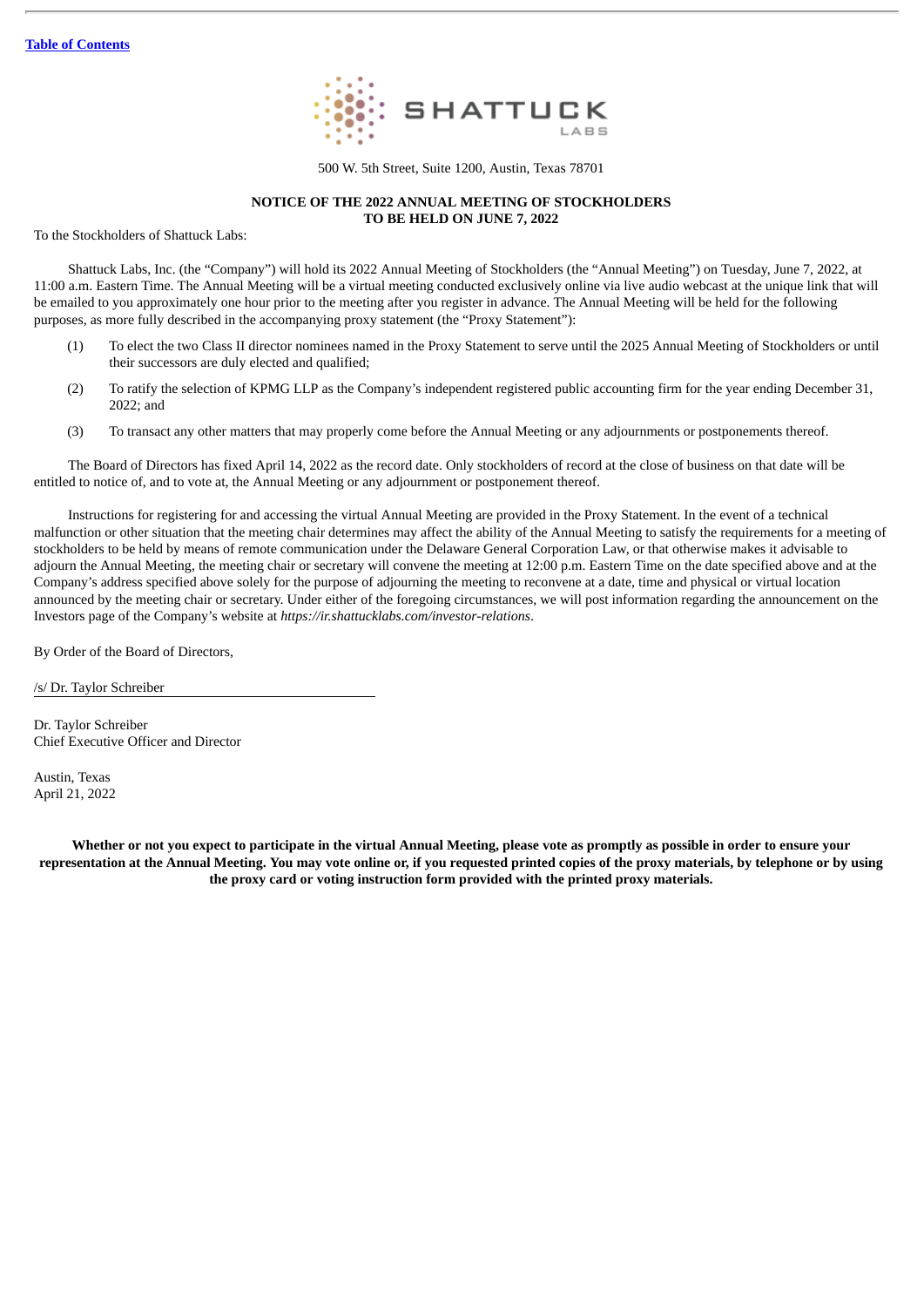# **TABLE OF CONTENTS**

<span id="page-2-0"></span>

| <u>QUESTIONS AND ANSWERS ABOUT THE PROXY MATERIALS AND VOTING</u> | <b>Page</b> |
|-------------------------------------------------------------------|-------------|
| <b>PROPOSAL 1: ELECTION OF DIRECTORS</b>                          | 6           |
| <b>PROPOSAL 2: RATIFICATION OF INDEPENDENT AUDITOR SELECTION</b>  | 9           |
| <b>CORPORATE GOVERNANCE</b>                                       | 11          |
| <b>EXECUTIVE OFFICERS</b>                                         | 18          |
| <b>EXECUTIVE COMPENSATION</b>                                     | 20          |
| <b>CERTAIN INFORMATION ABOUT OUR COMMON STOCK</b>                 | 24          |
| <b>CERTAIN RELATIONSHIPS AND RELATED PARTY TRANSACTIONS</b>       | 27          |
| <b>OTHER MATTERS</b>                                              | 31          |
|                                                                   |             |

# **LEGAL MATTERS**

Important Notice Regarding the Availability of Proxy Materials for the 2022 Annual Meeting of Stockholders to Be Held on June 7, 2022. The Proxy Statement and Annual Report for the year ended December 31, 2021 are available at *www.proxydocs.com/STTK*.

*Forward-Looking Statements.* The Proxy Statement may contain "forward-looking statements" within the meaning of the "safe harbor" provisions of the Private Securities Litigation Reform Act of 1995, which statements are subject to substantial risks and uncertainties and are based on estimates and assumptions. All statements, other than statements of historical facts, included in the Proxy Statement are forward-looking statements. In some cases, you can identify forward-looking statements by terms such as "may," "might," "will," "objective," "intend," "should," "could," "can," "would," "expect," "believe," "design," "estimate," "predict," "potential," "plan" or the negative of these terms, and similar expressions intended to identify forward-looking statements. These statements involve known and unknown risks, uncertainties and other factors that could cause our actual results to differ materially from the forward-looking statements expressed or implied in the Proxy Statement. Such risks, uncertainties and other factors include those identified in the Company's Annual Report on Form 10-K for the year ended December 31, 2021 filed with the U.S. Securities and Exchange Commission ("SEC") and other subsequent documents we file with the SEC. The Company expressly disclaims any obligation to update or alter any statements whether as a result of new information, future events or otherwise, except as required by law.

*Website References.* Website references throughout this document are inactive textual references and provided for convenience only, and the content on the referenced websites is not incorporated herein by reference and does not constitute a part of the Proxy Statement.

*Use of Trademarks.* Shattuck Labs is the trademark of Shattuck Labs, Inc. Other names and brands may be claimed as the property of others.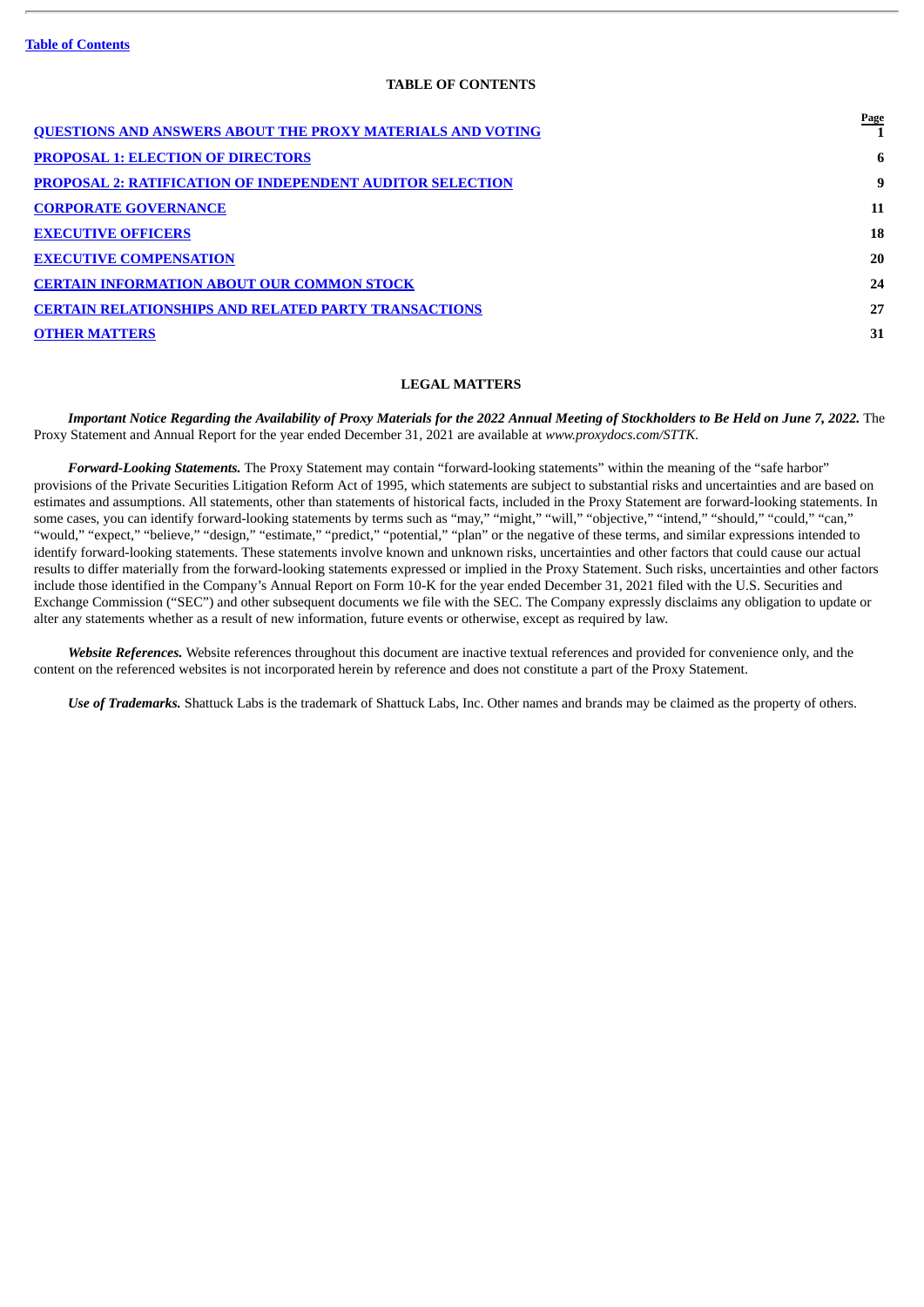

500 W. 5th Street, Suite 1200, Austin, Texas 78701

### **PROXY STATEMENT FOR THE 2022 ANNUAL MEETING OF STOCKHOLDERS**

### **QUESTIONS AND ANSWERS ABOUT THE PROXY MATERIALS AND VOTING**

### <span id="page-3-0"></span>**What Is the Purpose of These Proxy Materials?**

We are making these proxy materials available to you in connection with the solicitation of proxies by the Board of Directors (the "Board") of Shattuck Labs, Inc. ("we," "us," "our" or the "Company") for use at the 2022 Annual Meeting of Stockholders (the "Annual Meeting") to be held virtually on June 7, 2022 at 11:00 a.m. Eastern Time, or at any other time following adjournment or postponement thereof. You are invited to participate in the Annual Meeting and to vote on the proposals described in this Proxy Statement. The proxy materials are first being made available to our stockholders on or about April 21, 2022.

### **Why Did I Receive a Notice of Internet Availability?**

Pursuant to U.S. Securities and Exchange Commission ("SEC") rules, we are furnishing the proxy materials to our stockholders primarily via the Internet instead of mailing printed copies. This process allows us to expedite our stockholders' receipt of proxy materials, lower the costs of printing and mailing the proxy materials and reduce the environmental impact of our Annual Meeting. If you received a Notice of Internet Availability of Proxy Materials (the "Notice"), you will not receive a printed copy of the proxy materials unless you request one. The Notice provides instructions on how to access the proxy materials for the Annual Meeting via the Internet, how to request a printed set of proxy materials and how to vote your shares.

### **Why Are We Holding a Virtual Annual Meeting?**

We have adopted a virtual meeting format for the Annual Meeting to provide a consistent experience to all stockholders regardless of geographic location. We believe this expands stockholder access, improves communications and lowers our costs while reducing the environmental impact of the meeting. Utilizing a virtual meeting format also helps to protect our stockholders and employees in light of the public health and safety considerations posed by the ongoing coronavirus (COVID-19) pandemic. In structuring our virtual Annual Meeting, our goal is to enhance rather than constrain stockholder participation in the meeting, and we have designed the meeting to provide stockholders with the same rights and opportunities to participate as they would have at an in-person meeting.

### **Who Can Vote?**

Only stockholders of record at the close of business on April 14, 2022 (the "Record Date") are entitled to notice of the Annual Meeting and to vote on the proposals described in this Proxy Statement. At the close of business on the Record Date, 42,378,514 shares of our common stock were issued and outstanding.

### **What Is the Difference between Holding Shares as a Registered Stockholder and as a Beneficial Owner?**

### *Registered Stockholder: Shares Registered in Your Name*

If your shares of common stock are registered directly in your name with our transfer agent, American Stock Transfer and Trust Company, LLC, you are considered to be, with respect to those shares of common stock, the registered stockholder, and these proxy materials are being sent directly to you by us.

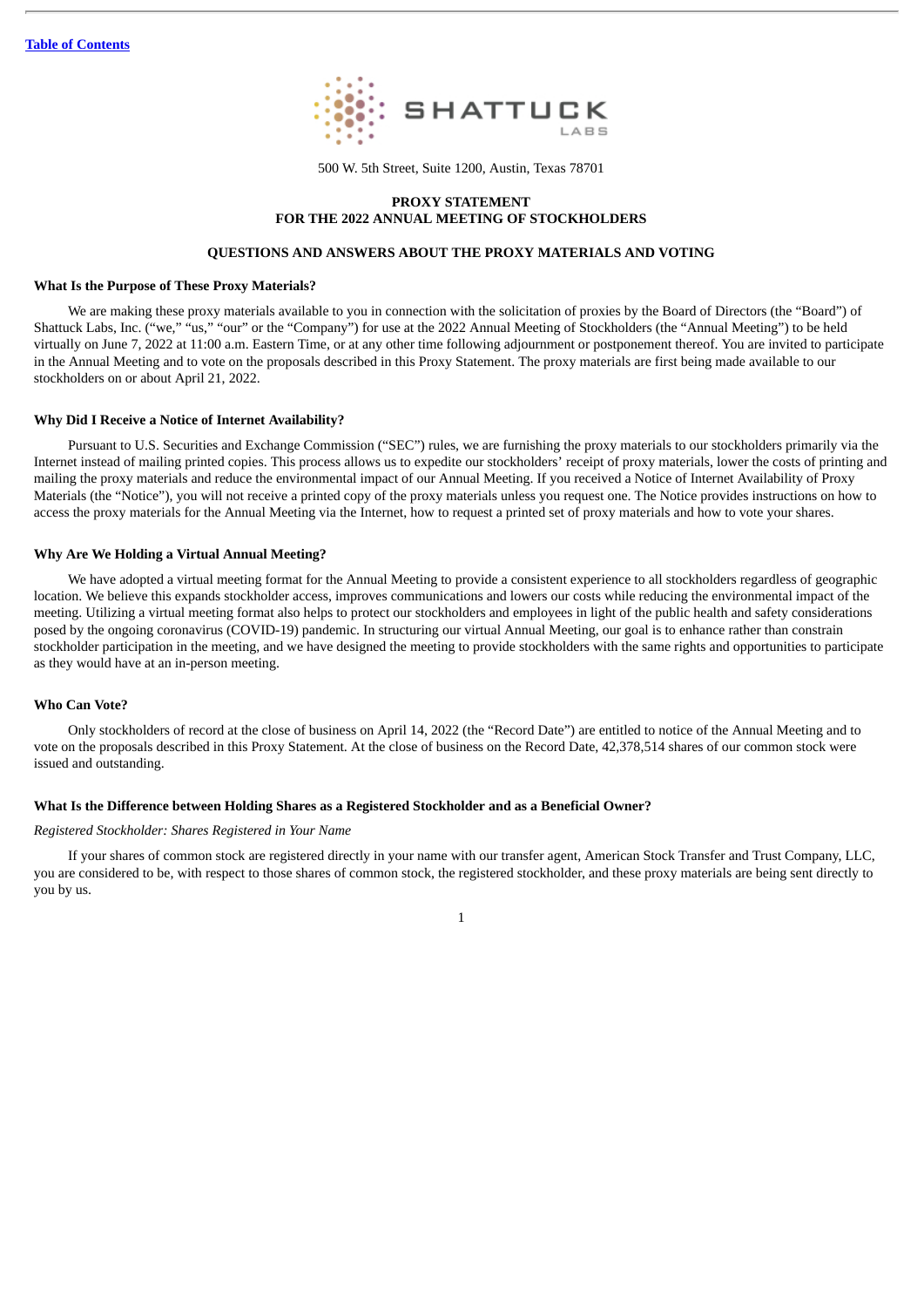### *Beneficial Owner: Shares Registered in the Name of a Broker, Fiduciary or Custodian*

If your shares of common stock are held by a broker, fiduciary or custodian, you are considered the beneficial owner of shares of common stock held in "street name," and these proxy materials are being forwarded to you from that broker, fiduciary or custodian.

### **How Can I Participate in the Virtual Annual Meeting?**

Stockholders of record as of the close of business on the Record Date are entitled to participate in and vote at the Annual Meeting. To participate in the Annual Meeting, including to vote, ask questions and view the list of registered stockholders as of the Record Date during the meeting, stockholders will need to register in advance following the instructions below.

We will endeavor to answer as many stockholder-submitted questions as time permits that comply with the Annual Meeting rules of conduct. We reserve the right to edit profanity or other inappropriate language and to exclude questions regarding topics that are not pertinent to meeting matters or Company business. If we receive substantially similar questions, we may group such questions together and provide a single response to avoid repetition.

The meeting webcast will begin promptly at 11:00 a.m. Eastern Time. Online check-in will begin approximately 15 minutes before then, and we encourage you to allow ample time for check-in procedures. If you experience technical difficulties during the check-in process or during the meeting, please call the technical support number that will be included in the email containing your access link to the meeting. Additional information regarding the rules and procedures for participating in the Annual Meeting will be set forth in our meeting rules of conduct, which stockholders can view during the meeting at the meeting website.

### *Meeting Registration Process for Registered Stockholders*

If your shares are registered directly in your name with our transfer agent, you can register for the Annual Meeting at either www.proxydocs.com/STTK or www.proxypush.com/STTK by following the instructions on the website. As part of the registration process, you will be asked to enter the control number located on your proxy card or Notice. Upon completing your registration, you will receive further instructions via email, including a unique link that will allow you access to the Annual Meeting and vote and submit questions during the Annual Meeting.

### *Meeting Registration Process for Beneficial Owners*

If your shares are held in street name, you can register for the Annual Meeting at *www.proxydocs.com/STTK* by following the instructions on the website. In addition, it is important that you also follow the instructions you receive from your broker, fiduciary or custodian about participating in the Annual Meeting, which may include a requirement to obtain a legal proxy from them and submit a copy during the advance registration process for the meeting.

### **What Am I Voting on?**

The proposals to be voted on at the Annual Meeting are as follows:

- (1) Election of two Class II director nominees to serve until the 2025 Annual Meeting of Stockholders ("Proposal 1"); and
- (2) Ratification of the selection of KPMG LLP as the Company's independent auditor for 2022 ("Proposal 2").

# $\overline{2}$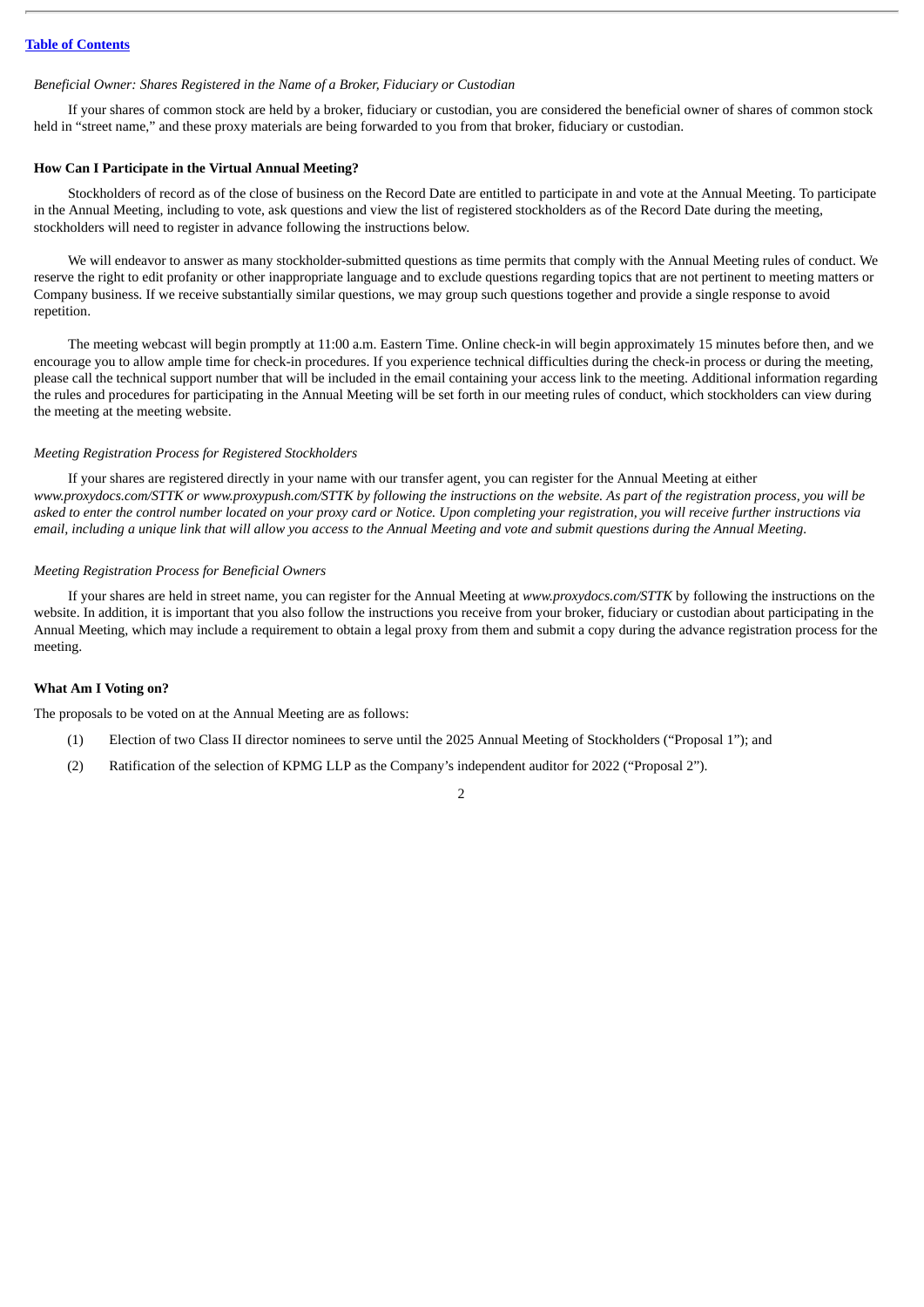### **How Does the Board Recommend That I Vote?**

The Board recommends that you vote your shares "**FOR**" each director nominee in Proposal 1 and "**FOR**" Proposal 2.

### **What If Another Matter Is Properly Brought before the Annual Meeting?**

As of the date of filing this Proxy Statement, the Board knows of no other matters that will be presented for consideration at the Annual Meeting. If any other matters are properly brought before the Annual Meeting, it is the intention of the persons named as proxies in the proxy card to vote on such matters in accordance with their best judgment.

### **How Many Votes Do I Have?**

Each share of common stock is entitled to one vote on each proposal to be voted on at the Annual Meeting.

### **What Does It Mean If I Receive More Than One Set of Proxy Materials?**

If you receive more than one set of proxy materials, your shares may be registered in more than one name or held in different accounts. Please cast your vote with respect to each set of proxy materials that you receive to ensure that all of your shares are voted.

### **How Do I Vote?**

Even if you plan to attend the Annual Meeting, we recommend that you also submit your vote as early as possible in advance so that your vote will be counted if you later decide not to, or are unable to, virtually attend the Annual Meeting.

### *Registered Stockholder: Shares Registered in Your Name*

If you are the registered stockholder, you may vote your shares online during the virtual Annual Meeting (see "How Can I Participate in the Virtual Annual Meeting?" above) or by proxy in advance of the Annual Meeting by Internet (at *www.proxypush.com/STTK*) or, if you requested paper copies of the proxy materials, by completing and mailing a proxy card or by telephone (at 866-870-7493).

### *Beneficial Owner: Shares Registered in the Name of a Broker, Fiduciary or Custodian*

If you are the beneficial owner, you may vote your shares online during the virtual Annual Meeting (see "How Can I Participate in the Virtual Annual Meeting?" above) or you may direct your broker, fiduciary or custodian how to vote in advance of the Annual Meeting by following the instructions they provide.

### **What Happens If I Do Not Vote?**

### *Registered Stockholder: Shares Registered in Your Name*

If you are the registered stockholder and do not vote in one of the ways described above, your shares will not be voted at the Annual Meeting and will not be counted toward the quorum requirement.

### *Beneficial Owner: Shares Registered in the Name of a Broker, Fiduciary or Custodian*

If you are the beneficial owner and do not direct your broker, fiduciary or custodian how to vote your shares, your broker, fiduciary or custodian will only be able to vote your shares with respect to proposals considered to be "routine" (which we expect includes Proposal 2). Your broker, fiduciary or custodian is not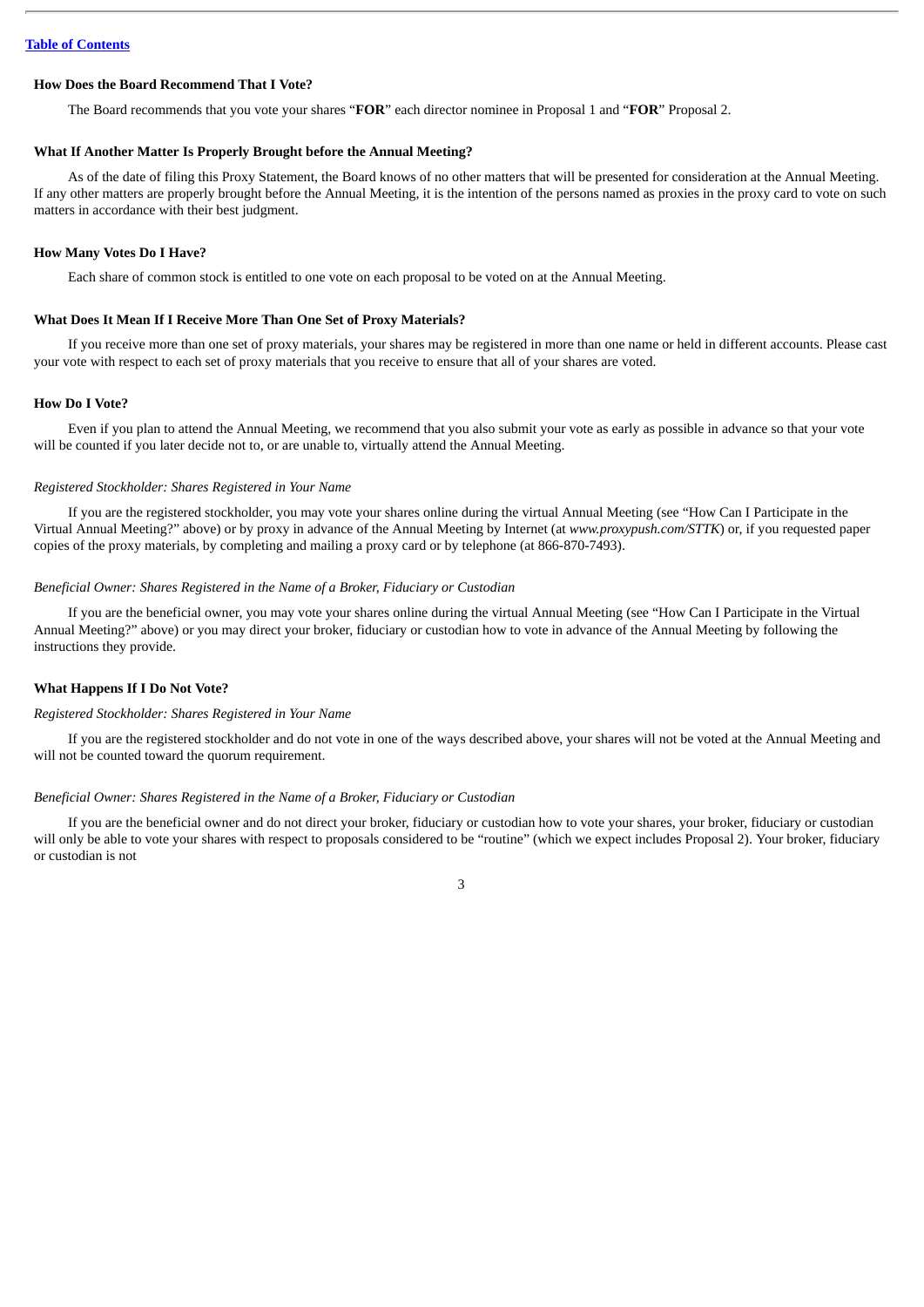entitled to vote your shares with respect to "non-routine" proposals (which we expect includes Proposal 1), which we refer to as a "broker non-vote." Whether a proposal is considered routine or non-routine is subject to stock exchange rules and final determination by the stock exchange. Even with respect to routine matters, some brokers are choosing not to exercise discretionary voting authority. As a result, we urge you to direct your broker, fiduciary or custodian how to vote your shares on all proposals to ensure that your vote is counted.

### **What If I Sign and Return a Proxy Card or Otherwise Vote but Do Not Indicate Specific Choices?**

### *Registered Stockholder: Shares Registered in Your Name*

The shares represented by each signed and returned proxy will be voted at the Annual Meeting by the persons named as proxies in the proxy card in accordance with the instructions indicated on the proxy card. However, if you are the registered stockholder and sign and return your proxy card without giving specific instructions, the persons named as proxies in the proxy card will vote your shares in accordance with the recommendations of the Board. Your shares will be counted toward the quorum requirement.

### *Beneficial Owner: Shares Registered in the Name of a Broker, Fiduciary or Custodian*

If you are the beneficial owner and sign and return your voting instruction form without giving specific instructions, your broker, fiduciary or custodian will only be able to vote your shares with respect to proposals considered to be "routine." Your broker, fiduciary or custodian is not entitled to vote your shares with respect to "non-routine" proposals, resulting in a broker non-vote with respect to such proposals.

### **Can I Change My Vote after I Submit My Proxy?**

### *Registered Stockholder: Shares Registered in Your Name*

If you are the registered stockholder, you may revoke your proxy at any time before the final vote at the Annual Meeting in any one of the following ways:

- (1) You may complete and submit a new proxy card, but it must bear a later date than the original proxy card;
- (2) You may submit new proxy instructions via telephone or the Internet;
- (3) You may send a timely written notice that you are revoking your proxy to our Corporate Secretary at the address set forth on the first page of this Proxy Statement; or
- (4) You may vote by attending the Annual Meeting virtually. However, your virtual attendance at the Annual Meeting will not, by itself, revoke your proxy.

Your last submitted vote is the one that will be counted.

### *Beneficial Owner: Shares Registered in the Name of a Broker, Fiduciary or Custodian*

If you are the beneficial owner, you must follow the instructions you receive from your broker, fiduciary or custodian with respect to changing your vote.

### **What Is the Quorum Requirement?**

The holders of a majority of the shares of common stock outstanding and entitled to vote at the Annual Meeting must be present at the Annual Meeting, either virtually or represented by proxy, to constitute a quorum. A quorum is required to transact business at the Annual Meeting.

Your shares will be counted toward the quorum only if you submit a valid proxy (or a valid proxy is submitted on your behalf by your broker, fiduciary or custodian) or if you attend the Annual Meeting virtually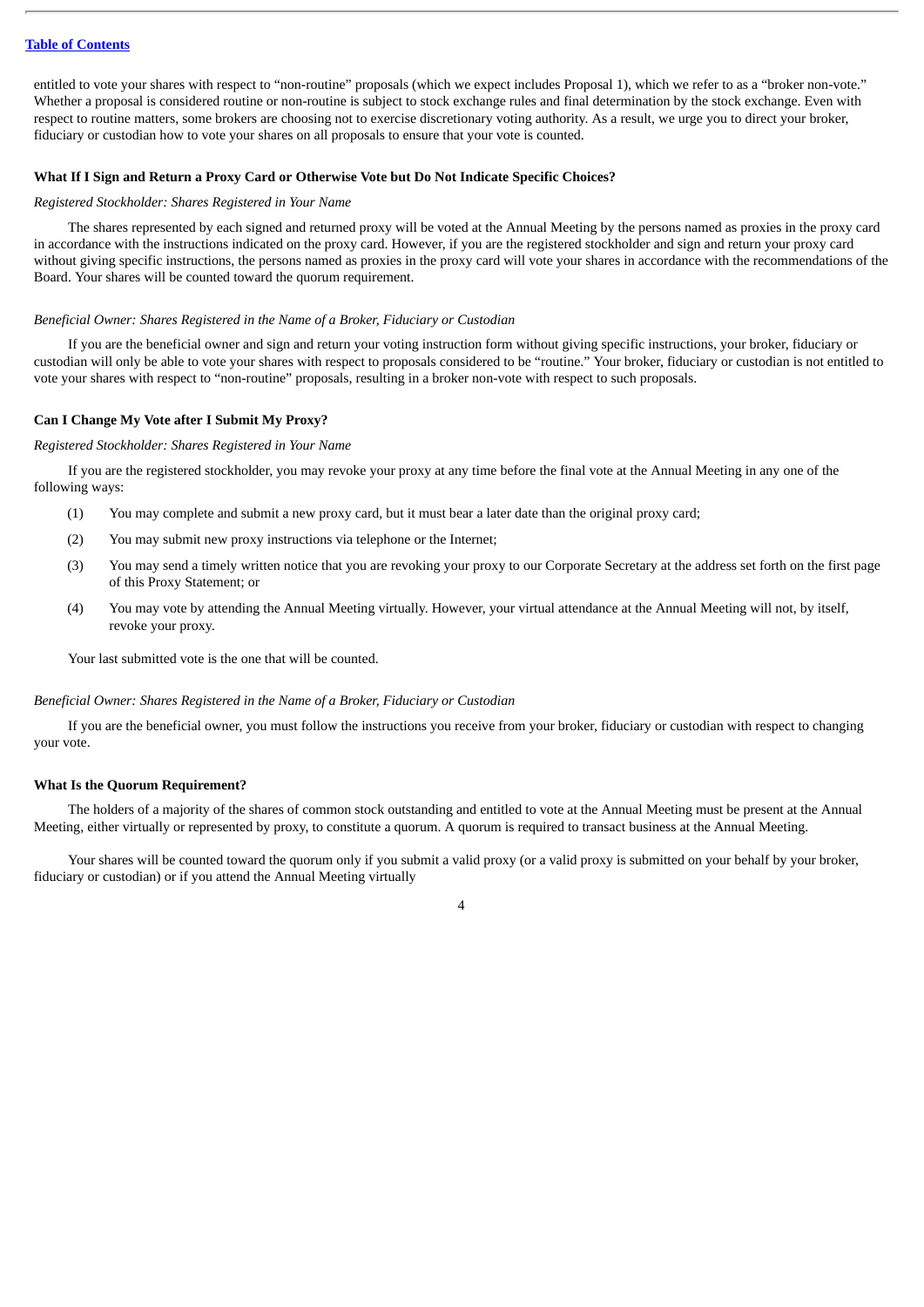and vote. Abstentions and broker non-votes will be counted toward the quorum requirement. If there is no quorum, the chairman of the Annual Meeting or the holders of a majority of shares of common stock virtually present at the Annual Meeting, either personally or by proxy, may adjourn the Annual Meeting to another time or date.

### **How Many Votes Are Required to Approve Each Proposal and How Are Votes Counted?**

Votes will be counted by Mediant Communications Inc., the Inspector of Elections appointed for the Annual Meeting.

### *Proposal 1: Election of Directors*

A nominee will be elected as a director at the Annual Meeting if the nominee receives a plurality of the votes cast "FOR" his or her election. "Plurality" means that the individuals who receive the largest number of votes cast "FOR" are elected as directors. Broker non-votes and votes that are withheld will not be counted as votes cast on the matter and will have no effect on the outcome of the election. Stockholders do not have cumulative voting rights for the election of directors.

### *Proposal 2: Ratification of Independent Auditor Selection*

The affirmative vote of a majority of shares of common stock present or represented at the Annual Meeting is required for the ratification of the appointment of KPMG LLP as our independent auditor. Abstentions will have the same effect as a vote "AGAINST" the matter. Broker non-votes, if any, will have no effect on the outcome of the matter.

### **Who Is Paying for This Proxy Solicitation?**

We will pay the costs associated with the solicitation of proxies, including the preparation, assembly, printing and mailing of the proxy materials. We may also reimburse brokers, fiduciaries or custodians for the cost of forwarding proxy materials to beneficial owners of shares of common stock held in "street name."

Our employees, officers and directors may solicit proxies in person or via telephone or the Internet. We will not pay additional compensation for any of these services.

### **How Can I Find out the Voting Results?**

We expect to announce preliminary voting results at the Annual Meeting. Final voting results will be published in a Current Report on Form 8-K to be filed with the SEC within four business days after the Annual Meeting.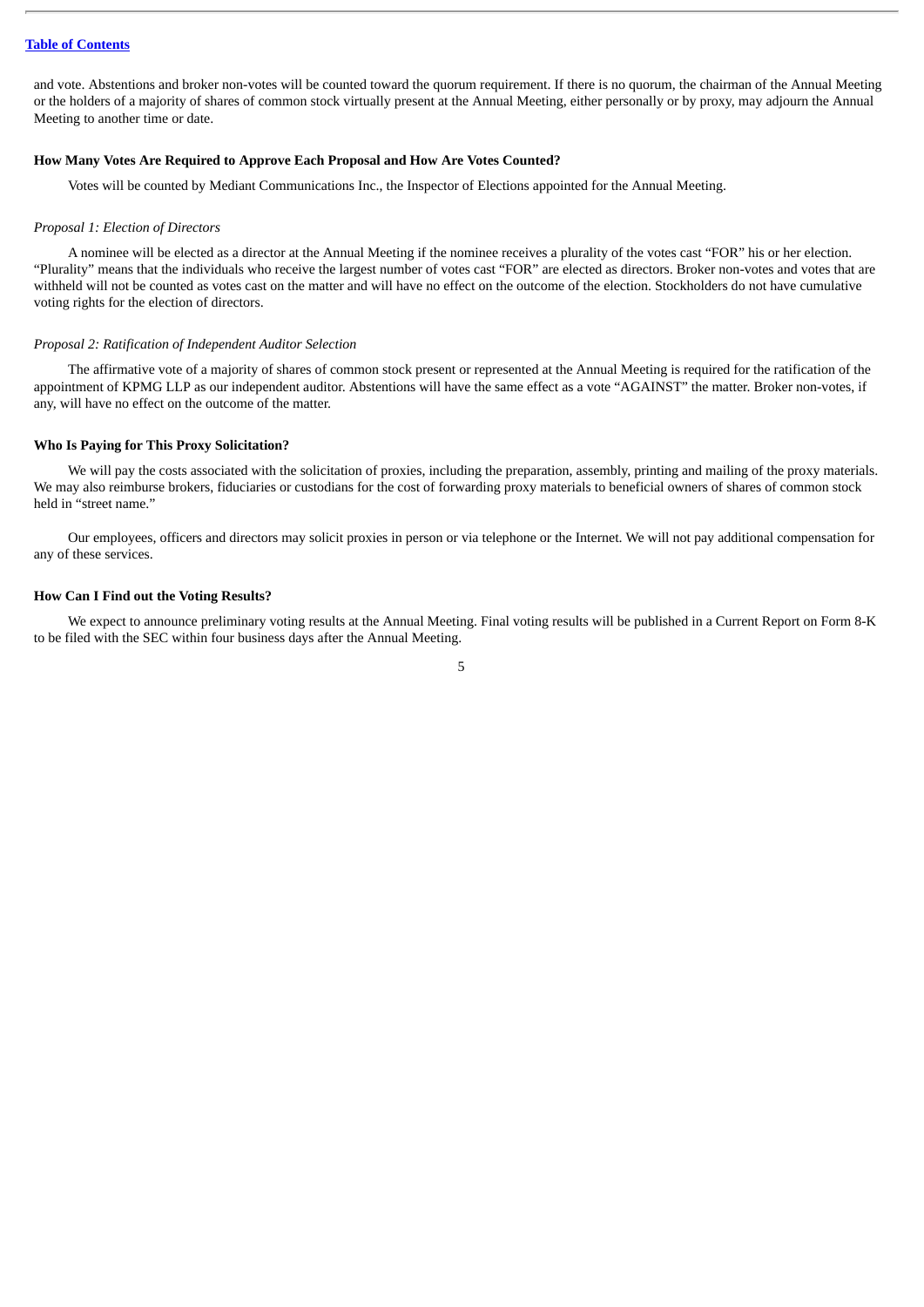# **PROPOSAL 1: ELECTION OF DIRECTORS**

<span id="page-8-0"></span>In accordance with our Bylaws, the Board has fixed the number of directors constituting the Board at seven. At the Annual Meeting, the stockholders will vote to elect the two Class II director nominees named in this Proxy Statement to serve until the 2025 Annual Meeting of Stockholders or until their successors are duly elected and qualified or until their earlier resignation or removal. Our Board has nominated Drs. Neil Gibson and George Golumbeski for election to our Board. Drs. Gibson and Golumbeski have served on our Board since prior to our initial public offering in October 2020.

Our Board is divided into three classes, with members of each class holding office for staggered three-year terms. There are currently three Class I directors, whose terms expire at the 2024 Annual Meeting of Stockholders; two Class II directors, who are up for election for a term expiring at the 2025 Annual Meeting of Stockholders; and two Class III directors, whose terms expire at the 2023 Annual Meeting of Stockholders.

Our director nominees have indicated that they are willing and able to serve as directors. However, if any of them becomes unable or, for good cause, unwilling to serve, proxies may be voted for the election of such other person as shall be designated by our Board, or the Board may decrease the size of the class and Board.

### **Information Regarding Director Nominees and Continuing Directors**

Biographical and other information regarding our director nominees and directors continuing in office, including the primary skills and experiences considered by our Nominating and Corporate Governance Committee (the "Nominating Committee") in determining to recommend them, is set forth below.

| Name                                    | Age<br><b>Class</b><br>(as of April 21) | Position                             |
|-----------------------------------------|-----------------------------------------|--------------------------------------|
| Taylor Schreiber, M.D., Ph.D.           | Class III<br>42                         | Chief Executive Officer and Director |
| Helen M. Boudreau $(1)(2)$              | Class III<br>56                         | <b>Independent Director</b>          |
| Tyler $Brous(1)(2)$                     | 39<br>Class I                           | <b>Independent Director</b>          |
| Carrie Brownstein, M.D. <sup>(3)</sup>  | Class I<br>52                           | <b>Independent Director</b>          |
| Neil Gibson, $Ph.D.(1)(3)$              | 66<br>Class II                          | <b>Independent Director</b>          |
| George Golumbeski, Ph.D. <sup>(2)</sup> | Class II<br>64                          | Chairman of the Board                |
| Michael Lee $(3)$                       | Class I<br>43                           | <b>Independent Director</b>          |

(1) Member of the Audit Committee

(2) Member of the Compensation Committee

(3) Member of the Nominating Committee

## *Class I Directors Continuing in Office*

*Tyler Brous.* Mr. Brous has served on our Board since September 2016. He has worked at Lennox Capital Partners, a private equity firm, since 2011, and currently serves as its Managing Director and Portfolio Manager. He has served on the board of directors of ColdQuanta, Inc., a quantum technology company, since 2020 and previously served on the board of CerSci Therapeutics, Inc., a biotechnology company, from 2018 until its sale in 2020. Mr. Brous earned his B.S. in Finance and Business from the University of Texas, where he graduated *summa cum laude*.

We believe Mr. Brous is qualified to serve on our Board because of his extensive experience investing in and operating biotechnology companies and his financial expertise.

*Carrie Brownstein, M.D.* Dr. Brownstein has served on our Board since October 2021. Dr. Brownstein has served as the Chief Medical Officer of Cellectis S.A. (Nasdaq: CLLS), a biopharmaceutical company, since April 2020, where she is responsible for overseeing clinical research and development. Previously, she served as Vice President of Global Clinical Research and Development, Therapeutic Area Head for Myeloid Diseases at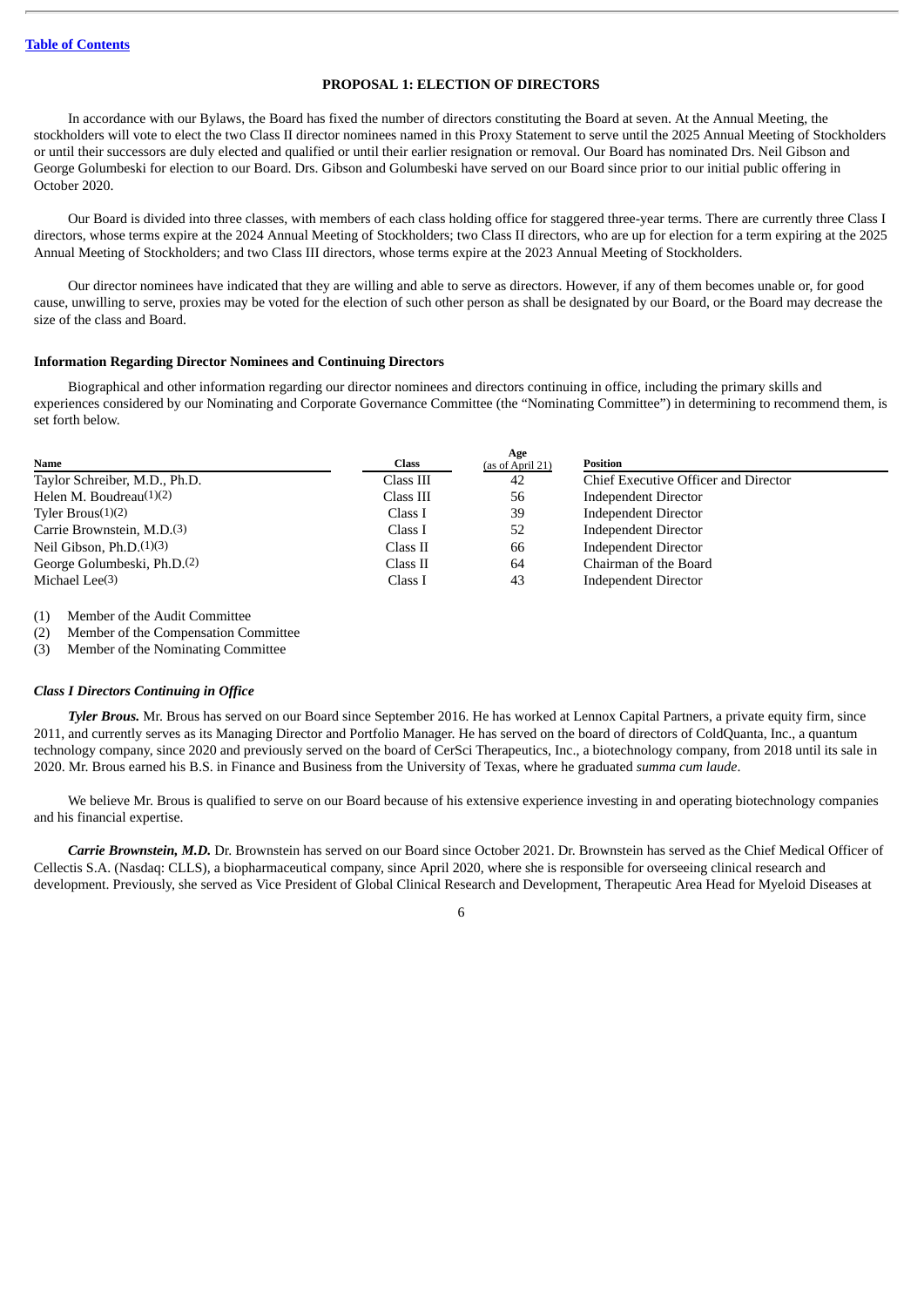Celgene Corp., a pharmaceutical company, from July 2017 to April 2020, Executive Director of Clinical Sciences Oncology at Regeneron Pharmaceuticals, Inc. (Nasdaq: REGN), a biotechnology company, from August 2012 to March 2017 and Senior Medical Director of Hematology and Oncology at F. Hoffmann-La Roche AG (OTCMKTS: RHHBY), a pharmaceutical company, from September 2006 to August 2012. Prior to her industry career, Dr. Brownstein practiced pediatric hematology and oncology at New York Presbyterian Columbia University and Mount Sinai Medical Center, completed her internship and residency at Columbia Presbyterian Medical Center in New York and her subspecialty training at Memorial Sloan-Kettering Cancer Center. Dr. Brownstein earned her A.B. in Psychology from the University of Michigan and her M.D. from Tufts University School of Medicine.

We believe Dr. Brownstein is qualified to serve on our Board because of her medical expertise and extensive experience in the pharmaceuticals industry.

*Michael Lee.* Mr. Lee has served as a member of our Board since June 2020. Mr. Lee has served as Co-Founder and Portfolio Manager at Redmile Group, LLC, a healthcare-focused investment firm based in San Francisco and New York, since 2007. Prior to Redmile, he worked as a biotechnology investor at Steeple Capital, Welch Capital Partners and Prudential Equity Group. Mr. Lee currently serves on the board of directors of Fate Therapeutics, Inc. (Nasdaq: FATE), a clinical-stage biopharmaceutical company, and IGM Biosciences, Inc. (Nasdaq: IGMS), a biotechnology company. Mr. Lee earned his B.S. in Molecular and Cellular Biology from the University of Arizona.

We believe Mr. Lee is qualified to serve on our Board because of his industry experience and experience as an investor in biotechnology companies.

### *Class II Director Nominees*

*Neil Gibson, Ph.D.* Dr. Gibson has served as a member of our Board since November 2016. Dr. Gibson has served as Senior Vice President of COI Pharmaceuticals, Inc., an accelerator company focused on the creation and development of unique drug discovery companies based on innovative and disruptive technologies, since October 2016. Previously, he served as President and Chief Executive Officer of Adanate from 2017 to November 2021 and President and Chief Executive Officer of PDI Therapeutics from 2017 to June 2020, both COI Pharmaceuticals, Inc. companies. Dr. Gibson has also served in leadership roles at various biotechnology companies, including Senior Vice President of BioAtla, Inc. (Nasdaq: BCAB) from 2015 to 2016; Chief Scientific Officer of Regulus Therapeutics Inc. (Nasdaq: RGLS) from 2011 to 2015; Chief Scientific Officer and Oncology Therapeutic Area Head of Pfizer Oncology from 2007 to 2011; and Chief Scientific Officer of OSI Pharmaceuticals, Inc. from 2000 to 2007. While at Pfizer. Dr. Gibson was also a member of the Pfizer Oncology Business Unit Executive team. Dr. Gibson has served on the boards of TCR2 Therapeutics Inc. (Nasdaq: TCRR), a clinical-stage cell therapy company, and Causeway Therapeutics, a clinical-stage biopharmaceutical company, since 2017. He has served on the boards of Instil Bio, Inc. (Nasdaq: TIL), a clinical-stage biopharmaceutical company, Cullinan MICA, a biotechnology company, since 2020, and Adanate since 2022. Dr. Gibson previously served on the board of CytoSen Therapeutics, Inc., a biopharmaceutical company, from 2016 to 2019. Dr. Gibson earned his B.Sc. in Pharmacy from the University of Strathclyde in Glasgow, Scotland and his Ph.D. from the University of Aston in Birmingham, England.

We believe Dr. Gibson is qualified to serve on our Board because of his extensive experience as an executive officer in the biopharmaceutical industry, including his technical expertise related to drug discovery and development.

*George Golumbeski, Ph.D.* Dr. Golumbeski has served as a member of our Board since January 2018 and as our Chairman since October 2021. He has more than 30 years of experience in the biotechnology industry. He has served as a partner at Droia Genetic Disease Fund, a life sciences investment firm, since October 2020. From August 2018 to August 2019, he served as President of GRAIL, Inc., an oncology-focused healthcare company.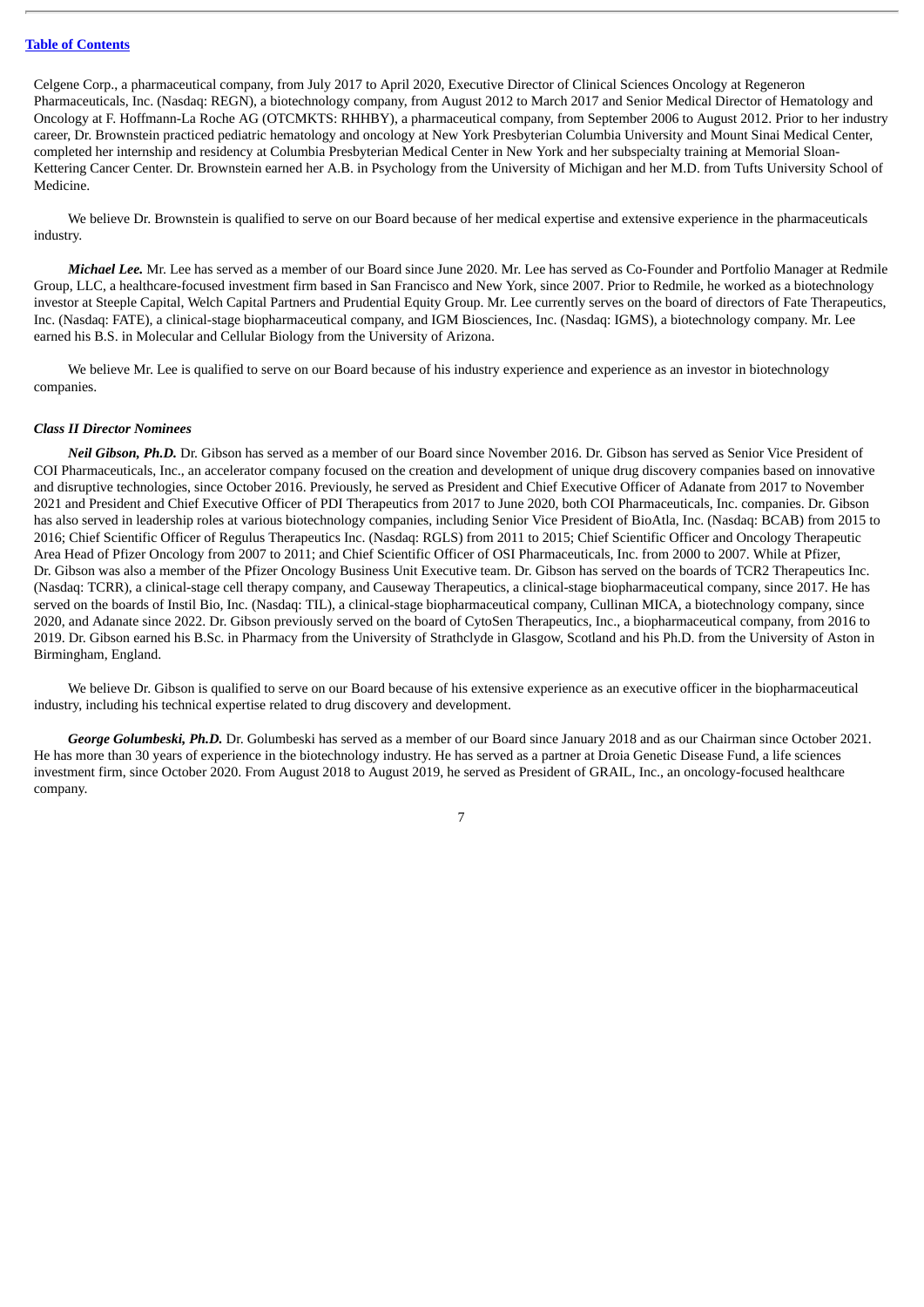From March 2009 to April 2018, Dr. Golumbeski served as the Executive Vice President of Business Development of Celgene Corp., an oncology and immunology-focused pharmaceutical company, where he was responsible for forging collaborations with biotechnology companies seeking to bring breakthrough medications to people suffering from cancer and chronic inflammation. He currently serves on the board of directors of several biotechnology companies, including MorphoSys AG (Nasdaq: MOR), Sage Therapeutics, Inc. (Nasdaq: SAGE) and Carrick Therapeutics. He previously served on the boards of Enanta Pharmaceuticals Inc. (Nasdaq: ENTA) and Aura Biosciences, Inc. (Nasdaq: AURA). Dr. Golumbeski earned his B.S. in Biology from the University of Virginia and his Ph.D. in Genetics from the University of Wisconsin-Madison, and he conducted his postdoctoral research in molecular biology at the University of Colorado-Boulder.

We believe Dr. Golumbeski is qualified to serve on our Board because of his extensive management experience and service on the boards of directors of numerous biotechnology companies as well as his experience with mergers and acquisitions and in developing biopharmaceutical collaborations and partnerships.

### *Class III Directors Continuing in Office*

*Helen M. Boudreau.* Ms. Boudreau has served as a member of our Board since July 2020. Ms. Boudreau has 30 years of experience across the biotechnology, pharmaceutical, consulting and banking industries. She currently serves as managing director at Estuary Ventures LLC, a board and advisory services company. From June 2018 to June 2019, she was Chief Operating Officer of the Bill & Melinda Gates Medical Research Institute, a nonprofit biotechnology company. Previously, she served as Chief Financial Officer from July 2017 to June 2018 and board member from February 2016 to July 2017 for Proteostasis Therapeutics, Inc., a clinical-stage biopharmaceutical company. From October 2014 to June 2017, she served as Chief Financial Officer for FORMA Therapeutics, Inc. (Nasdaq: FMTX), a clinical-stage biopharmaceutical company. Ms. Boudreau spent 16 years at Novartis AG (NYSE: NVS) and Pfizer Inc. (NYSE: PFE) in progressively senior finance and strategy roles, and worked earlier in her career at McKinsey & Company and Bank of America (NYSE: BAC). She is currently a member of the board of directors of Premier, Inc. (Nasdaq: PINC), a healthcare improvement company, Field Trip Health Ltd. (Nasdaq: FTRP), a psychedelic therapeutics company, and Rallybio Corp. (Nasdaq: RLYB), a biopharmaceutical company. She was previously a member of the board of Evaxion Biotech A/S (Nasdaq: EVAX), a clinical-stage AI-immunology platform company, from 2020 to 2021. Ms. Boudreau earned her B.A. in Economics from the University of Maryland, where she graduated *summa cum laude*, and her M.B.A. from the Darden Graduate School of Business at the University of Virginia. Ms. Boudreau is Directorship CertifiedTM by the NACD.

We believe Ms. Boudreau is qualified to serve on our Board because of her financial expertise and extensive experience with biotechnology companies.

*Taylor Schreiber, M.D., Ph.D.* Dr. Schreiber is a co-founder of Shattuck Labs. He served as our Chief Scientific Officer from January 2017 until January 2020, when he became our Chief Executive Officer, and has been a member of our Board since 2017. Dr. Schreiber is the lead inventor of Shattuck Labs' ARC and GADLEN technology platforms. From March 2014 to July 2015, Dr. Schreiber served as Vice President of Research & Development of Heat Biologics, Inc. (NYSE: HTBX), an immunotherapy-focused biotechnology company, and subsequently served as Chief Scientific Officer of Heat Biologics until December 2016. From January 2011 to March 2017, he also served as Chairman of the Scientific Advisory Board of Pelican Therapeutics, Inc., an immunotherapy company. Dr. Schreiber earned his B.A. in Biology from Bucknell University and his M.D. and Ph.D. from the Sheila and David Fuente Program in Cancer Biology at the University of Miami Miller School of Medicine.

We believe Dr. Schreiber is qualified to serve on our Board because of his extensive experience in the biopharmaceutical industry.

### **Board Recommendation**

The Board recommends a vote "**FOR**" the election of each of the Class II director nominees set forth above.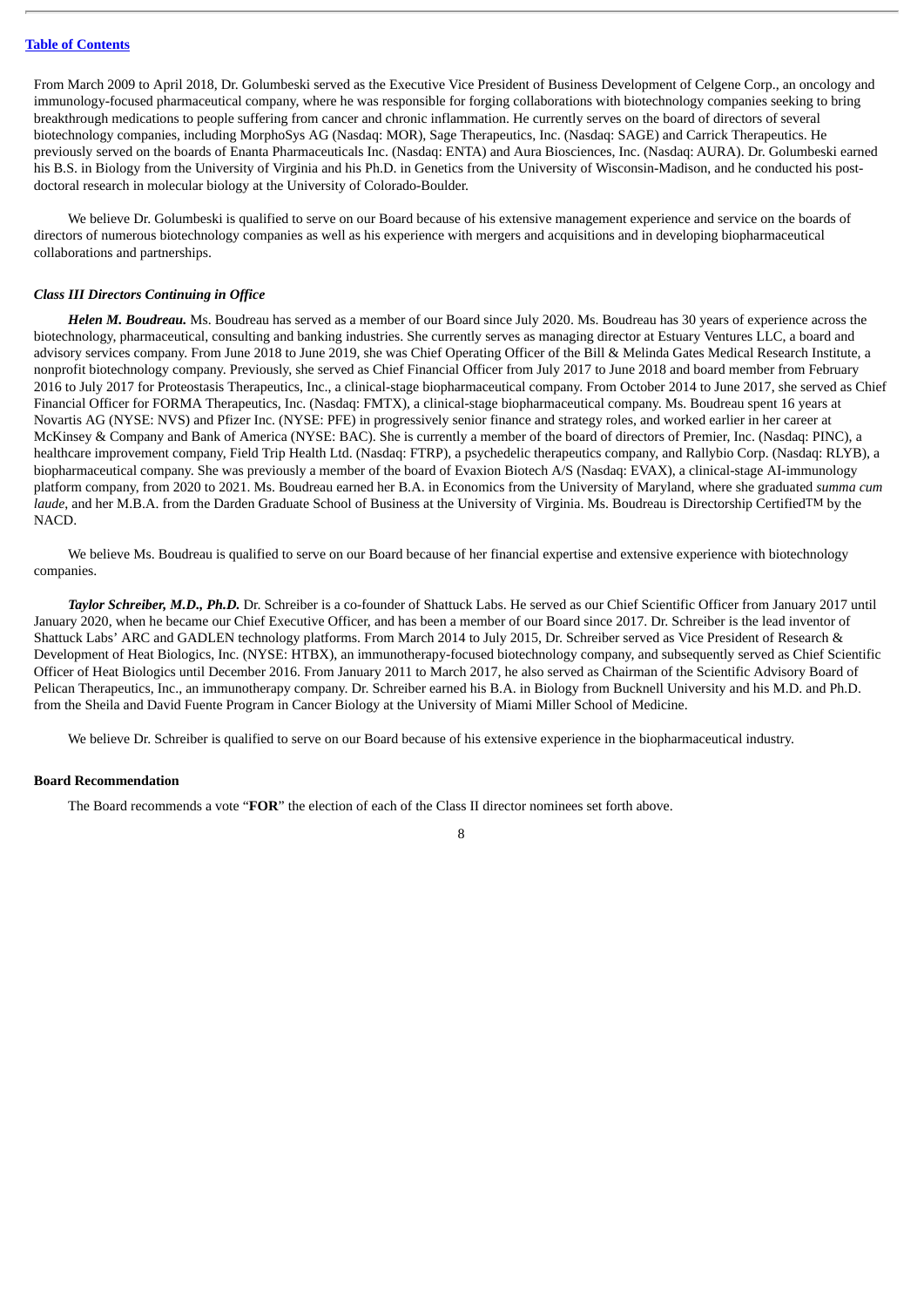### **PROPOSAL 2: RATIFICATION OF INDEPENDENT AUDITOR SELECTION**

<span id="page-11-0"></span>Our Audit Committee has selected KPMG LLP ("KPMG") as the Company's independent registered public accounting firm for the year ending December 31, 2022. In this Proposal 2 we are asking stockholders to vote to ratify this selection. Representatives of KPMG are expected to be present at the Annual Meeting. They will have the opportunity to make a statement, if they desire to do so, and will be available to respond to appropriate questions from stockholders.

Stockholder ratification of the selection of KPMG as the Company's independent auditor is not required by law or our bylaws. However, we are seeking stockholder ratification as a matter of good corporate practice. If our stockholders fail to ratify the selection, the committee will reconsider its selection. Even if the selection is ratified, the committee, in its discretion, may direct the selection of a different independent auditor at any time during the year if it determines that such a change would be in the best interests of the Company and our stockholders.

KPMG has served as our independent auditor since 2018. The following table summarizes the audit fees billed and expected to be billed by KPMG for the indicated fiscal years and the fees billed by KPMG for all other services rendered during the indicated fiscal years. All services associated with such fees were pre-approved by our Audit Committee in accordance with the "Pre-Approval Policies and Procedures" described below.

|                                   |           | <b>Year Ended</b><br>December 31. |
|-----------------------------------|-----------|-----------------------------------|
| <b>Fee Category</b>               | 2021      | 2020                              |
| Audit Fees(1)                     | \$449,390 | \$891,723                         |
| Audit-Related Fees <sup>(2)</sup> |           |                                   |
| Tax Fees $(3)$                    |           |                                   |
| All Other Fees $(4)$              |           |                                   |
| <b>Total Fees</b>                 | \$449,390 | \$891,723                         |

- (1) Consists of fees for the audit of our annual financial statements, reviews of our quarterly financial statements and services provided in connection with registration statements. Included in the 2020 audit fees are fees of \$650,000 related to our initial public offering in October 2020.
- (2) Consists of fees for assurance and related services reasonably related to the performance of the audit or review of our financial statements.
- (3) Consists of fees for tax compliance, tax advice and tax planning.
- (4) Consists of fees for all other services.

### **Pre-Approval Policies and Procedures**

Our Audit Committee has adopted procedures requiring the pre-approval of all audit and non-audit services performed by our independent auditor in order to assure that these services do not impair the auditor's independence. These procedures generally approve the performance of specific services subject to a cost limit for all such services. This general approval is reviewed, and if necessary modified, at least annually. Management must obtain the specific prior approval of the committee for each engagement of our auditor to perform other audit-related or other non-audit services. The committee does not delegate its responsibility to approve services performed by our auditor to any member of management. The committee has delegated authority to the committee chair to pre-approve any audit or non-audit service to be provided to us by our auditor provided that the fees for such services do not exceed \$100,000. Any approval of services by the committee chair pursuant to this delegated authority must be reported to the committee at its next regularly scheduled meeting.

### **Report of the Audit Committee**

The Audit Committee has reviewed and discussed the audited financial statements for the year ended December 31, 2021 with the Company's management and with KPMG, the Company's independent registered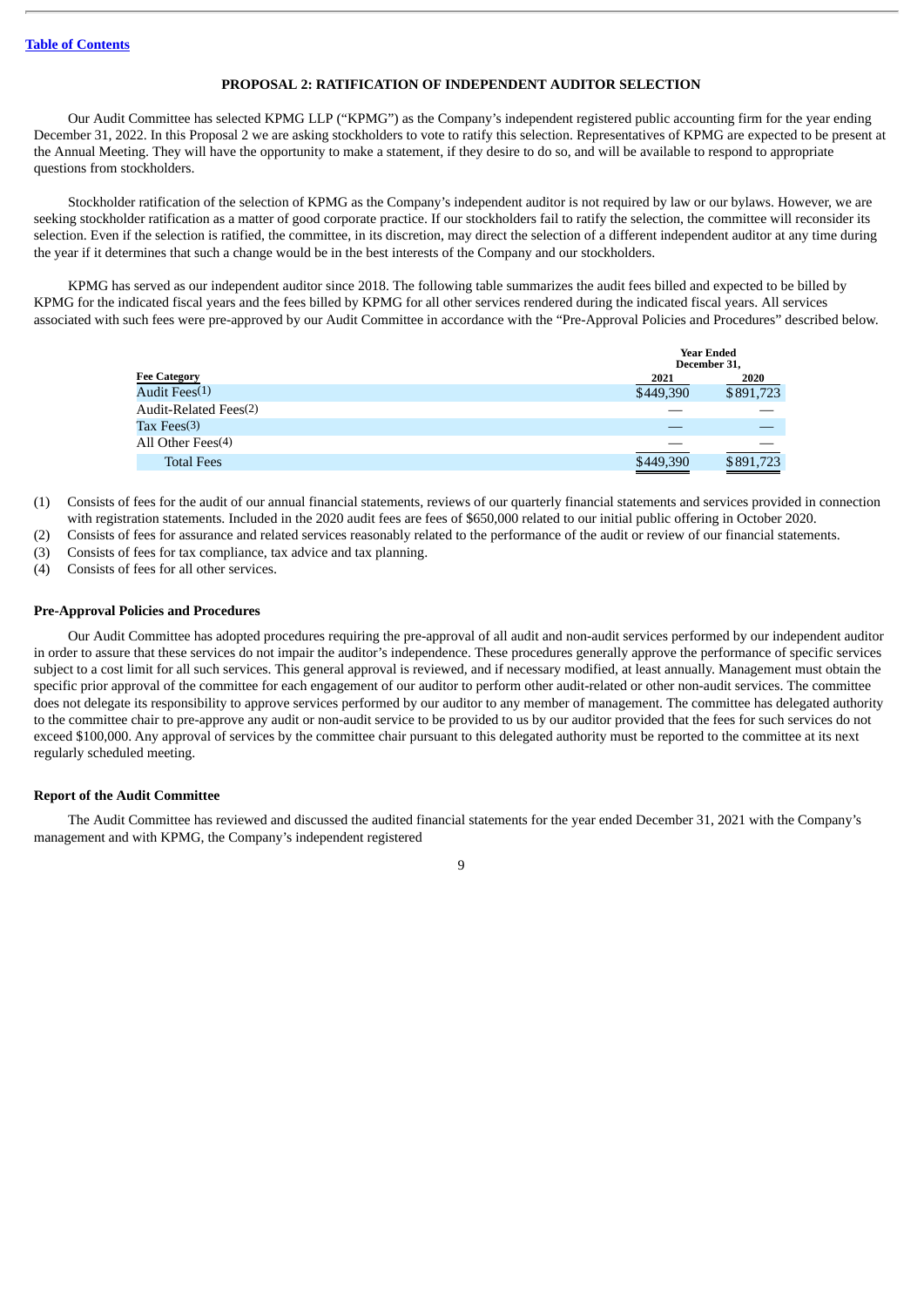public accounting firm. The Audit Committee has discussed with KPMG the matters required to be discussed by the applicable standards of the Public Company Accounting Oversight Board ("PCAOB") and the SEC. The Audit Committee has also received the written disclosures and the letter from KPMG pursuant to applicable PCAOB requirements regarding its communications with the Audit Committee concerning independence, and the Audit Committee has discussed with KPMG its independence. Based on the foregoing, the Audit Committee recommended to the Board that the audited financial statements be included in the Company's Annual Report on Form 10-K for the year ended December 31, 2021 for filing with the SEC.

This report is provided by the following directors, who serve on the Audit Committee:

Helen M. Boudreau (Chair) Tyler Brous Neil Gibson, Ph.D.

### **Board Recommendation**

The Board recommends a vote "**FOR**" the ratification of the selection of KPMG to serve as our independent auditor.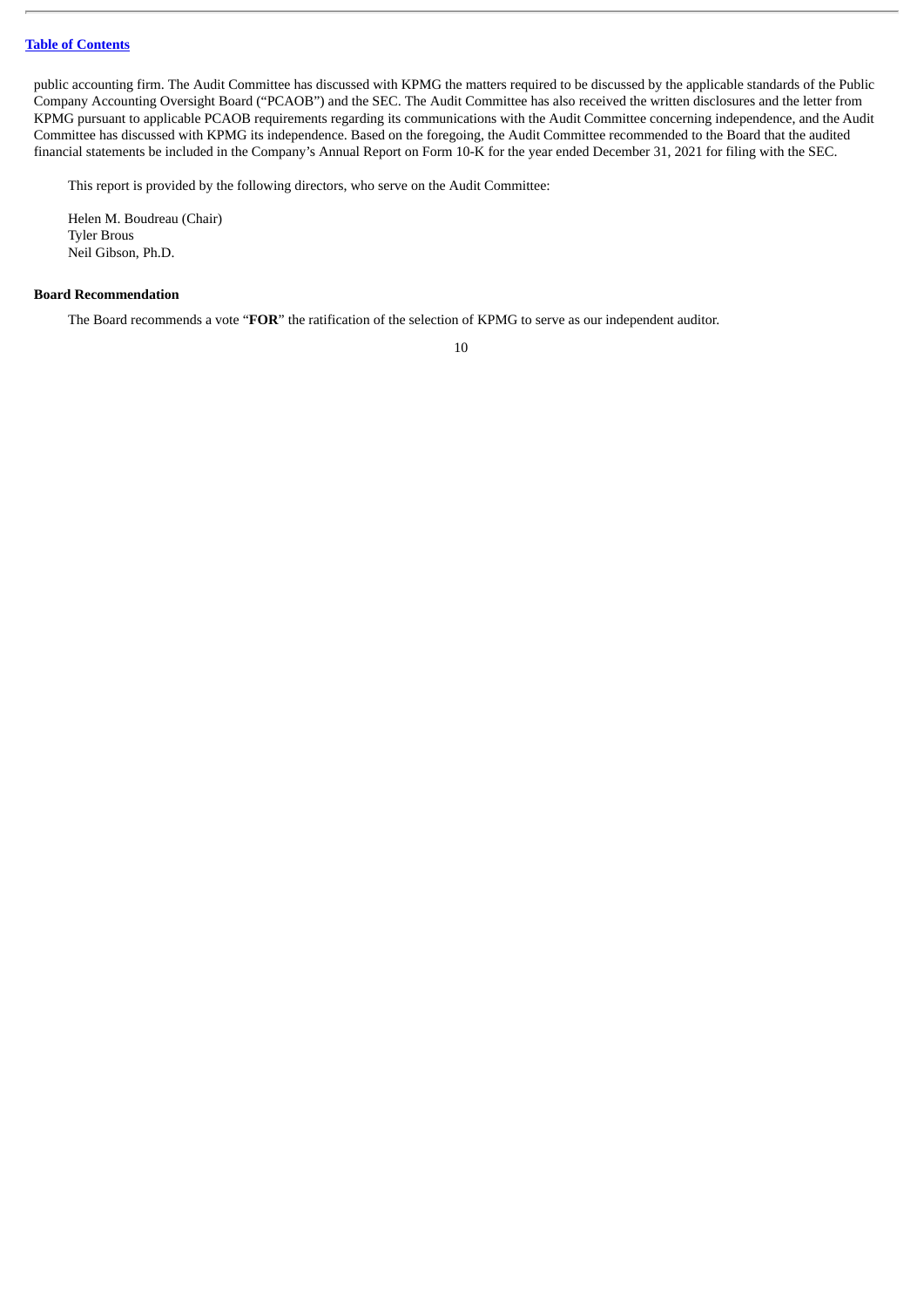### **CORPORATE GOVERNANCE**

<span id="page-13-0"></span>Our business affairs are managed under the direction of our Board. Our Board has adopted a set of Principles of Corporate Governance as a framework for the governance of the Company, which is posted on our website located at *https://ir.shattucklabs.com/investor-relations*, under "Governance."

### **Board Composition**

### *Director Nomination Process*

The Nominating Committee is responsible for, among other things, overseeing succession planning for directors and building a qualified board to oversee management's execution of the Company's strategy and safeguard the long-term interests of stockholders. In this regard, the committee is charged with developing and recommending Board membership criteria to the Board for approval, evaluating the composition of the Board annually to assess the skills and experience that are currently represented on the Board and the skills and experience that the Board may find valuable in the future, and identifying, evaluating and recommending potential director candidates.

In identifying potential candidates for Board membership, the Nominating Committee considers recommendations from directors, stockholders, management and others, including, from time to time, third-party search firms, which it engaged in 2021, to assist it in locating qualified candidates. The committee does not distinguish between nominees recommended by stockholders and other nominee recommendations. Once potential director candidates are identified, the committee, with the assistance of management, undertakes a vetting process that considers each candidate's background, independence and fit with the Board's priorities. As part of this vetting process, the committee, as well as other members of the Board and the CEO, may conduct interviews with the candidates. If the committee determines that a potential candidate meets the needs of the Board and has the desired qualifications, it recommends the candidate to the full Board for appointment or nomination and to the stockholders for election at the annual meeting.

### *Criteria for Board Membership*

In assessing potential candidates for Board membership and in assessing Board composition, the Nominating Committee considers a wide range of factors, including directors' experience, knowledge, integrity, understanding of our business environment and specific skills they may possess that are helpful to the Company (including leadership experience, financial expertise and industry knowledge). The committee seeks to balance the experiences, skills and characteristics represented on the Board and does not assign specific weight to any of these factors. In addition, the committee generally believes it is important for all Board members to possess the highest personal and professional ethics, integrity and values, an inquisitive and objective perspective, a sense for priorities and balance, the ability and willingness to devote sufficient time and attention to Board matters, and a willingness to represent the long-term interests of all our stockholders.

### *Board Diversity*

In addition to the factors discussed above, the Board and the Nominating Committee actively seek to achieve a diversity of occupational and personal backgrounds on the Board. The Nominating Committee considers a potential director candidate's ability to contribute to the diversity of personal backgrounds on the Board, including with respect to gender, race, ethnic and national background, geography, age and sexual orientation. The Nominating Committee assesses its effectiveness in balancing these considerations in connection with its annual evaluation of the composition of the Board. In this regard, our current Board of seven directors has two directors who self-identify as female (28%) and one director who self-identifies as racially/ethnically diverse (14%).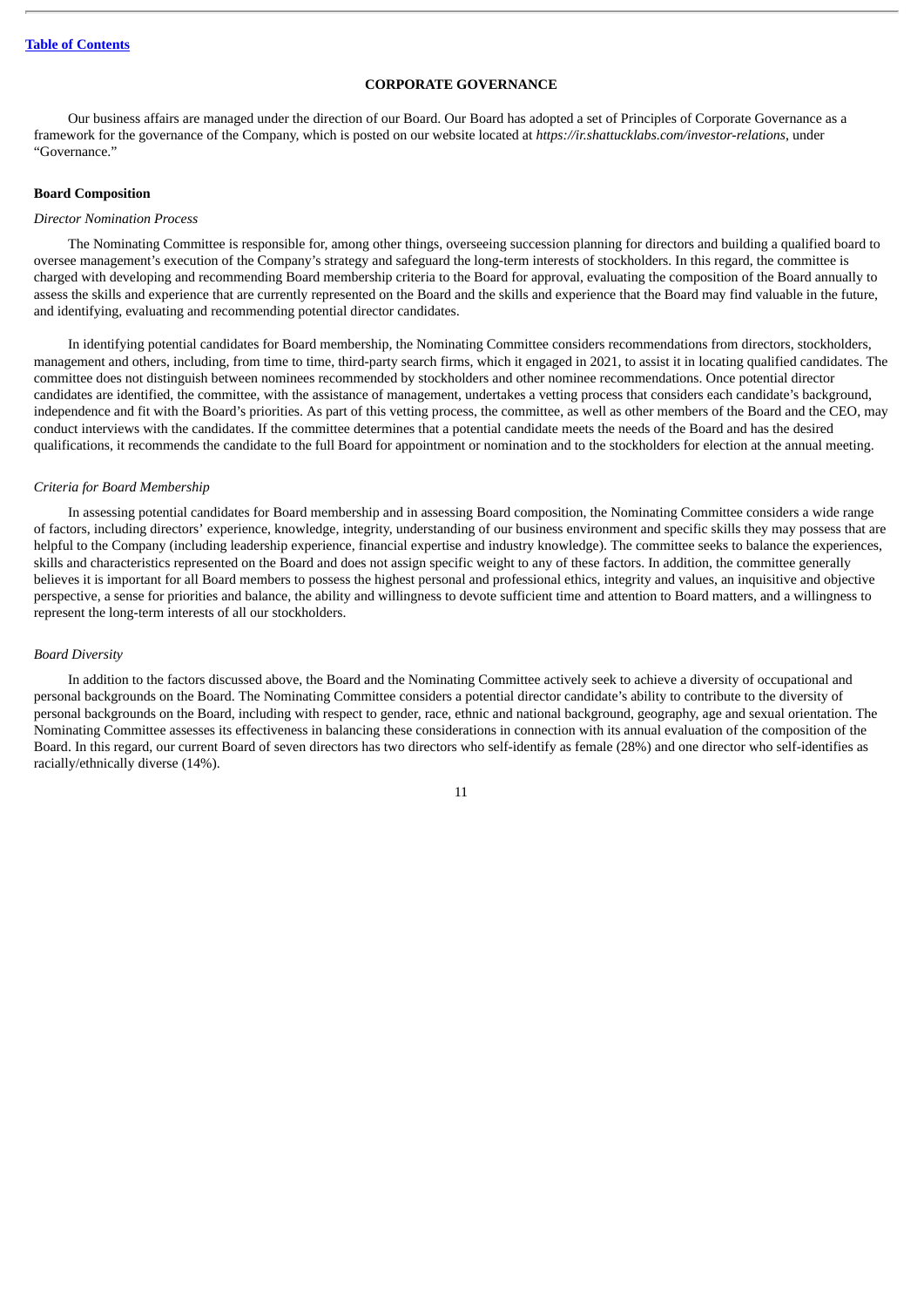In accordance with Nasdaq's recently adopted board diversity listing standards, we are disclosing aggregated statistical information about our Board's self-identified gender and racial characteristics and LGBTQ+ status as voluntarily confirmed to us by each of our directors.

# **Board Diversity Matrix**

(as of April 21, 2022)

|                                                                  | Female         | Male | <b>Non-Binary</b> | Did Not<br><b>Disclose</b><br>Gender |
|------------------------------------------------------------------|----------------|------|-------------------|--------------------------------------|
| <b>Total number of directors: 7</b>                              | $\overline{2}$ | 5    |                   |                                      |
| Number of directors who identify in any of the categories below: |                |      |                   |                                      |
| African American or Black                                        |                |      |                   |                                      |
| Alaskan Native or Native American                                |                |      |                   |                                      |
| Asian                                                            |                |      |                   |                                      |
| <b>Hispanic or Latinx</b>                                        |                |      |                   |                                      |
| Native Hawaiian or Pacific Islander                              |                |      |                   |                                      |
| White                                                            | 2              | 4    |                   |                                      |
| Two or More Races or Ethnicities                                 |                |      |                   |                                      |
| LGBTQ+                                                           |                |      |                   |                                      |
| Did Not Disclose Demographic Background                          |                |      |                   |                                      |

### *Stockholder Recommendations for Directors*

It is the Nominating Committee's policy to consider written recommendations from stockholders for nominees for director. The committee considers nominees recommended by our stockholders in the same manner as a nominee recommended by our Board members or management. Any such recommendations should be submitted to the committee as described in the section titled "Stockholder Communications" below and should include the following information: (i) all information about the nominee that is required to be disclosed pursuant to Regulation 14A of the Securities Exchange Act of 1934, as amended (the "Exchange Act") (including such nominee's written consent to being named in the proxy statement as a director nominee and to serving as a director, if elected); (ii) such person's written consent to serving as a director, if elected, for the full term for which such person is standing for election; (iii) the name(s) and address(es) for each stockholder of record and beneficial owner of shares of common stock held in "street name" making the nomination and the number of shares of common stock that are owned beneficially and of record by each such stockholder and beneficial owner of shares of common stock held in "street name;" and (iv) such stockholder's representation that he or she (or a qualified representative) intends to appear at the meeting to make such nomination.

### **Board Leadership Structure**

Dr. Golumbeski serves as our independent Chairman while Dr. Schreiber serves as our Chief Executive Officer. Our Principles of Corporate Governance provide our Board with the flexibility to combine or separate the positions of Chairman and CEO. Currently, the Board believes that the roles of Chairman and CEO should be separate and that the Chairman should be an independent director as this structure fosters independent Board oversight over management and enables our independent Chairman to focus on corporate governance matters while our CEO focuses on leading the Company's business. At any time when there is not an independent Chairman, the Board will designate an independent director to serve as lead director.

The independent directors have the opportunity to meet in executive session without management present at every regular Board meeting and at such other times as may be determined by the Chairman. The purpose of these executive sessions is to encourage and enhance communication among independent directors.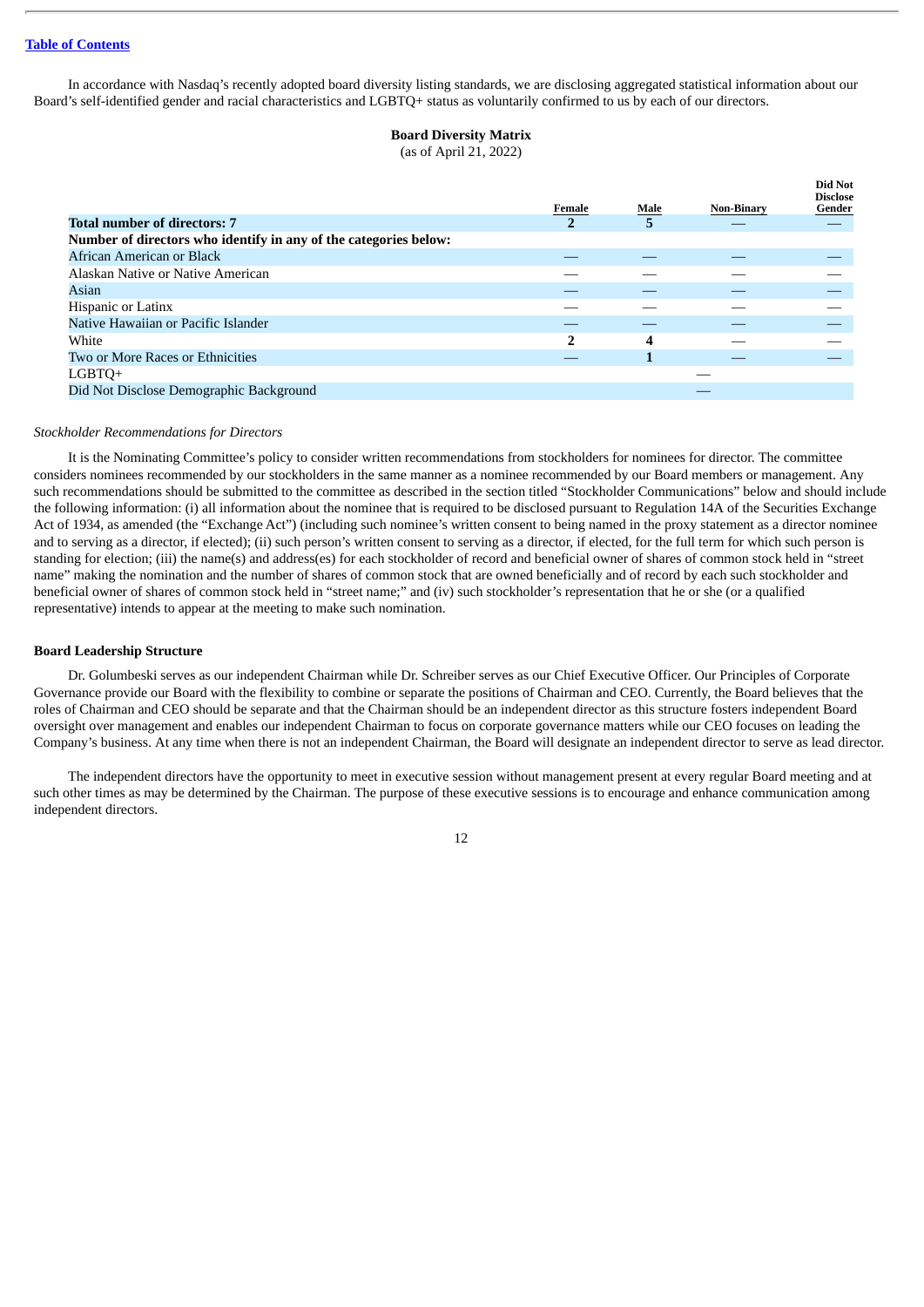The Board believes that its programs for overseeing risk, as described in the "Board Risk Oversight" section below, would be effective under a variety of leadership frameworks. Accordingly, the Board's risk oversight function did not significantly impact its selection of the current leadership structure.

## **Director Independence**

Nasdaq listing rules require a majority of a listed company's board of directors to be comprised of independent directors who, in the opinion of the board of directors, do not have a relationship that would interfere with the exercise of independent judgment in carrying out the responsibilities of a director. Subject to specified exceptions, each member of a listed company's audit, compensation and nominating committees must be independent, and audit and compensation committee members must satisfy additional independence criteria under the Exchange Act.

Our Board undertook a review of its composition and the independence of each director. Based upon information requested from and provided by each director concerning his or her background, employment and affiliations, our Board has determined that each of our current directors listed above under "Information Regarding Director Nominees and Continuing Directors," with the exception of Taylor Schreiber, is an "independent director" as defined under the Nasdaq listing rules. Dr. Schreiber is not deemed to be independent under the Nasdaq Listing Rules by virtue of his employment with the Company. Our former Chairman, Mr. Hornblower, was not deemed to be independent during the period he served on the Board due to his former employment with the Company. In making such determinations, our Board considered the relationships that each such non-employee director has with the Company and all other facts and circumstances our Board deemed relevant in determining independence, including the beneficial ownership of our capital stock by each non-employee director. Our Board also determined that each of the directors currently serving on the Audit Committee and the Compensation Committee satisfy the additional independence criteria under the Exchange Act.

### **Board Committees**

Our Board has a separately designated Audit Committee, Compensation Committee and Nominating Committee, each of which is comprised solely of independent directors with the membership and responsibilities described below. Members serve on these committees until their resignation or until otherwise determined by our Board. Each of these committees is empowered to retain outside advisors as it deems appropriate, regularly reports its activities to the full Board and has a written charter, which is posted on our website located at *https://ir.shattucklabs.com/investor-relations*, under "Governance."

|                                       | <b>Audit</b><br>Committee | Compensation<br>Committee | <b>Nominating</b><br>Committee |
|---------------------------------------|---------------------------|---------------------------|--------------------------------|
| Name<br>Taylor Schreiber, M.D., Ph.D. |                           |                           |                                |
| Helen M. Boudreau                     | Chair                     |                           |                                |
| <b>Tyler Brous</b>                    | X                         | Chair                     |                                |
| Carrie Brownstein, M.D.               |                           |                           | Х                              |
| Neil Gibson, Ph.D.                    | X                         |                           | Chair                          |
| George Golumbeski, Ph.D.              |                           | Х                         |                                |
| Michael Lee                           |                           |                           | X                              |
| # of Meetings in 2021                 |                           |                           | 4                              |

*Audit Committee.* The primary responsibilities of our Audit Committee are to oversee the accounting and financial reporting processes of the Company, including the audits of the Company's financial statements, the integrity of the financial statements and the annual review of the performance, effectiveness and independence of the outside auditor. This includes reviewing the financial information provided to stockholders and others and the adequacy and effectiveness of the Company's internal controls. The committee also makes recommendations to the Board as to whether financial statements should be included in the Company's Annual Report on Form 10-K.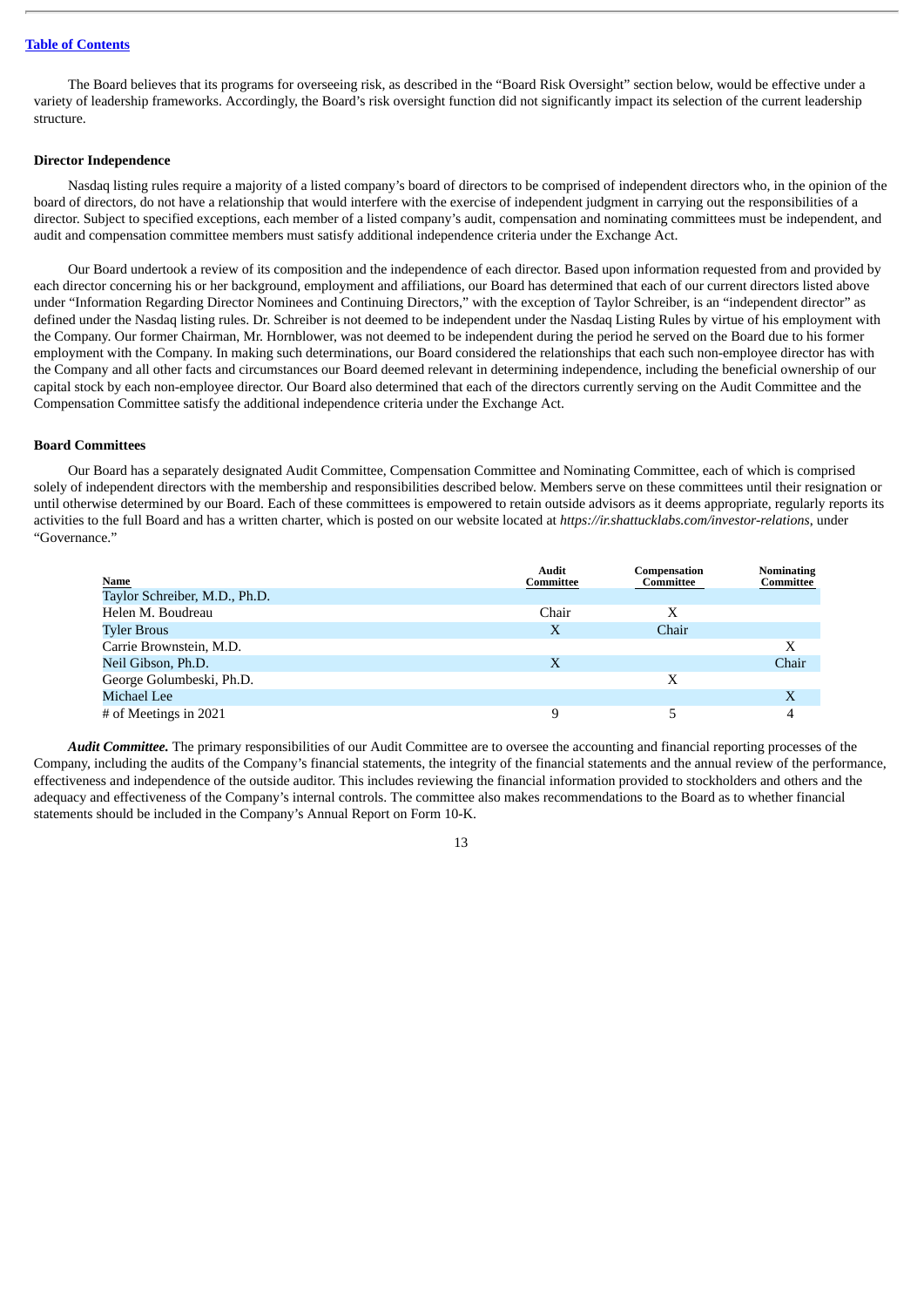Ms. Boudreau qualifies as an "audit committee financial expert," as that term is defined in the rules and regulations established by the SEC, and all members of the Audit Committee are "financially literate" under Nasdaq listing rules.

*Compensation Committee.* The primary responsibilities of our Compensation Committee are to periodically review and approve the compensation and other benefits for our senior officers and directors. This includes reviewing and approving corporate goals and objectives relevant to the compensation of our senior officers, evaluating the performance of these officers in light of the goals and objectives, and setting the officers' compensation based on those evaluations. The committee also administers and makes recommendations to the Board regarding equity incentive plans that are subject to the Board's approval and approves the grant of equity awards under the plans.

The Compensation Committee may delegate its authority to one or more subcommittees or to one member of the committee. The committee may also delegate authority to review and approve the compensation of our employees to certain of our executive officers. Even where the committee does not delegate authority, our executive officers will typically make recommendations to the committee regarding compensation to be paid to our employees and the size of equity awards under our equity incentive plans, but will not be present during voting or deliberations on their own compensation. The committee has the authority to engage independent advisors, such as compensation consultants, to assist it in carrying out its responsibilities. The Compensation Committee engaged Aon in 2021 to provide advice regarding the amount and form of executive and director compensation.

*Nominating Committee.* The primary responsibilities of our Nominating Committee are to engage in succession planning for the Board, develop and recommend to the Board criteria for identifying and evaluating qualified director candidates, and make recommendations to the Board regarding candidates for election or reelection to the Board at each annual stockholders' meeting. In addition, the committee is responsible for overseeing our corporate governance practices and making recommendations to the Board concerning corporate governance matters. The committee is also responsible for making recommendations to the Board concerning the structure, composition and functioning of the Board and its committees.

### **Board Risk Oversight**

We believe that risk management is an important part of establishing and executing on the Company's business strategy. Our Board, as a whole and at the committee level, focuses its oversight on the most significant risks facing the Company and on its processes to identify, prioritize, assess, manage and mitigate those risks. The committees oversee specific risks within their purview, as follows:

- **The Audit Committee** has overall responsibility for overseeing the Company's practices with respect to risk assessment and management. Additionally, the committee is responsible for overseeing management of risks related to our accounting and financial reporting processes.
- **The Compensation Committee** is responsible for overseeing management of risks related to our compensation policies and programs.
- **The Nominating Committee** is responsible for overseeing management of risks related to director succession planning and our corporate governance.

Our Board and its committees receive regular reports from members of the Company's senior management on areas of material risk to the Company, including strategic, operational, financial, legal and regulatory risks. While our Board has an oversight role, management is principally tasked with direct responsibility for management and assessment of risks and the implementation of processes and controls to mitigate their effects on the Company.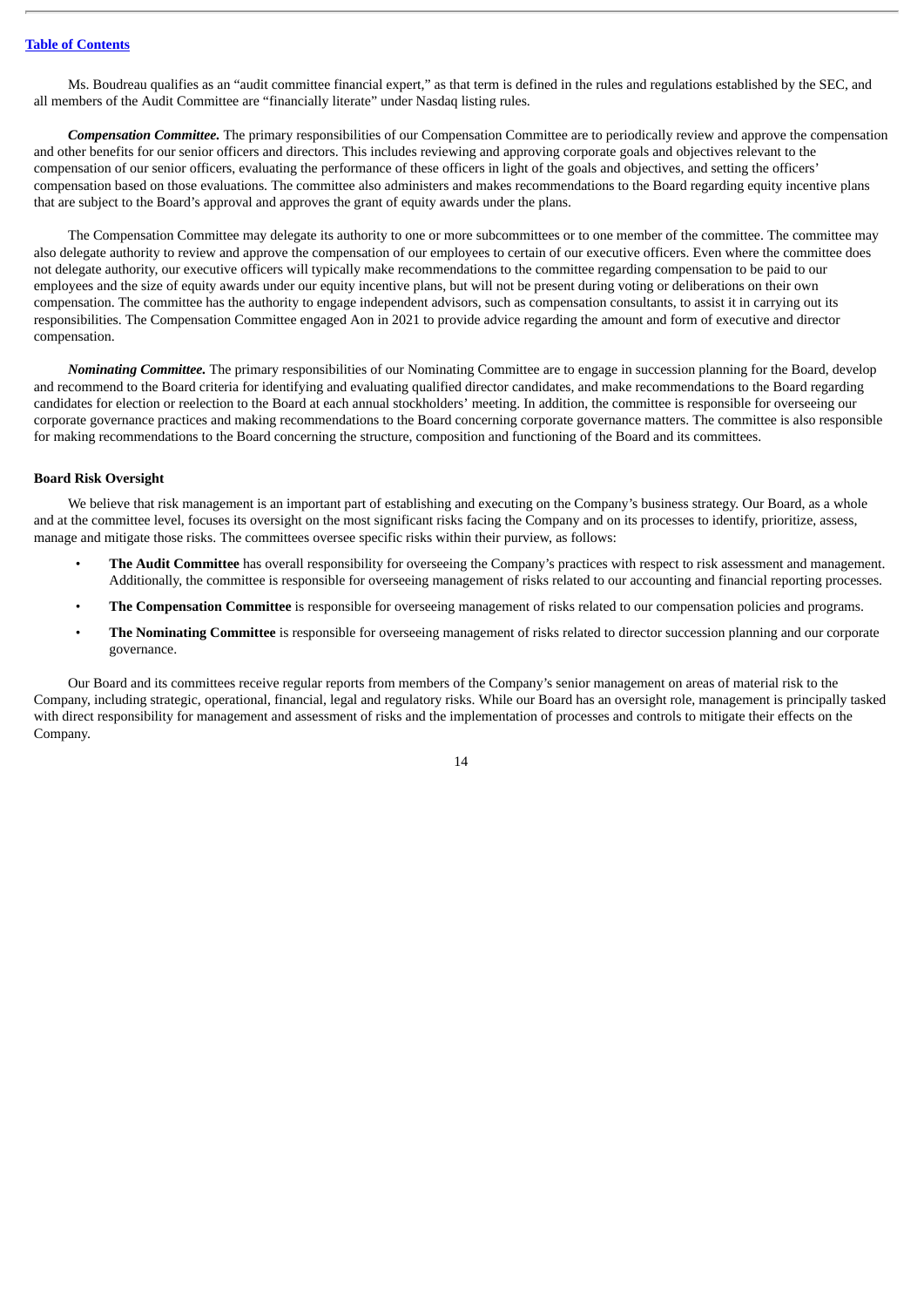### **Other Corporate Governance Practices and Policies**

# *Director Attendance*

The Board met five times during the year ended December 31, 2021. During 2021, each current member of the Board attended at least 75% of the aggregate number of meetings of the Board and the committees on which he or she served during the period in which he or she was on the Board or committee. Directors are encouraged to attend the annual meeting of stockholders. All of our directors then-serving on the Board attended the 2021 Annual Meeting of Stockholders.

### *Stockholder Communications*

Stockholders and other interested parties may communicate with our Board or a particular director by sending a letter addressed to the Board or a particular director to our Corporate Secretary at the address set forth on the first page of this Proxy Statement. These communications will be compiled and reviewed by our Corporate Secretary, who will determine whether the communication is appropriate for presentation to the Board or the particular director. The purpose of this screening is to allow the Board to avoid having to consider irrelevant or inappropriate communications (such as advertisements, solicitations and hostile communications).

To enable the Company to speak with a single voice, as a general matter, senior management serves as the primary spokesperson for the Company and is responsible for communicating with various constituencies, including stockholders, on behalf of the Company. Directors may participate in discussions with stockholders and other constituencies on issues where Board-level involvement is appropriate. In addition, the Board is kept informed by senior management of the Company's stockholder engagement efforts.

### *Code of Conduct*

Our Board has adopted a Code of Business Conduct and Ethics that establishes the standards of ethical conduct applicable to all our directors, officers and employees, including our principal executive officer, principal financial officer, principal accounting officer or controller, or persons performing similar functions. It addresses, among other matters, compliance with laws and policies, conflicts of interest, corporate opportunities, regulatory reporting, external communications, confidentiality requirements, insider trading, proper use of assets and how to report compliance concerns.

A copy of the code is available on our website located at *https://ir.shattucklabs.com/investor-relations*, under "Governance." We intend to disclose any amendments to the code, or any waivers of its requirements, on our website to the extent required by applicable rules. Our Board is responsible for applying and interpreting the code in situations where questions are presented to it.

### *Anti-Hedging Policy*

We have a policy that prohibits our employees, officers, directors and consultants from engaging in (a) short-term trading; (b) short sales; (c) transactions involving publicly traded options or other derivatives, such as trading in puts or calls with respect to Company securities; and (d) hedging transactions.

### *Compensation Committee Interlocks*

None of the members of our Compensation Committee has at any time during the prior three years been one of our officers or employees. None of our executive officers currently serves, or in the past fiscal year has served, as a member of the board or compensation committee of any entity that has one or more executive officers serving on our Board or Compensation Committee.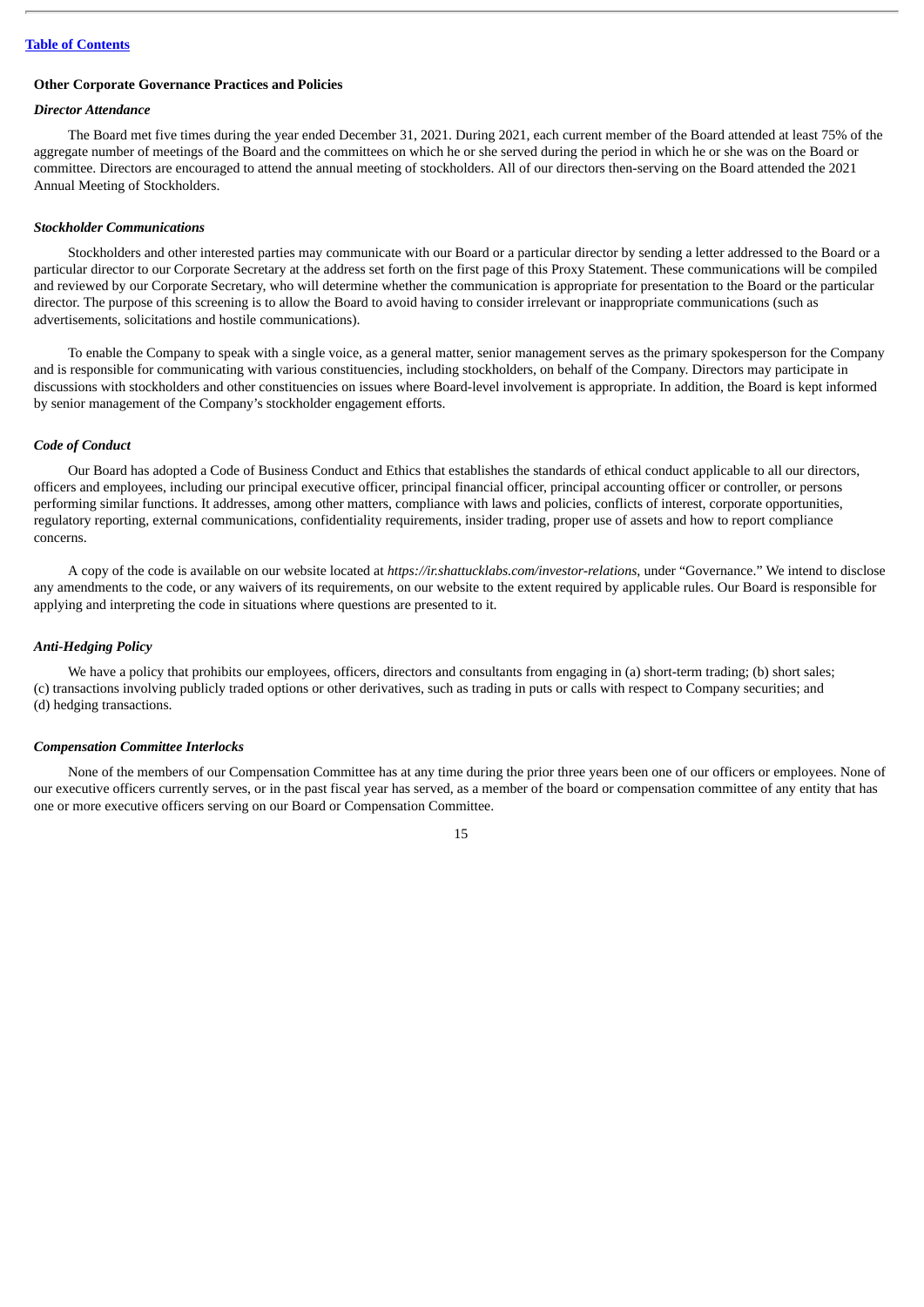### **Director Compensation**

### *Non-Employee Director Compensation Policy*

We adopted a policy for compensating our non-employee directors with a combination of cash and equity. During 2021, each director who was not an employee was entitled to receive cash compensation as set forth below (all such amounts paid in quarterly installments):

| <b>Annual Cash Retainers</b>                                | <b>Amount</b> |
|-------------------------------------------------------------|---------------|
| Board membership (other than the Chairman or Lead Director) | \$35,000      |
| Chairman of the Board                                       | \$65,000      |
| Lead Independent Director (if applicable)                   | \$60,000      |
| Additional annual retainers                                 |               |
| <b>Chair of the Audit Committee</b>                         | \$15,000      |
| Chair of the Compensation Committee                         | \$10,000      |
| Chair of the Nominating Committee                           | \$8,000       |
| Member of the Audit Committee                               | \$7,500       |
| Member of the Compensation Committee                        | \$5,000       |
| Member of the Nominating Committee                          | 4,000         |

In addition to the annual retainers, during 2021, each of our non-employee directors were granted equity awards consisting of, as applicable (i) an initial, one-time award of stock options, restricted stock or restricted stock units, as determined in the discretion of the Compensation Committee, to each new non-employee director upon his or her election to the Board, with a grant date fair value equal to \$140,000 that vests over a three-year period. subject to such director's continued service; and (ii) an annual award of stock options, restricted stock or restricted stock units, as determined in the discretion of the Compensation Committee, with a grant date fair value equal to \$70,000 that vests on the first anniversary of the date of grant (or if sooner, immediately prior to the next annual meeting of the Company's stockholders).

The total amount of cash retainers paid and equity awards (valued based on the grant date fair value) granted by the Company to any director for his or her service on the Board will not exceed \$750,000 in any fiscal year.

Under the non-employee director compensation policy, on June 19, 2021, each non-employee director serving at such time was granted an annual equity award in the form of an option covering 3,434 shares with a per share exercise price of \$29.34. On November 12, 2021, in connection with Dr. Brownstein's appointment to the Board, she was granted an initial equity award in the form of an option covering 10,467 shares with a per share exercise price of \$19.27.

We reimburse all necessary and reasonable out-of-pocket expenses incurred by non-employee directors in connection with their service on our Board, subject to any applicable Company policies that may be in effect from time to time.

Our Board periodically reviews our director compensation program and may revise the compensation arrangements for our directors from time to time.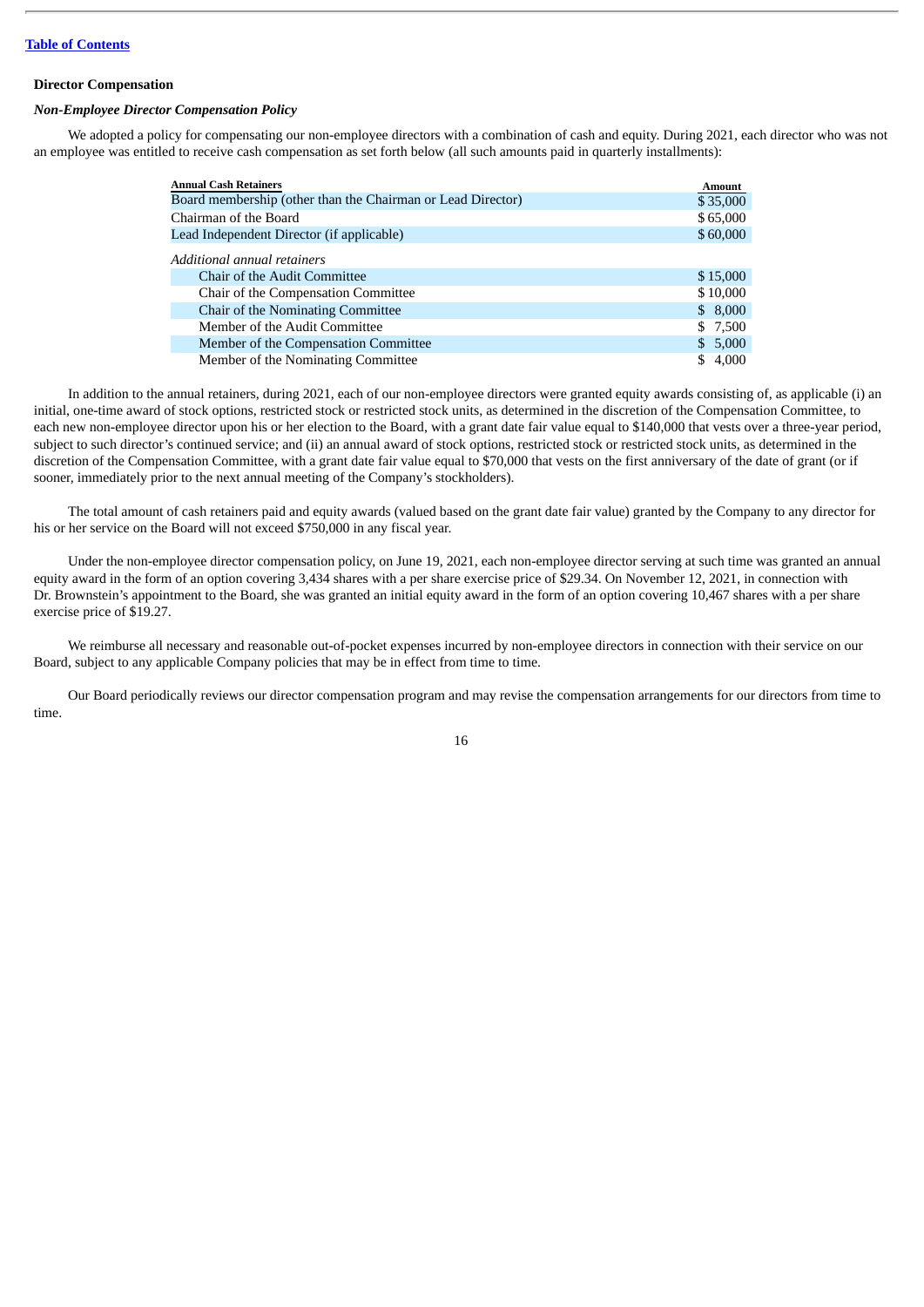### *Fiscal Year 2021 Non-Employee Director Compensation Table*

The following table shows the compensation earned in 2021 by the non-employee directors who served on the Board during such year. Dr. Schreiber did not receive any additional compensation for his 2021 Board service. For additional information on Dr. Schreiber's 2021 compensation, see the "Executive Compensation" section below.

| Name                     | <b>Fees Earned</b><br>or Paid in<br>$Cash (\$)$ | Option<br>Awards<br>$($ \$ $)(1)$ | All Other<br>Compensation (\$) | Total (\$) |
|--------------------------|-------------------------------------------------|-----------------------------------|--------------------------------|------------|
| Helen M. Boudreau        | 55,000                                          | 69,986                            |                                | 124,986    |
| <b>Tyler Brous</b>       | 77.500                                          | 69.986                            |                                | 147,486    |
| Carrie Brownstein, M.D.  | 9.750                                           | 139.976                           |                                | 149,726    |
| Neil Gibson, Ph.D.       | 50,500                                          | 69.986                            |                                | 120,486    |
| George Golumbeski, Ph.D. | 51,500                                          | 69,986                            |                                | 121,486    |
| Josiah Hornblower        | 108.250(2)                                      | 69.986                            | 359,073(3)                     | 537.309    |
| Michael Lee              | 39,000                                          | 69,986                            |                                | 108,986    |

- (1) Amounts shown in this column represent the aggregate grant date fair value of stock options granted during the year ended December 31, 2021, as computed in accordance with FASB Accounting Standards Codification Topic 718. The assumptions used in calculating the grant date fair value of the awards reported in the Option Awards column are described in Note 9, Stock-Based Compensation, to our financial statements in our Annual Report on Form 10-K. Note that the amounts reported in this column reflect the aggregate accounting cost for these awards, and do not necessarily correspond to the actual economic value that may be received by the director from the awards.
- (2) Until April 1, 2021, Mr. Hornblower served as Executive Chairman of the Board and was entitled to receive a salary in connection with his employment (\$92,000 in 2021). Effective as of such date, Mr. Hornblower stepped down from employment with the Company in connection with the decision to eliminate the position of Executive Chairman, and he continued to serve as non-executive Chairman of the Board, and was entitled to compensation as a non-employee director (\$16,250 in 2021) until October 22, 2021, at which time he ceased serving on our Board.
- (3) Represents the value of life insurance premiums paid to Mr. Hornblower while an employee and severance paid in connection with Mr. Hornblower's termination of employment.

As of December 31, 2021, each of the company's non-employee directors held the following aggregate number of option awards:

| <b>Name</b>              | <b>Option Awards</b> |
|--------------------------|----------------------|
| Helen M. Boudreau        | 88,290               |
| Tyler Brous              | 32,120               |
| Carrie Brownstein, M.D.  | 10,467               |
| Neil Gibson, Ph.D.       | 62,945               |
| George Golumbeski, Ph.D. | 132,815              |
| Josiah Hornblower        | 16.388               |
| Michael Lee              | 4.720                |

### *Indemnification Agreements*

We have entered into indemnification agreements with our officers and directors. The indemnification agreements and our amended and restated bylaws require us to indemnify these individuals to the fullest extent permitted by Delaware law.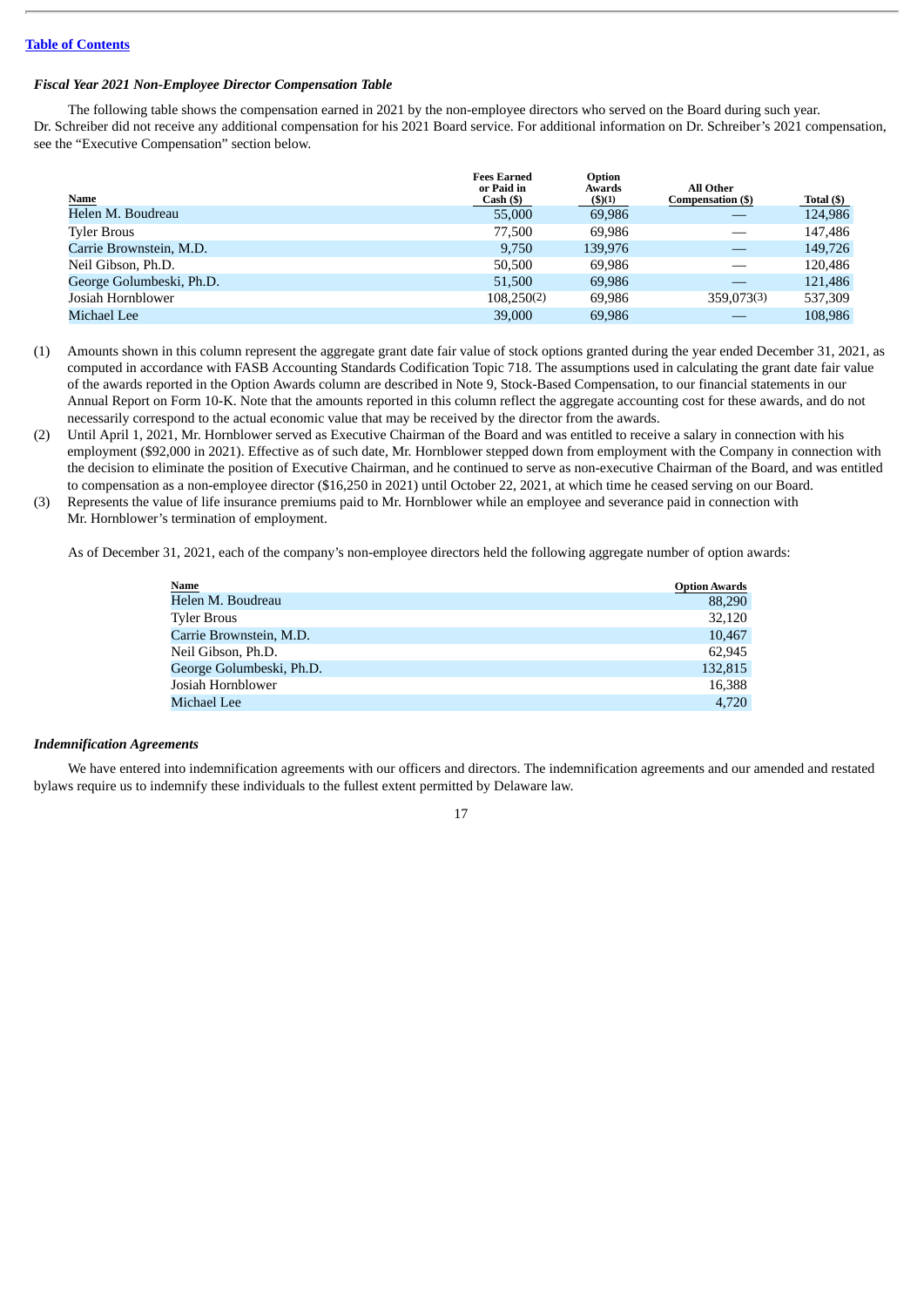# **EXECUTIVE OFFICERS**

<span id="page-20-0"></span>Biographical and other information regarding our executive officers is set forth below. There are no family relationships among any of our directors or executive officers.

| Name                                         | Age<br>(as of April 21) | <b>Position</b>                      |
|----------------------------------------------|-------------------------|--------------------------------------|
| Taylor Schreiber, M.D., Ph.D. <sup>(1)</sup> | 42                      | Chief Executive Officer and Director |
| Abhinav Shukla, Ph.D.                        | 49                      | Chief Technical Officer              |
| Lini Pandite, M.B.Ch.B.                      | 63                      | Chief Medical Officer                |
| Casi DeYoung                                 | -51                     | <b>Chief Business Officer</b>        |
| Erin Ator Thomson                            | 42                      | General Counsel                      |
| Andrew R. Neill                              | 36                      | Chief Financial Officer              |

(1) For Dr. Schreiber's biographical information, see "Information Regarding Director Nominees and Continuing Directors" above.

*Abhinav Shukla, Ph.D.* Dr. Shukla has served as our Chief Technical Officer since June 2021. Prior to joining the Company, from March 2020 to June 2021, Dr. Shukla served as the Chief Technical Operations Officer of Redpin Therapeutics, a cell therapy company, where he was responsible for all aspects of process, analytical and formulation development, and cGMP manufacturing. Previously, he held several senior leadership positions, including Vice President of Manufacturing at CRISPR Therapeutics AG (Nasdaq: CRSP), a biotechnology company, from April 2019 to November 2019, and Vice President and Head of Biologics Process Development at Shire plc, a biopharmaceutical company, from June 2018 to April 2019. Dr. Shukla served in several roles at KBI Biopharma Inc., a contract development and manufacturing company, from November 2011 to June 2018, including as Senior Vice President of Process Development and Manufacturing, where he helped build the foundation for their contract process development and manufacturing business. He served in a senior role helping to commercialize multiple biologic therapies at Bristol-Myers Squibb (NYSE: BMY), a pharmaceutical company, from 2006 to 2011 and in a senior technical role at Amgen Inc. (Nasdasq: AMGN), a biopharmaceutical company, from 2000 to 2006. Dr. Shukla received his undergraduate degree from the Indian Institute of Technology, Delhi and his Ph.D. in Chemical and Biochemical Engineering from Rensselaer Polytechnic Institute.

*Lini Pandite, M.B.Ch.B.* Dr. Pandite has served as our Chief Medical Officer since July 2017. From May 2015 to June 2017, Dr. Pandite served as Head of Global Clinical Development and Senior Vice President at Adaptimmune Therapeutics plc (Nasdaq: ADAP), a clinical-stage biopharmaceutical company, where she was responsible for clinical development of the company's immuno-oncology pipeline. From May 2001 to April 2015, Dr. Pandite served in a number of roles at GlaxoSmithKline plc (NYSE: GSK), including as Vice President, Medicines Development Leader, and Head Unit Physician for Oncology. Dr. Pandite was an attending physician at Sylvester Comprehensive Cancer Center/Jackson Memorial Hospital in Miami from January 1998 to November 2000 and at Dana Farber Cancer Institute in Boston from July 1993 to August 1996, and has held academic appointments at Harvard University and the University of Miami. She has served on the board of Codiak BioSciences, Inc. (Nasdaq: CDAK) since August 2021. She earned her M.B.Ch.B. from The University of Liverpool, England and her M.B.A. from Duke University.

*Casi DeYoung.* Ms. DeYoung has served as our Chief Business Officer since December 2019. From June 2018 to December 2019, Ms. DeYoung served as Vice President and Chief Operating Officer for ImmuneSensor Therapeutics, an immunotherapy-focused biotechnology company, where she was responsible for corporate strategy, start-up operations, intellectual property, oversight of the company's first IND filing and the initiation of a first-in-human Phase I clinical trial. She served as Chief Business Officer at Mirna Therapeutics, Inc., an oncology-focused biopharmaceutical company, from March 2014 to June 2017, Vice President of Business Development at Reata Pharmaceuticals, Inc. (Nasdaq: RETA), a clinical-stage biopharmaceutical company, from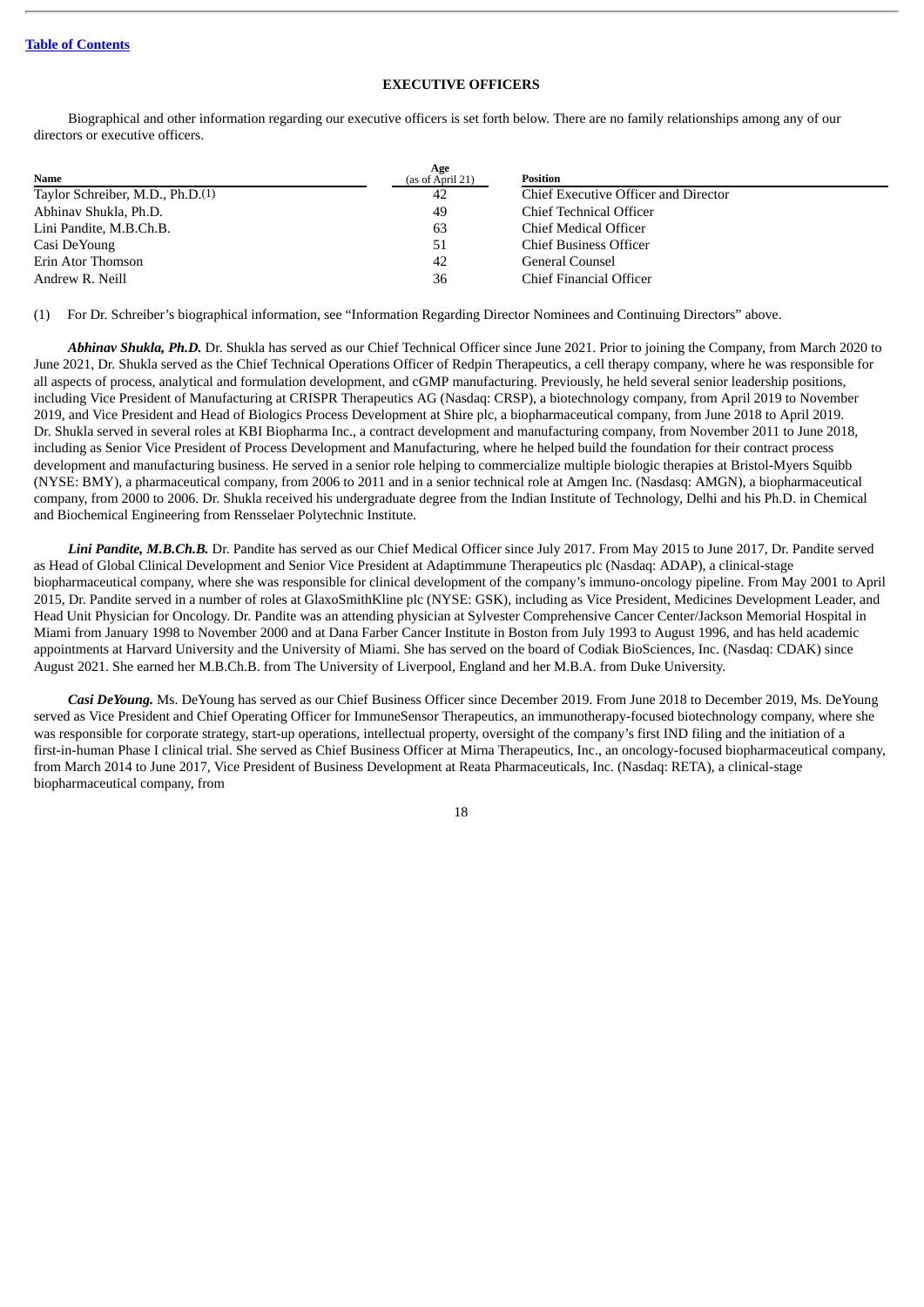May 2008 to December 2013, Vice President of Business Development at ODC Therapy, Inc., a cancer immunotherapy company, from November 2005 to March 2008, and in various roles at EMD Pharmaceuticals, Inc., a subsidiary of Merck KGaA, and Merck KGaA (OTCMKTS: MKKGY) from 2000 to 2005. Ms. DeYoung earned her B.S. in Chemistry from Southwestern University and her M.B.A. from the McCombs School of Business at the University of Texas at Austin.

*Erin Ator Thomson.* Ms. Thomson has served as our General Counsel since October 2017. From 2007 to 2017, she was an Associate, and later Counsel, at the law firm of Vinson & Elkins LLP in Austin, Texas, where she advised both early-stage biotech and pharma clients on a wide range of intellectual property and other legal issues, including strategic transactions, in-bound and out-bound licenses, collaborations, mergers and acquisitions, freedom-to-operate analyses, due diligence, assessment of IP portfolios, patent litigation and licensing disputes. Ms. Thomson earned her B.S. in Biology from Pepperdine University and her J.D. from Baylor University, where she graduated *summa cum laude*. She conducted post-graduate research at the University of California, San Francisco and clerked for Chief Justice Wallace Jefferson of the Supreme Court of Texas. She is admitted to practice law in Texas and is a registered U.S. patent attorney.

*Andrew R. Neill.* Mr. Neill has served as our Chief Financial Officer since March 2021. He previously served as our Vice President of Finance and Corporate Development from July 2020 to March 2021 and as our Vice President of Corporate Development and Strategy from May 2017 to July 2020. From August 2010 to August 2016, Mr. Neill was the co-founder of Lumos Pharma, Inc. (Nasdaq: LUMO), a biopharmaceutical company focused on developing therapeutics for genetic rare diseases. From March 2009 to February 2014, Mr. Neill served as an analyst at Innovations in Drug Development, LLC, a pharmaceutical and biotechnology research management consulting company. Mr. Neill earned his B.B.A. from Texas Christian University and his M.B.A. with majors in Health Care Management and Finance from The Wharton School at the University of Pennsylvania, where he was a Kaiser Fellow.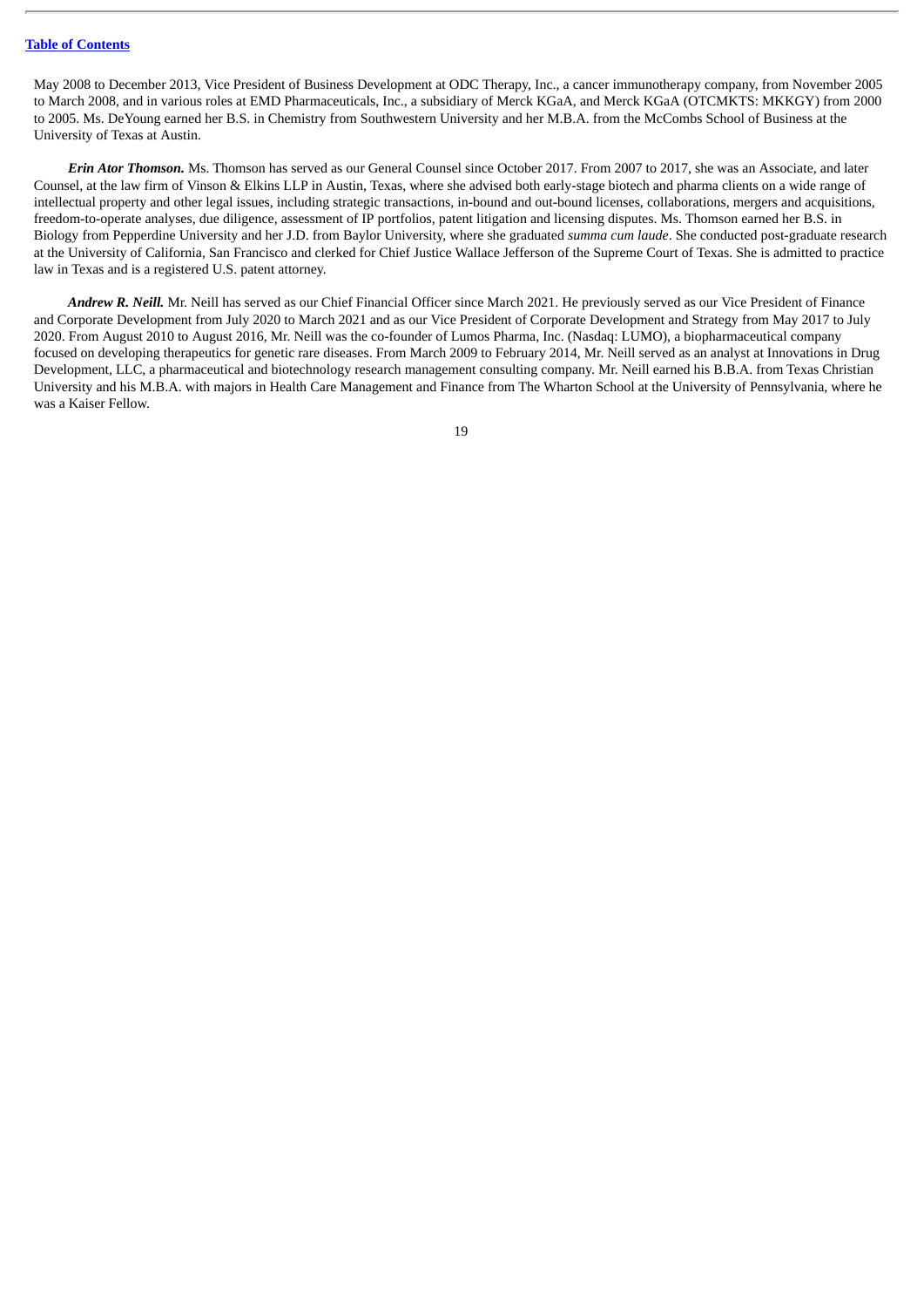# **EXECUTIVE COMPENSATION**

<span id="page-22-0"></span>Our named executive officers ("NEOs") for 2021, which consist of our principal executive officer in 2021 and our two other most highly compensated executive officers who served during the year ended December 31, 2021, are:

- Dr. Taylor Schreiber, our Chief Executive Officer;
- Dr. Arundathy Nirmalini (Lini) Pandite, our Chief Medical Officer; and
- Ms. Casi DeYoung, our Chief Business Officer.

### **2021 Summary Compensation Table**

The following table summarizes the compensation awarded to, earned by or paid to our NEOs for 2021 and 2020.

|                                     |      |               |                     | <b>Non-Equity</b>                        |    |                                     |               |
|-------------------------------------|------|---------------|---------------------|------------------------------------------|----|-------------------------------------|---------------|
| <b>Name and Principal Position</b>  | Year | <b>Salary</b> | Option<br>Awards(1) | <b>Incentive Plan</b><br>Compensation(2) |    | <b>All Other</b><br>Compensation(3) | Total         |
| Taylor Schreiber, M.D., Ph.D.       | 2021 | \$525,000     | S<br>$-$            | 199,500                                  |    | 19,951                              | 744,451<br>S. |
| Chief Executive Officer             | 2020 | \$394,531     | \$1,569,357         | 116,400                                  |    | 15,178                              | \$2,095,466   |
| Arundathy Nirmalini (Lini) Pandite, |      |               |                     |                                          |    |                                     |               |
| M.B.Ch.B.                           | 2021 | \$465,000     |                     | 150.288                                  | \$ | 23.152                              | 638,440<br>S. |
| Chief Medical Officer               | 2020 | \$417,500     | \$1,248,444         | 147,683                                  | S  | 17.819                              | \$1,831,446   |
| Casi De Young                       | 2021 | \$380,000     | \$                  | 122.816                                  | S  | 20.666                              | 523,482<br>\$ |
| <b>Chief Business Officer</b>       | 2020 | \$340,000     | \$.<br>773.172      | 98,940                                   |    | 1,721                               | \$1,213,833   |
|                                     |      |               |                     |                                          |    |                                     |               |

(1) Amounts shown in this column represent the aggregate grant date fair value (calculated in accordance with FASB Accounting Standards Codification Topic 718) of stock options granted during the year. A description of the methodologies and assumptions we use to value equity awards and the manner in which we recognize the related expense are described in Note 9 to our audited financial statements, Stock-Based Compensation, included in our Annual Report on Form 10-K. These amounts may not correspond to the actual value eventually realized by each NEO because the value depends on the market value of our common stock at the time the award is exercised and retention of the award through the applicable vesting period.

- (2) Following the end of the fiscal year, we awarded each of our NEOs bonuses in respect of our performance in the prior fiscal year based on the achievement of individual and Company performance goals.
- (3) Represents the sum of the Company's 401(k) plan matching contributions, cash bonus of \$7,500 in exchange for the NEO's agreement to revised severance entitlements designed to better reflect market practices, and life and AD&D insurance premiums paid on behalf of each of our NEOs.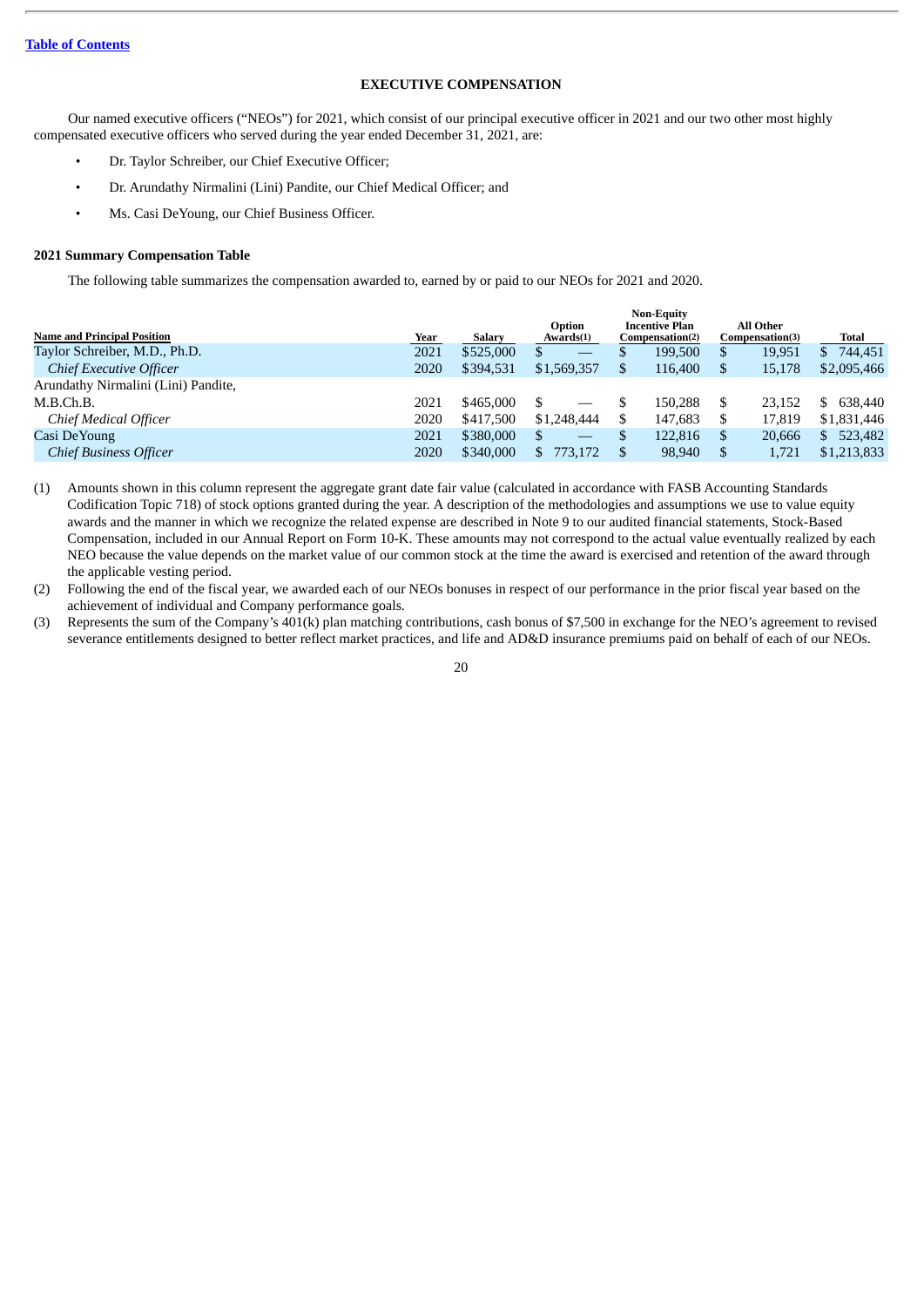# **Outstanding Equity Awards at 2021 Fiscal-Year End Table**

The following table sets forth information regarding outstanding equity awards as of December 31, 2021 for each of our NEOs.

|                                     |                   | <b>Option Awards(1)</b>                                                                                                   |                                                                                                               |                                              |                                     |
|-------------------------------------|-------------------|---------------------------------------------------------------------------------------------------------------------------|---------------------------------------------------------------------------------------------------------------|----------------------------------------------|-------------------------------------|
| Name                                | <b>Grant Date</b> | <b>Number of</b><br><b>Securities</b><br><b>Underlying</b><br>Unexercised<br><b>Options</b><br><b>Exercisable</b><br>(# ) | Number of<br><b>Securities</b><br><b>Underlying</b><br>Unexercised<br><b>Options</b><br>Unexercisable<br>(# ) | Option<br><b>Exercise</b><br>Price<br>$(\$)$ | Option<br><b>Expiration</b><br>Date |
| Taylor Schreiber, M.D., Ph.D.       | 8/6/2020          | 54,937                                                                                                                    | 125,586                                                                                                       | 4.67                                         | 8/5/2030                            |
|                                     | 12/22/2020        | 6,891                                                                                                                     | 20,672                                                                                                        | 53.02                                        | 12/22/2030                          |
| Arundathy Nirmalini (Lini) Pandite, |                   |                                                                                                                           |                                                                                                               |                                              |                                     |
| M.B.Ch.B.                           | 9/19/2018         | 57,071                                                                                                                    | 6,634                                                                                                         | 2.95                                         | 9/18/2028                           |
|                                     | 8/6/2020          | 27,401                                                                                                                    | 54,799                                                                                                        | 4.67                                         | 8/5/2030                            |
|                                     | 12/22/2020        | 6,891                                                                                                                     | 20,672                                                                                                        | 53.02                                        | 12/22/2030                          |
| Casi DeYoung                        | 12/4/2019         | 84,946                                                                                                                    | 84,934                                                                                                        | 3.17                                         | 12/3/2029                           |
|                                     | 8/6/2020          | 10,276                                                                                                                    | 20,549                                                                                                        | 4.67                                         | 8/5/2030                            |
|                                     | 12/22/2020        | 4,686                                                                                                                     | 14,057                                                                                                        | 53.02                                        | 12/22/2030                          |

(1) Each option award expires on or just prior to the tenth anniversary of the date of grant. 25% of each stock option award vests on the one-year anniversary of the grant date (or the vesting commencement date specified in the award agreement for 2020 grants) and the remainder of the shares underlying the options vest in equal installments over the next 36 months, subject to the applicable NEO's continued service through each such vesting date. The vesting commencement date for Dr. Pandite's option award granted in 2018 was May 15, 2018, and for Ms. DeYoung's option awards granted in 2019, the vesting commencement date was December 9, 2019.

All company equity awards currently outstanding, including stock options held by our named executive officers, that were granted prior to the completion of our IPO in October 2020 were granted under the Shattuck Labs, Inc. 2016 Stock Incentive Plan. Such plan was discontinued in connection with the IPO and outstanding awards thereunder were cancelled and replaced with equivalent awards under our 2020 Stock Incentive Plan. All equity awards granted following October 2020 were granted under the Shattuck Labs, Inc. 2020 Equity Incentive Plan.

# **Employment Agreements**

*Dr. Schreiber.* We are party to an employment agreement with Dr. Schreiber effective as of December 5, 2019. On March 27, 2020, Dr. Schreiber's employment agreement was amended to reflect his transition to serve as the Chief Executive Officer as of January 29, 2020, and this agreement was further amended on March 12, 2021. The agreement provides for his base salary, eligibility to receive an annual performance bonus with a target bonus amount of 30% of his base salary and eligibility to participate in the Company's employee benefit plans. The agreement provides for employment on an at-will basis and thus either party may terminate at any time for any or no reason, subject to 30 days' notice for Dr. Schreiber and the severance provisions described below in the section titled "Post-Employment Compensation and Change in Control Payments and Benefits." Dr. Schreiber's base salary was increased to \$400,000 effective as of January 29, 2020 and increased to \$525,000 effective as of January 1, 2021 with a target bonus amount of 50%.

*Dr. Pandite.* We are party to an employment agreement with Dr. Pandite effective as of December 5, 2019, pursuant to which she serves as our Chief Medical Officer. This agreement was amended on March 12, 2021. The agreement provides for her base salary, eligibility to receive an annual performance bonus with a target bonus amount of 35% of base salary and eligibility to participate in the Company's employee benefit plans. The agreement provides for employment on an at-will basis and thus either party may terminate at any time for any or no reason, subject to 30 days' notice for Dr. Pandite and the severance provisions described below in the section

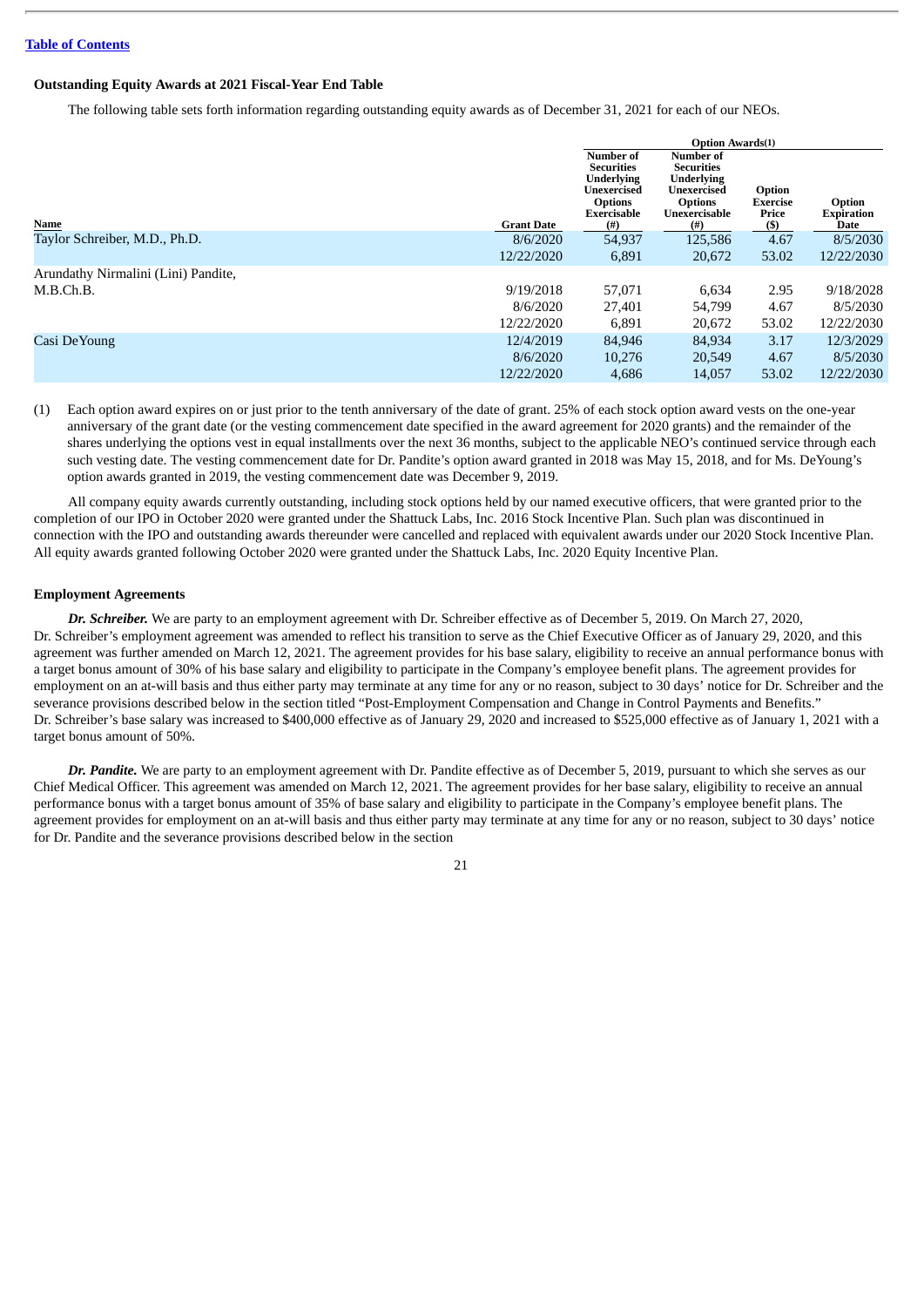titled "Post-Employment Compensation and Change in Control Payments and Benefits." Dr. Pandite's base salary was increased to \$435,000 effective as of July 15, 2020, increased to \$465,000 effective as of January 1, 2021, and increased to \$479,000 effective as of January 1, 2022 with a target bonus amount of 40%.

*Ms. DeYoung.* We are party to an employment agreement with Ms. DeYoung effective as of December 9, 2019, pursuant to which she serves as our Chief Business Officer. This agreement was amended on March 12, 2021. The agreement provides for her base salary, eligibility to receive an annual performance bonus with a target bonus amount of 30% of base salary and eligibility to participate in the Company's employee benefit plans. The agreement provides for employment on an at-will basis and thus either party may terminate at any time for any or no reason, subject to 30 days' notice for Ms. DeYoung and the severance provisions described below in the section titled "Post-Employment Compensation and Change in Control Payments and Benefits." Ms. DeYoung's base salary was increased to \$380,000 effective as of January 1, 2021, and increased to \$405,000 effective as of January 1, 2022 with a target bonus amount of 40%.

### **2021 Annual Bonus Program**

At the beginning of 2021, the Compensation Committee of our Board established overall corporate performance goals and a methodology by which employees, including each of our NEOs, would be awarded an annual bonus based on achievement of the corporate performance goals. In addition, the Compensation Committee established that each of our NEOs would be eligible for bonus awards of up to the following target bonus amounts: Dr. Schreiber-\$262,500, Dr. Pandite-\$186,000, and Ms. DeYoung-\$152,000. The corporate performance goals included key milestones with respect to the clinical development of SL-279252 and SL-172154, continued research and development activities, including the advancement of certain pre-clinical product candidates, expansion of Shattuck's manufacturing capabilities, and other corporate and business development objectives. Personal responsibility for achievement of, and individual performance in support of, the enumerated corporate goals was also evaluated by the Compensation Committee in assessing final performance for the year. Following its assessment of the level of achievement of the corporate goals in December 2021, the Compensation Committee approved final bonus payments to the NEOs based on achievement of corporate performance goals at 76% of target and the evaluation of each NEO's individual performance as follows: Dr. Schreiber-\$199,500, Dr. Pandite-\$150,288, and Ms. DeYoung-\$122,816. Such bonus payments were made in early 2022.

### *Equity Awards*

Due to a change in timing of our annual equity awards from the fourth quarter of the year to the first quarter of the year, none of our NEOs received any equity awards in fiscal year 2021. In January 2022, we awarded each of our NEOs annual equity awards in the form of restricted stock units and stock options. Such equity awards will be reported as compensation for fiscal 2022.

### **Post-Employment Compensation and Change in Control Payments and Benefits**

### *Employment Agreements*

Pursuant to the terms of the employment agreements with each of the NEOs, upon a termination without cause or resignation with good reason not in connection with a change in control, the NEO will receive, subject to the NEO's execution and non-revocation of a release of claims in favor of the company, or the Release Condition, and continued compliance with restrictive covenants (i) severance payments equal to one times the NEO's annual base salary, (ii) any earned but unpaid prior year annual bonus and a pro-rata annual bonus for the year of termination based on actual performance, (iii) accelerated vesting of all unvested equity awards granted on or prior to December 1, 2020 (with performance-based awards earned at the target level of performance) and (iv) payment of COBRA premiums for up to 12 months, or, if sooner, until eligible for similar coverage through another employer. If the NEO is terminated without cause or resigns for good reason within 30 days prior to, or 12 months following, a change in control, then the NEO severance multiplier will be increased from one to 1.5 and will apply to both the executive's annual base salary and target annual bonus, all outstanding equity awards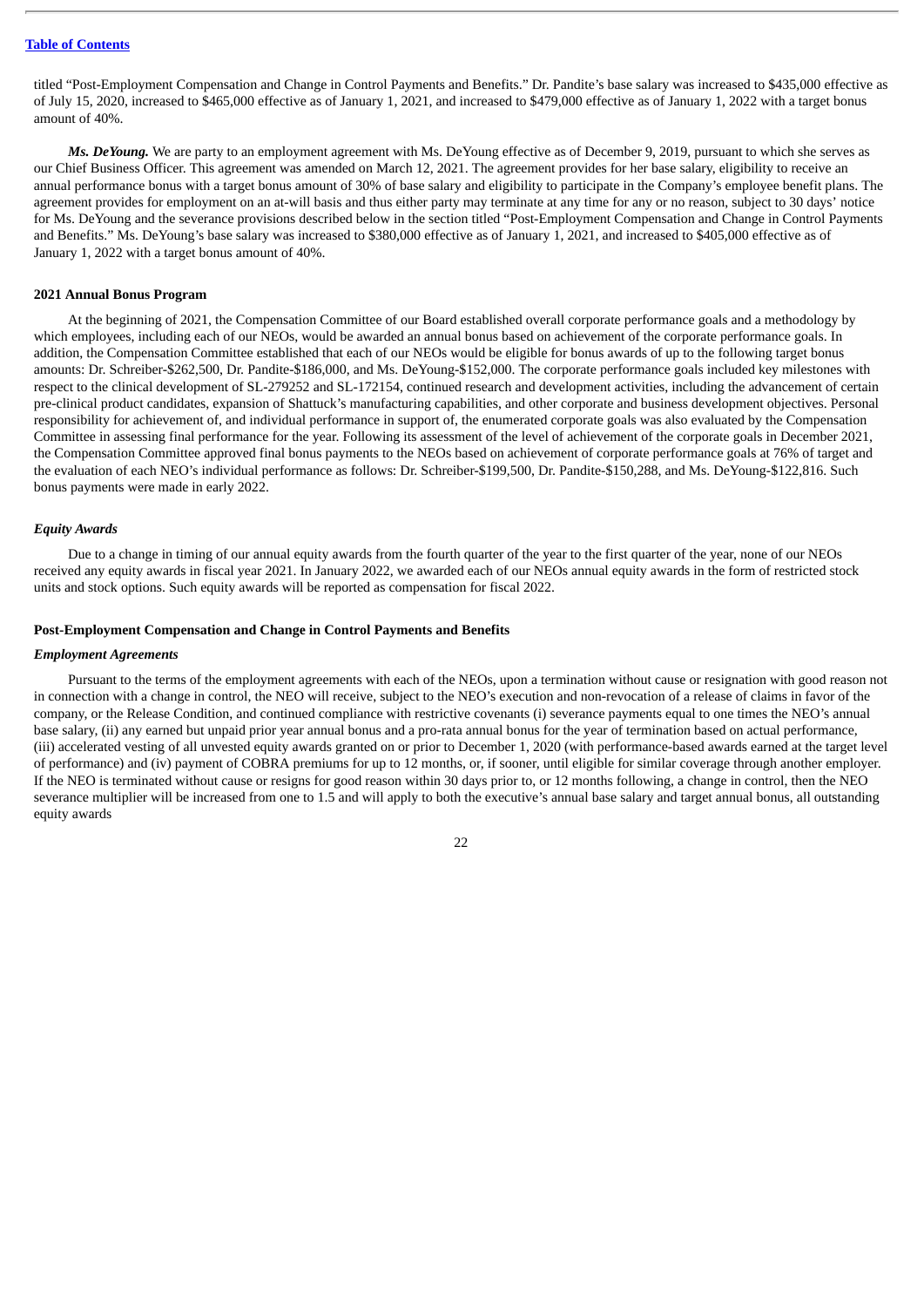will fully accelerate regardless of grant date, and the maximum COBRA premium payment period will be extended from 12 to 18 months. Severance payments remain subject to the Release Condition and compliance with restricted covenants.

"Good Reason" under each of the NEO employment agreements generally means the occurrence of any of the following events, without the executive's consent, provided, in each case, that such event is not cured within 30 days after the company receives notice from the executive specifying in reasonable detail the event constituting Good Reason: (i) failure to pay the annual base salary or annual bonus when due, (ii) a reduction in the annual base salary or annual bonus, (iii) any diminution in the executive's title or any substantial and sustained diminution in the executive's duties or (iv) a required relocation of the executive's primary work location by more than 25 miles.

"Cause" under each of the NEO employment agreements generally means: (i) indictment for, conviction of, or a plea of nolo contendere to, (x) a felony (other than traffic-related) under the laws of the United States or any state thereof or any similar criminal act in a jurisdiction outside the United States or (y) a crime involving moral turpitude that could be injurious to the company or its reputation, (ii) willful malfeasance or willful misconduct which is materially and demonstrably injurious to the company, (iii) any act of fraud in the performance of executive's duties or (iv) a material breach of any agreement with the company or any of the company's material policies.

"Change in Control" under each of the NEO employment agreements generally means the occurrence of one or more of the following events: (i) any "person" (as such term is used in Sections 3(a)(9) and 13(d) of the Exchange Act) or "group" (as such term is used in Section 13(d)(3) of the Exchange Act), other than the company or its subsidiaries or any benefit plan of the company or its subsidiaries is or becomes a "beneficial owner" (as such term is used in Rule 13d-3 promulgated under the Exchange Act) of more than 50% of the voting stock of the company; (ii) the company transfers all or substantially all of its assets (unless the stockholders of the company immediately prior to such transaction beneficially own, directly or indirectly, in substantially the same proportion as they owned the voting stock of the company, all of the voting stock or other ownership interests of the entity or entities, if any, that succeed to the business of the company or the company's ultimate parent company if the company is a subsidiary of another corporation); or (iii) any merger, reorganization, consolidation or similar transaction unless, immediately after consummation of such transaction, the stockholders of the company immediately prior to the transaction hold, directly or indirectly, more than 50% of the voting stock of the company or the company's ultimate parent company if the company is a subsidiary of another corporation.

Each employment agreement provides that, to the extent that any payments would be subject to the excise tax imposed under Section 4999 of the Code, each executive will be entitled to receive either (a) the full amount of payments and benefits in connection with their employment with the company or (b) a portion of the payments and benefits having a value equal to \$1 less than three times the NEO's "base amount" (as defined in Section 280G(b)(3)(A) of the Code), whichever results in the receipt of the greater amount on an after-tax basis.

### **Other Benefits**

We offer our eligible full-time employees, including our NEOs, the opportunity to participate in our tax-qualified 401(k) plan. Employees can contribute 1% to 99% of their eligible earnings up to the Internal Revenue Service's annual limits on a before-tax basis. We provide a 100% match of the first 3% and 50% match of the following 2% of eligible compensation. The matches we provided to our NEOs in 2021 are reflected in the "All Other Compensation" column of the 2021 Summary Compensation Table above. The matching funds that we provide are 100% vested. We maintain an employee stock purchase plan in order to enable eligible employees to purchase shares of our common stock at a discount. We do not maintain any defined benefit pension plans or any nonqualified deferred compensation plans.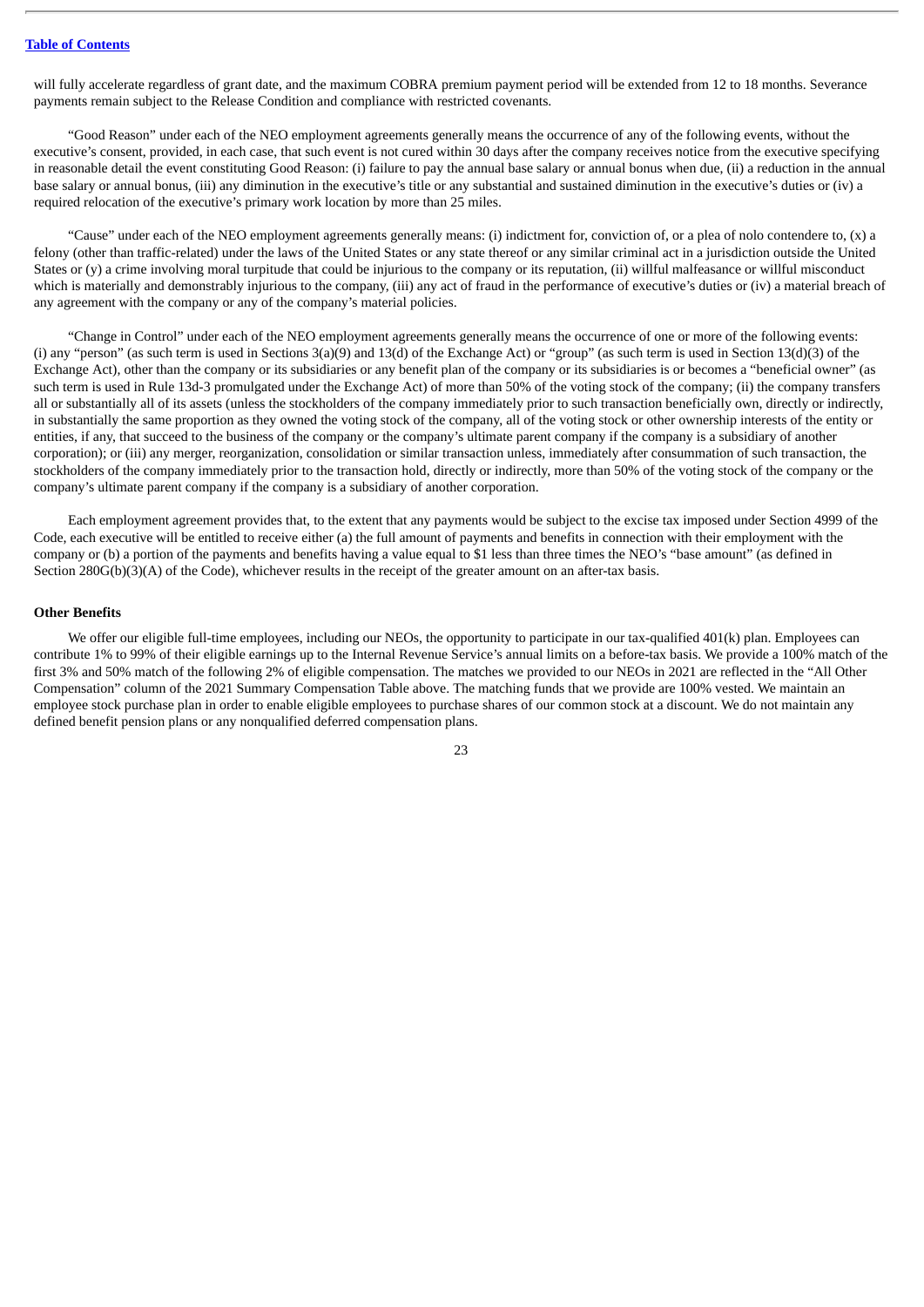# **CERTAIN INFORMATION ABOUT OUR COMMON STOCK**

# <span id="page-26-0"></span>**Security Ownership of Certain Beneficial Owners and Management**

The following table presents information regarding beneficial ownership of our common stock as of March 1, 2022 by:

- each stockholder or group of stockholders known by us to be the beneficial owner of more than 5% of our outstanding common stock;
- each of our directors;
- each of our NEOs; and
- all of our current directors and executive officers as a group.

Beneficial ownership is determined in accordance with the rules of the SEC, and thus represents voting or investment power with respect to our securities. Under such rules, beneficial ownership includes any shares over which the individual has sole or shared voting power or investment power as well as any shares that the individual has the right to acquire within 60 days after the date of this table. To our knowledge and subject to applicable community property rules, and except as otherwise indicated below, the persons and entities named in the table have sole voting and sole investment power with respect to all shares beneficially owned.

The percentage ownership information shown in the column titled "Shares Beneficially Owned – Percentage" in the table below is based on 42,363,901 shares outstanding as of the date of this table. Unless otherwise indicated, the address of each individual listed in this table is the Company's address set forth on the first page of this Proxy Statement.

|                                                                  | <b>Shares Beneficially Owned</b> |            |
|------------------------------------------------------------------|----------------------------------|------------|
| <b>Name of Beneficial Owner</b>                                  | Number                           | Percentage |
| 5% and Greater Stockholders                                      |                                  |            |
| Entities affiliated with $Fidelity(1)$                           | 6,336,980                        | 14.96%     |
| Entity affiliated with Redmile Group, LLC(2)                     | 5,619,914                        | 13.27%     |
| Entities affiliated with BlackRock, Inc.(3)                      | 2,209,819                        | 5.22%      |
| <b>Named Executive Officers and Directors</b>                    |                                  |            |
| Taylor Schreiber, M.D., Ph.D.(4)                                 | 2,881,853                        | 6.79%      |
| Helen M. Boudreau(5)                                             | 84,856                           | $\ast$     |
| Tyler $Brous(6)$                                                 | 258,358                          | ∗          |
| Carrie Brownstein, M.D.                                          |                                  | $\ast$     |
| Neil Gibson, Ph.D. <sup>(7)</sup>                                | 112,256                          | $\ast$     |
| George Golumbeski, Ph.D. <sup>(8)</sup>                          | 129.381                          | $\ast$     |
| Michael Lee (9)                                                  | 1,286                            | $\ast$     |
| Casi DeYoung $(10)$                                              | 139,556                          | $\ast$     |
| Lini Pandite, M.B.Ch.B. <sup>(11)</sup>                          | 246,721                          | $\ast$     |
| All Executive Officers and Directors as a group (12 persons)(12) | 4,269,557                        | 9.89%      |

- Represents beneficial ownership of less than one percent.
- (1) Based on a Schedule 13G/A filed on February 9, 2022, the ownership of entities affiliated with Fidelity consists of 6,336,980 shares held by subsidiaries of FMR LLC. Abigail P. Johnson is a Director, the Chairman and the Chief Executive Officer of FMR LLC. Members of the Johnson family, including Abigail P. Johnson, are the predominant owners, directly or through trusts, of Series B voting common shares of FMR LLC, representing 49% of the voting power of FMR LLC. The Johnson family group and all other Series B shareholders have entered into a shareholders' voting agreement under which all Series B voting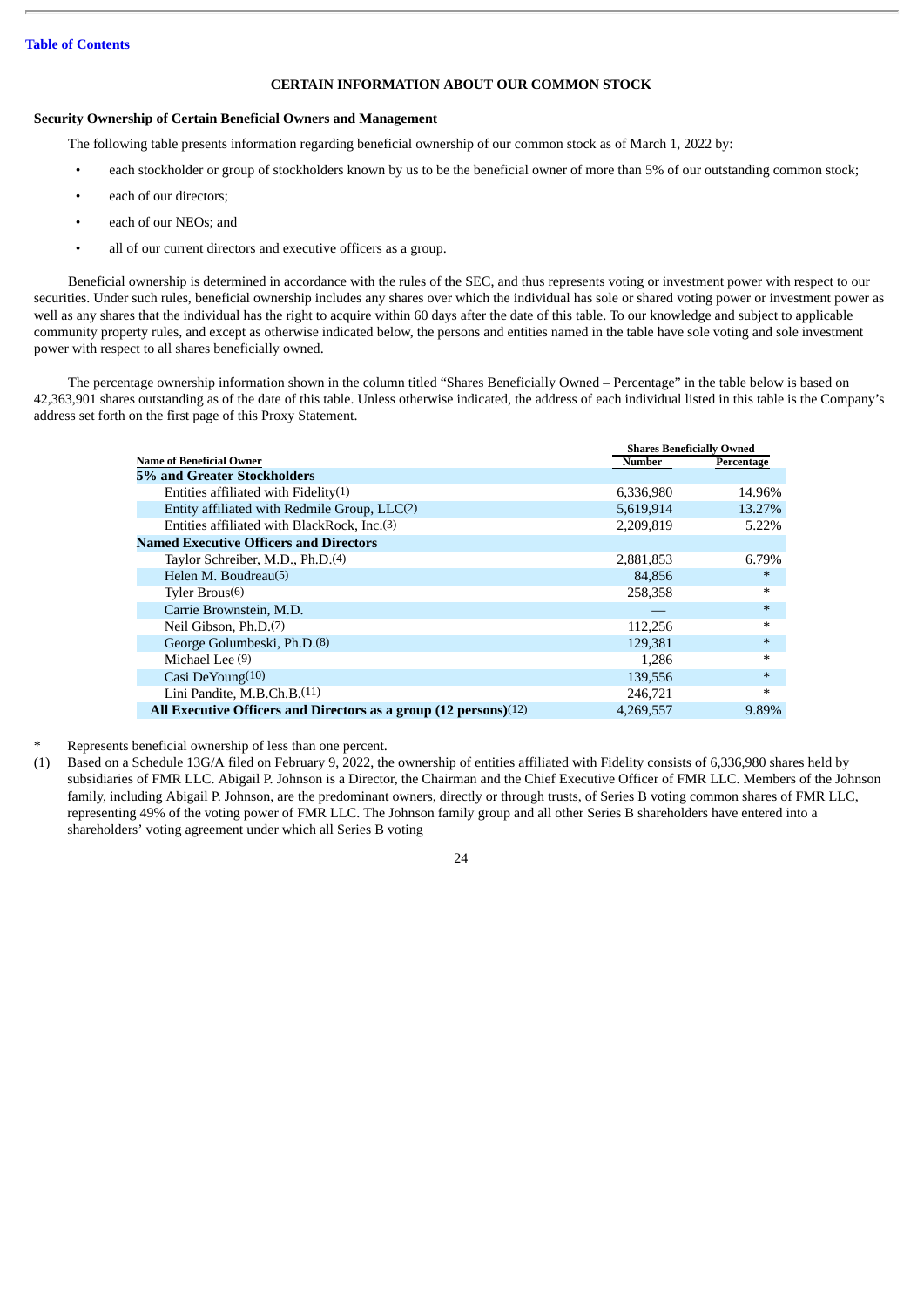common shares will be voted in accordance with the majority vote of Series B voting common shares. Accordingly, through their ownership of voting common shares and the execution of the shareholders' voting agreement, members of the Johnson family may be deemed, under the Investment Company Act of 1940, or the Investment Company Act, to form a controlling group with respect to FMR LLC. Neither FMR LLC nor Abigail P. Johnson has the sole power to vote or direct the voting of the shares owned directly by the various investment companies registered under the Investment Company Act (the "Fidelity Funds"), advised by Fidelity Management & Research Company LLC ("FMR Co. LLC"), a wholly owned subsidiary of FMR LLC, which power resides with the Fidelity Funds' Boards of Trustees. FMR Co. LLC carries out the voting of the shares under written guidelines established by the Fidelity Funds' Boards of Trustees. FMR Co. LLC carries out the voting of the shares under written guidelines established by the Fidelity Funds' Boards of Trustees. The business address of each person and entity listed above is 245 Summer Street, Boston, Massachusetts 02110.

- (2) Based on a Schedule 13D filed on October 15, 2020, the ownership of entities affiliated with Redmile Group, LLC consists of 5,619,914 shares held by Redmile Biopharma Investments II, L.P. Redmile Group, LLC is the investment adviser to Redmile Biopharma Investments II, L.P. and, in such capacity, exercises sole voting and investment power over all of the securities held by Redmile Biopharma Investments II, L.P. and may be deemed to be the beneficial owner of these securities. Jeremy C. Green serves as the managing member of Redmile Group, LLC and also may be deemed to be the beneficial owner of these shares. Redmile Group, LLC, Mr. Green and Mr. Lee each disclaim beneficial ownership of these shares, except to the extent of its or his pecuniary interest in such shares, if any. The business address of Redmile Biopharma Investments II, L.P. is c/o Redmile Group, LLC, 1 Letterman Drive, Building D, Suite D3-300, San Francisco, California 94129. Mr. Lee is a member of our Board and a Co-Founder and Portfolio Manager of Redmile Group, LLC.
- (3) Based on a Schedule 13G filed on February 4, 2022 and consists of 2,209,819 shares held by entities affiliated with BlackRock, Inc. ("BlackRock"). BlackRock has sole voting power over 2,175,670 shares and sole dispositive power over 2,209,819 shares. The business address of BlackRock is 55 East 52nd Street, New York, New York 10055.
- (4) Consists of (a) 2,610,750 shares held by Houghton Capital Holdings, LLC, which is controlled by Dr. Schreiber, (b) 195,202 shares held in Dr. Schreiber's name and (c) 75,901 shares underlying options that are exercisable as of the date of this table or will become exercisable within 60 days after such date.
- (5) Consists of 84,856 shares underlying options that are exercisable as of the date of this table or will become exercisable within 60 days after such date.
- (6) Consists of (a) 229,672 shares and (b) 28,686 shares underlying options that are exercisable as of the date of this table or will become exercisable within 60 days after such date.
- (7) Consists of (a) 52,745 shares and (b) 59,511 shares underlying options that are exercisable as of the date of this table or will become exercisable within 60 days after such date.
- (8) Consists of 129,381 shares underlying options that are exercisable as of the date of this table or will become exercisable within 60 days after such date.
- (9) Consists of 1,286 shares underlying options that are exercisable as of the date of this table or will become exercisable within 60 days after such date.
- (10) Consists of (a) 21,363 shares and (b) 118,193 shares underlying options that are exercisable as of the date of this table or will become exercisable within 60 days after such date.
- (11) Consists of (a) 140,904 shares and (b) 105,817 shares underlying options that are exercisable as of the date of this table or will become exercisable within 60 days after such date.
- (12) Consists of (a) 3,461,536 shares and (b) 808,021 shares underlying options that are exercisable as of the date of this table or will become exercisable within 60 days after such date.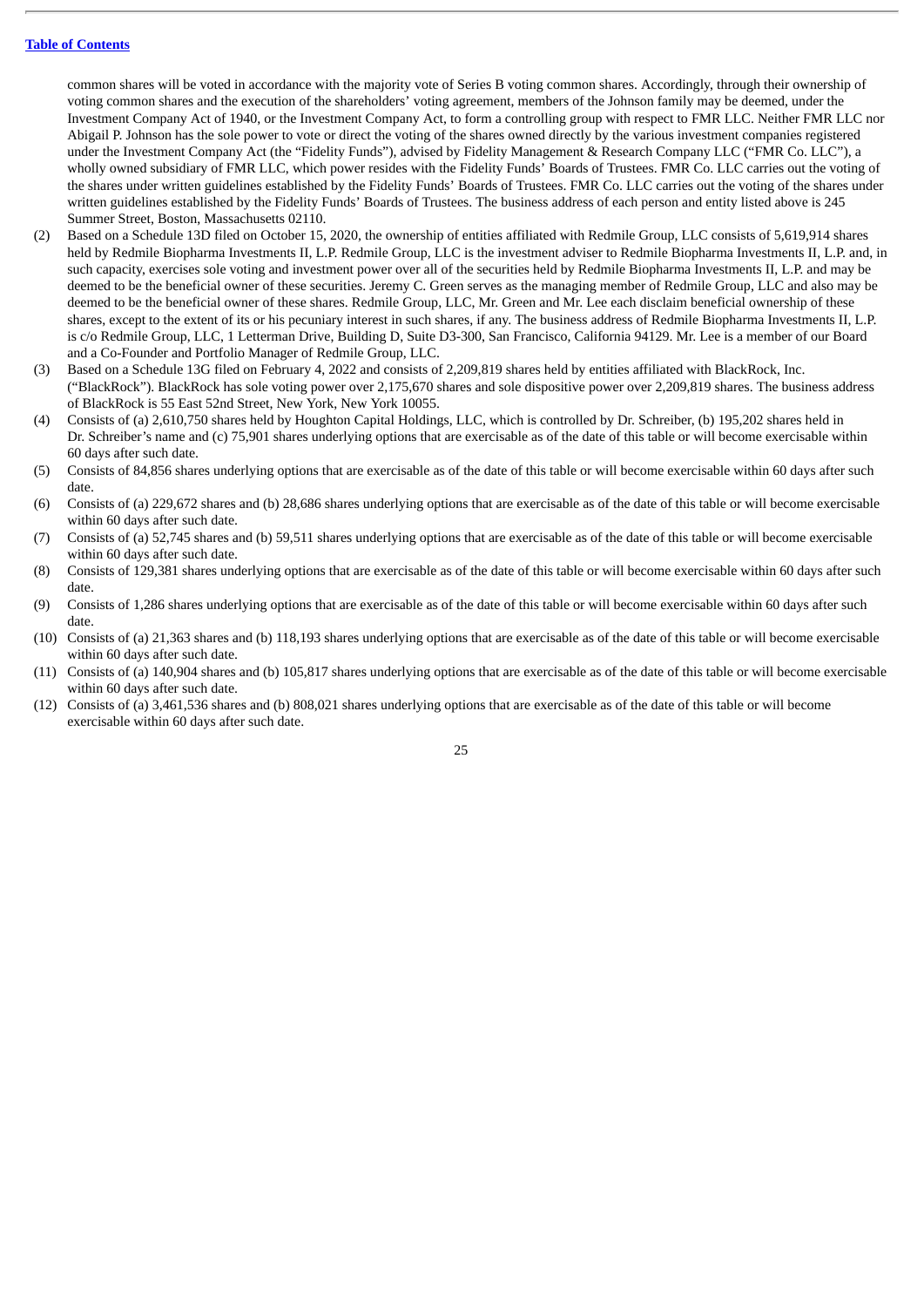### **Delinquent Section 16(a) Reports**

Section 16(a) of the Exchange Act requires our directors, officers and persons who beneficially own more than 10% of a registered class of our equity securities to file with the SEC initial reports of ownership and reports of changes in ownership of our common stock and other equity securities. To our knowledge, based solely on our review of Forms 3, 4 and 5 filed with the SEC or written representations that no Form 5 was required, during the year ended December 31, 2021, we believe that our directors, officers and persons who beneficially own more than 10% of a registered class of our equity securities timely filed all reports required under Section 16(a) of the Exchange Act, except that, due to administrative error, one Form 4 to report an exercise of a derivative security exempted pursuant to Rule 16-3 was filed late with respect to Dr. Pandite, one Form 4 to report four distributions of shares without consideration was filed late with respect to Mr. Brous and one Form 3 and one Form 4 to report an award of stock options was filed late with respect to Dr. Brownstein.

### **Securities Authorized for Issuance Under Equity Compensation Plans**

The following table contains information about our equity compensation plans as of December 31, 2021. As of such date, we had outstanding awards under three equity compensation plans: our 2016 Stock Incentive Plan (the "2016 Plan"), our 2020 Stock Incentive Plan (the "2020 Plan") and our 2020 Employee Stock Purchase Plan (the "2020 ESPP").

| <b>Plan Category</b>                                  | Number of Securities to<br><b>Be Issued Upon Exercise</b><br>of Outstanding Options,<br><b>Warrants and Rights</b><br>(a) | Weighted-Average<br><b>Exercise Price of</b><br><b>Outstanding Options,</b><br><b>Warrants and Rights</b><br>(b) |       | <b>Number of Securities</b><br><b>Remaining Available for</b><br><b>Future Issuance Under</b><br><b>Equity Compensation</b><br><b>Plans (Excluding Securities)</b><br>Reflected in Column (a))<br>(c) |  |
|-------------------------------------------------------|---------------------------------------------------------------------------------------------------------------------------|------------------------------------------------------------------------------------------------------------------|-------|-------------------------------------------------------------------------------------------------------------------------------------------------------------------------------------------------------|--|
| Equity compensation plans<br>approved by security     |                                                                                                                           |                                                                                                                  |       |                                                                                                                                                                                                       |  |
| holders                                               | 2.448.676                                                                                                                 |                                                                                                                  | 10.96 | 4,311,324(1)                                                                                                                                                                                          |  |
| Equity compensation plans<br>not approved by security |                                                                                                                           |                                                                                                                  |       |                                                                                                                                                                                                       |  |
| holders                                               |                                                                                                                           |                                                                                                                  |       |                                                                                                                                                                                                       |  |
| <b>Total</b>                                          | 2,448,676                                                                                                                 |                                                                                                                  | 10.96 | 4,311,324(1)                                                                                                                                                                                          |  |

(1) Includes 3,912,408 shares available for grant under the 2020 Plan and 393,689 shares available for grant under the 2020 ESPP, including 5,227 shares subject to purchase during the purchase periods in effect as of December 31, 2021. Excludes 1,693,555 and 423,388 shares that were added to the 2020 Plan and the 2020 ESPP, respectively, on January 1, 2022 pursuant to the evergreen provisions thereunder that provide for automatic annual increases on January 1 of each year until January 1, 2030 equal to 4% and 1%, respectively, of our outstanding shares as of the preceding December 31 (or such lesser amounts as approved by the Board). As of December 31, 2021, there were no shares available for future grants under the 2016 Plan.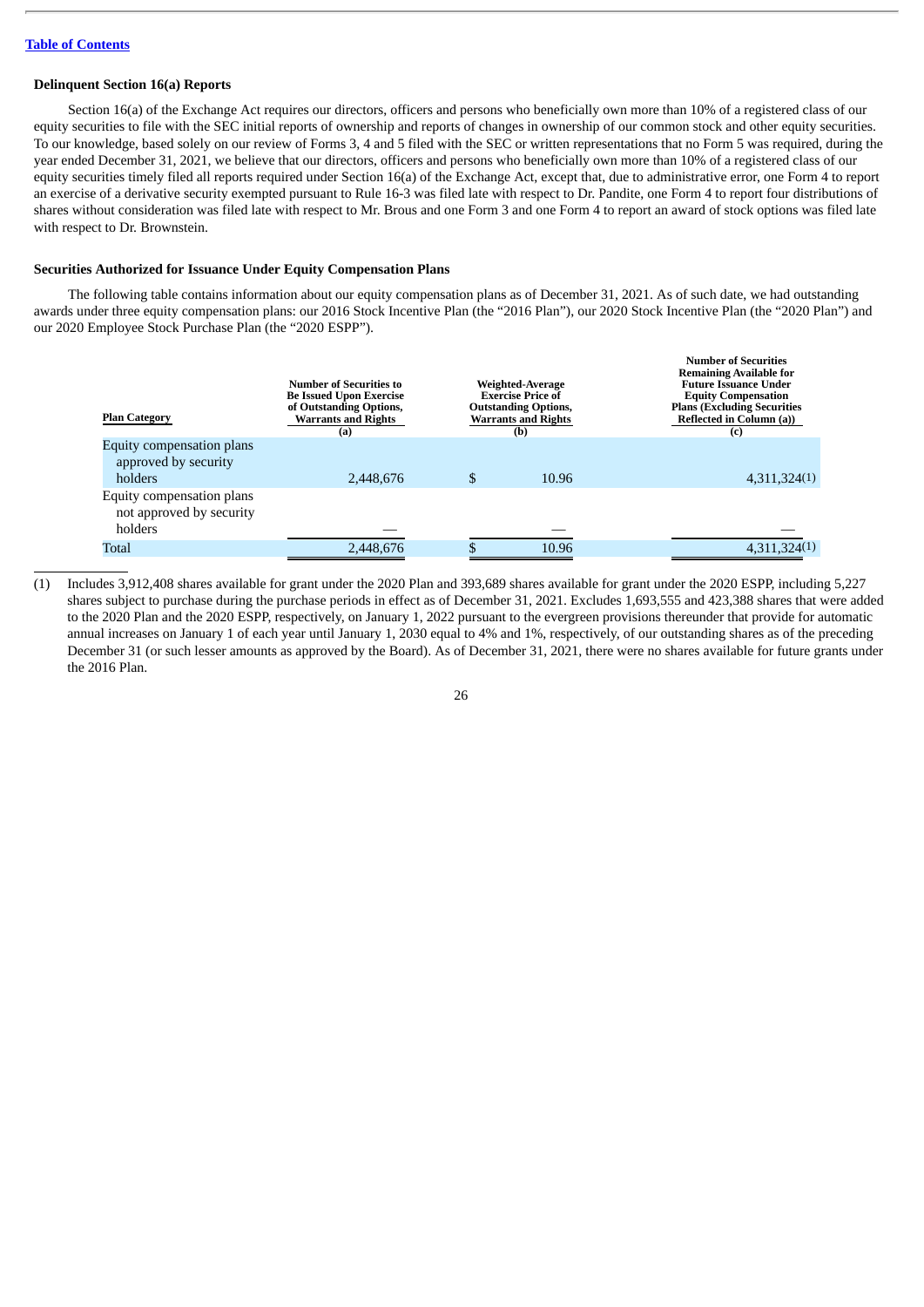# **CERTAIN RELATIONSHIPS AND RELATED PARTY TRANSACTIONS**

<span id="page-29-0"></span>The following is a summary of each transaction or series of similar transactions since January 1, 2020 or any currently proposed transaction, to which we were or are a party in which:

- the amount involved exceeds \$120,000; and
- any of our directors or executive officers, any holder of more than 5% of any class of our voting capital stock or any member of his or her immediate family had or will have a direct or indirect material interest, other than compensation and other arrangements that are described under the section titled "Executive Compensation" or that were approved by our Compensation Committee.

Beneficial ownership of securities is determined in accordance with the rules of the SEC and generally includes voting or investment power with respect to such securities.

### **Related Party Transactions**

### *Preferred Stock Financings*

In January 2020, with subsequent closings in February and March 2020, we completed an equity financing and issued and sold an aggregate of 550,571 shares of our Series B redeemable convertible preferred stock at a purchase price of \$62.88051 per share. We issued and sold the shares of Series B redeemable convertible preferred stock pursuant to a stock purchase agreement entered into with investors, for an aggregate purchase price of approximately \$34.62 million. Each share of our Series B redeemable convertible preferred shares automatically converted into 6.85 shares of our common stock immediately prior to the completion of our IPO in October 2020. The following table summarizes purchases of our Series B redeemable convertible preferred stock by related persons:

| Participant                                   | <b>Shares of Series B Redeemable</b><br><b>Convertible Preferred Stock</b> | <b>Total Purchase</b><br>Price |
|-----------------------------------------------|----------------------------------------------------------------------------|--------------------------------|
| ECMC Group, Inc.                              | 79.516                                                                     | \$5,000,006.63                 |
| Entities affiliated with Daniel A. Traylor    | 47,709                                                                     | \$2,999,966.25                 |
| Entities affiliated with Delphinium, Inc.     | 31,806                                                                     | \$1,999,977.50                 |
| Clark BP. LLC                                 | 15.609                                                                     | \$981,501.88                   |
| Entities affiliated with Josiah Hornblower    | 10.337                                                                     | \$649,995.83                   |
| Entities affiliated with G. Walter Loewenbaum | 3,976                                                                      | \$ 250,012.91                  |
| Entities affiliated with Tyler Brous          | 3,976                                                                      | \$ 250,012.91                  |
| Taylor Schreiber, M.D., Ph.D.                 | 397                                                                        | 24,963.56<br>\$.               |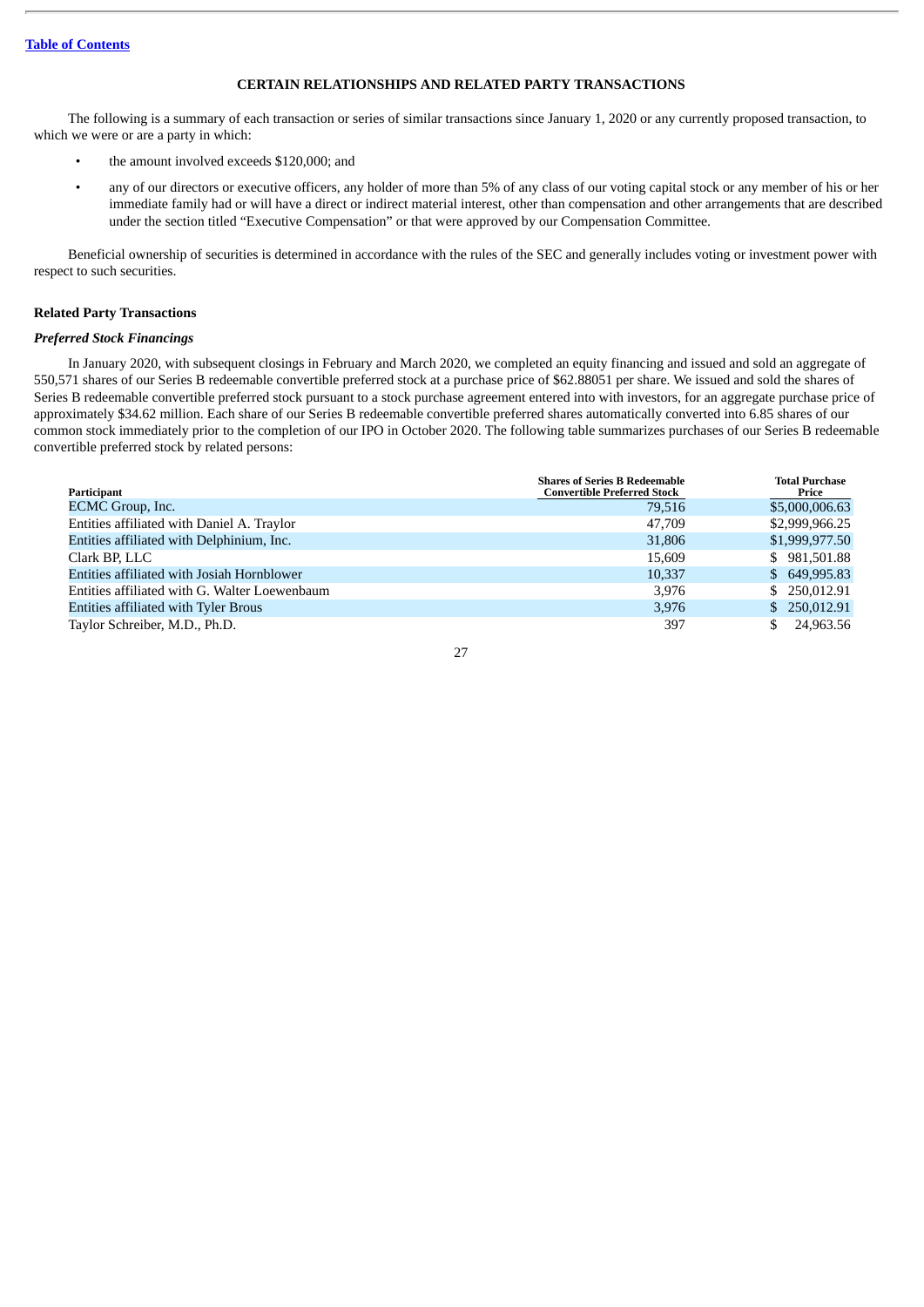In June 2020, we issued and sold an aggregate of 1,319,964 shares of our Series B-1 redeemable convertible preferred stock at a purchase price of \$62.88051 per share. We issued and sold the shares of Series B-1 redeemable convertible preferred stock pursuant to a stock purchase agreement entered into with investors, for an aggregate purchase price of approximately \$83.0 million. Each share of our Series B-1 redeemable convertible preferred shares automatically converted into 6.85 shares of our common stock immediately prior to the completion of our IPO in October 2020. The following table summarizes purchases of our Series B-1 redeemable convertible preferred stock by related persons:

|                                                    | <b>Shares of Series B-1</b><br>Redeemable |                                |  |
|----------------------------------------------------|-------------------------------------------|--------------------------------|--|
| Participant                                        | Convertible<br><b>Preferred Stock</b>     | <b>Total Purchase</b><br>Price |  |
| Redmile Biopharma Investments II, L.P.             | 318,064                                   | \$20,000,026.54                |  |
| Entities affiliated with Fidelity Investments      | 318,064                                   | \$20,000,026.50                |  |
| Entities affiliated with Janus Henderson           | 190,838                                   | \$11,999,990.80                |  |
| Entities affiliated with EcoR1 Capital LLC         | 159,032                                   | \$10,000,013.28                |  |
| Entities affiliated with Hatteras Venture Partners | 79,516                                    | \$5,000,006.63                 |  |
| Entities affiliated with Delphinium, Inc.          | 25,762                                    | \$1,619,927.70                 |  |
| ECMC Group, Inc.                                   | 15,903                                    | 999,988.75                     |  |
| Entities affiliated with Tyler Brous               | 12,720                                    | \$<br>799,840.09               |  |
| Entities affiliated with G. Walter Loewenbaum      | 10,338                                    | 650,058.71<br>\$               |  |
| Clark BP, LLC                                      | 7,952                                     | 500.025.82<br>\$               |  |

### *Second Amended and Restated Investors' Rights Agreement*

We are party to a second amended and restated investors' rights agreement effective as of June 12, 2020 (the "IRA") with our stockholders who previously held our redeemable convertible preferred stock and certain other stockholders. The IRA provides these holders with certain registration rights, including the right to demand that we file a registration statement or request that their shares be covered by a registration statement that we are otherwise filing. These registration rights will terminate no later than five years after the completion of our IPO or, with respect to any particular holder, at such time that such holder can sell its shares, under Rule 144 under the Securities Act or otherwise, during any 90-day period without registration.

### *Second Amended and Restated Voting Agreement*

We are party to a second amended and restated voting agreement effective as of June 12, 2020 (the "Voting Agreement") with our stockholders who previously held our redeemable convertible preferred stock and certain other holders of our capital stock, and entities affiliated with our two founders. All of our current directors, excluding Carrie Brownstein, were elected pursuant to the terms of this agreement. The Voting Agreement terminated upon completion of our IPO, and members previously elected to our Board pursuant to this agreement will continue to serve as directors until they resign, are removed or their successors are duly elected by the holders of our common stock.

### *Second Amended and Restated Right of First Refusal and Co-Sale Agreement*

We are party to a second amended and restated right of first refusal and co-sale agreement effective as of June 12, 2020 (the "ROFR Agreement") with our stockholders who previously held our redeemable convertible preferred stock and certain other holders of our capital stock. The ROFR Agreement terminated upon completion of our IPO.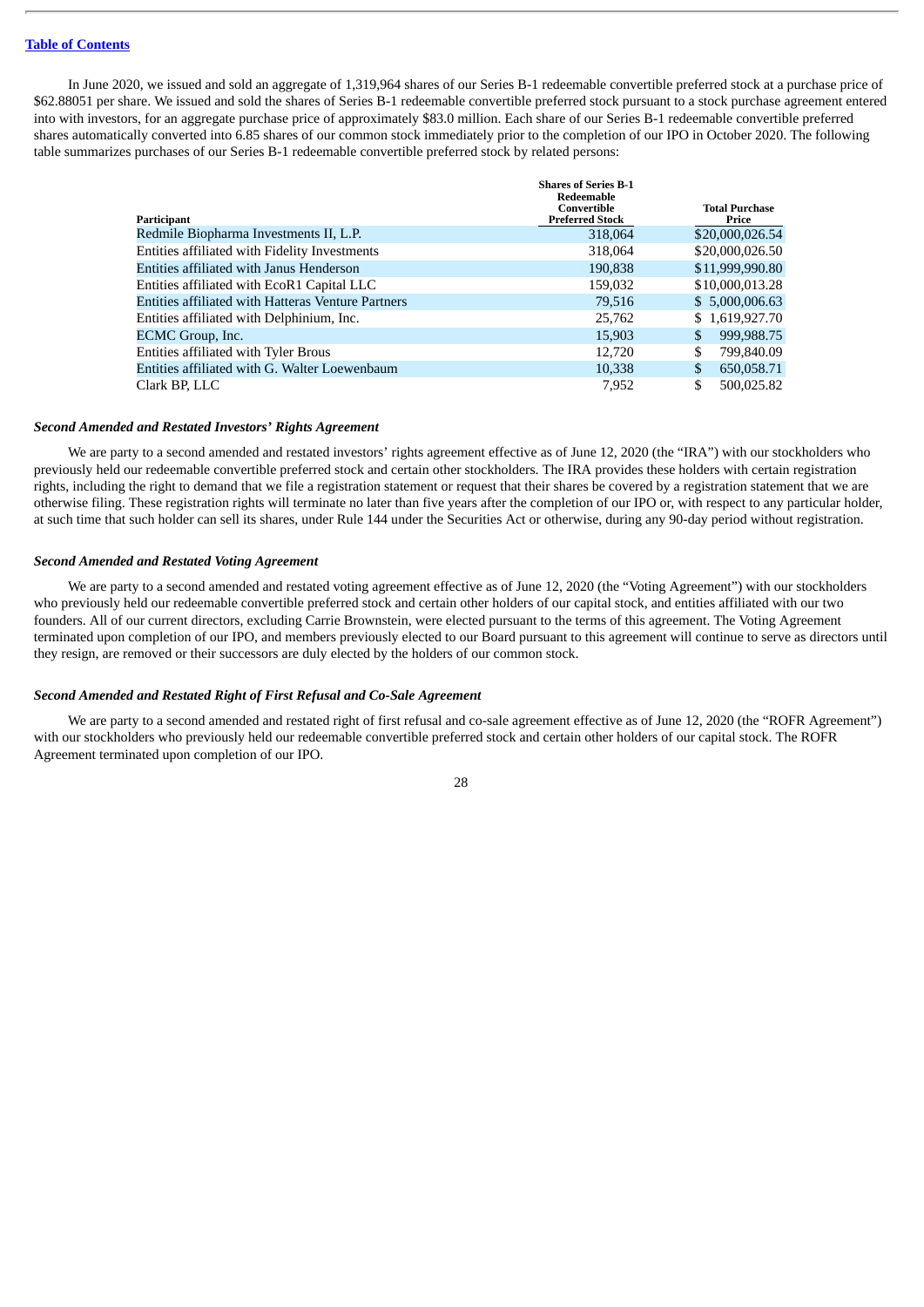### *Takeda Collaboration Agreement*

On August 8, 2017, we entered into a Collaboration Agreement (the "Collaboration Agreement") with Millennium Pharmaceuticals, Inc. ("Takeda"), a wholly owned subsidiary of Takeda Pharmaceutical Company, Ltd. The Collaboration Agreement was subsequently amended in April 2018, October 2018 and March 2020.

Pursuant to the Collaboration Agreement, we were required to use our commercially reasonable efforts to conduct preclinical and Phase 1 clinical trials for two molecules, SL-279252 and SL-115154, and Takeda had an exclusive option to license one or both of these clinical-stage ARC molecules for a specified amount of time related to each respective Phase 1 trial. During the development phase of the Collaboration Agreement, we could not, by ourselves or through a third party, develop or commercialize a compound, molecule or product that targeted both PD-1 and OX40L, or a compound, molecule or product that targeted both CSF1R and CD40L. Additionally, under the Collaboration Agreement, Takeda was granted a time-limited right of first negotiation to enter into licenses for each molecule within a specified class of ARC molecules.

As of December 31, 2019, Takeda had a right to appoint a director to our Board and held an approximate 14% ownership interest in the Company's outstanding shares. As a result, all revenue, accounts receivable and deferred revenue related to the Collaboration Agreement in 2019 represented related party transactions. Following the completion of the IPO in October 2020, the director appointed by Takeda resigned from our Board. As of December 31, 2020, Takeda held an approximate 5.0% ownership interest in the Company's outstanding shares. Considering the resignation of the Takeda director and percent ownership as of December 31, 2020, the Company no longer considered Takeda a related party.

The Collaboration Agreement was mutually terminated pursuant to a termination agreement dated November 8, 2021 (the "Termination Agreement"). Under the terms of the Termination Agreement, the Company is not required to satisfy any remaining performance obligations, the Company will not make any payments to or receive any future milestone or royalty payments from Takeda and all options to license and rights of first negotiation held by Takeda under the Collaboration Agreement were terminated. The remaining deferred revenue was recognized as revenue in the fourth quarter of 2021. The Company received cash of \$3.6 million and \$14.0 million in the years ended December 31, 2021 and 2020, respectively, and recognized total revenue of \$82.0 million through December 31, 2021 under the Collaboration Agreement.

### *Indemnification Agreements and Compensation Arrangements*

In connection with our IPO, we entered into agreements to indemnify our directors and executive officers. These agreements, among other things, require us to indemnify these individuals for certain expenses (including attorneys' fees), judgments, fines and settlement amounts reasonably incurred by such person in any action or proceeding, including any action by or in our right, on account of any services undertaken by such person on behalf of the Company or that person's status as a member of our Board to the maximum extent allowed under Delaware law.

Additionally, we have entered into compensation arrangements with our named executive officers and directors, which are described elsewhere in the "Executive Compensation" and "Director Compensation" sections of this Proxy Statement.

### **Related Person Transaction Policy**

We have adopted a written related person transaction policy that sets forth our procedures for the identification, review, consideration and approval or ratification of related person transactions. For purposes of our policy, a related person transaction is a transaction, arrangement or relationship, or any series of similar transactions, arrangements or relationships, in which (i) the amount involved exceeds or is expected to exceed \$120,000, (ii) the Company or any of our subsidiaries is a participant and (iii) any related person (as defined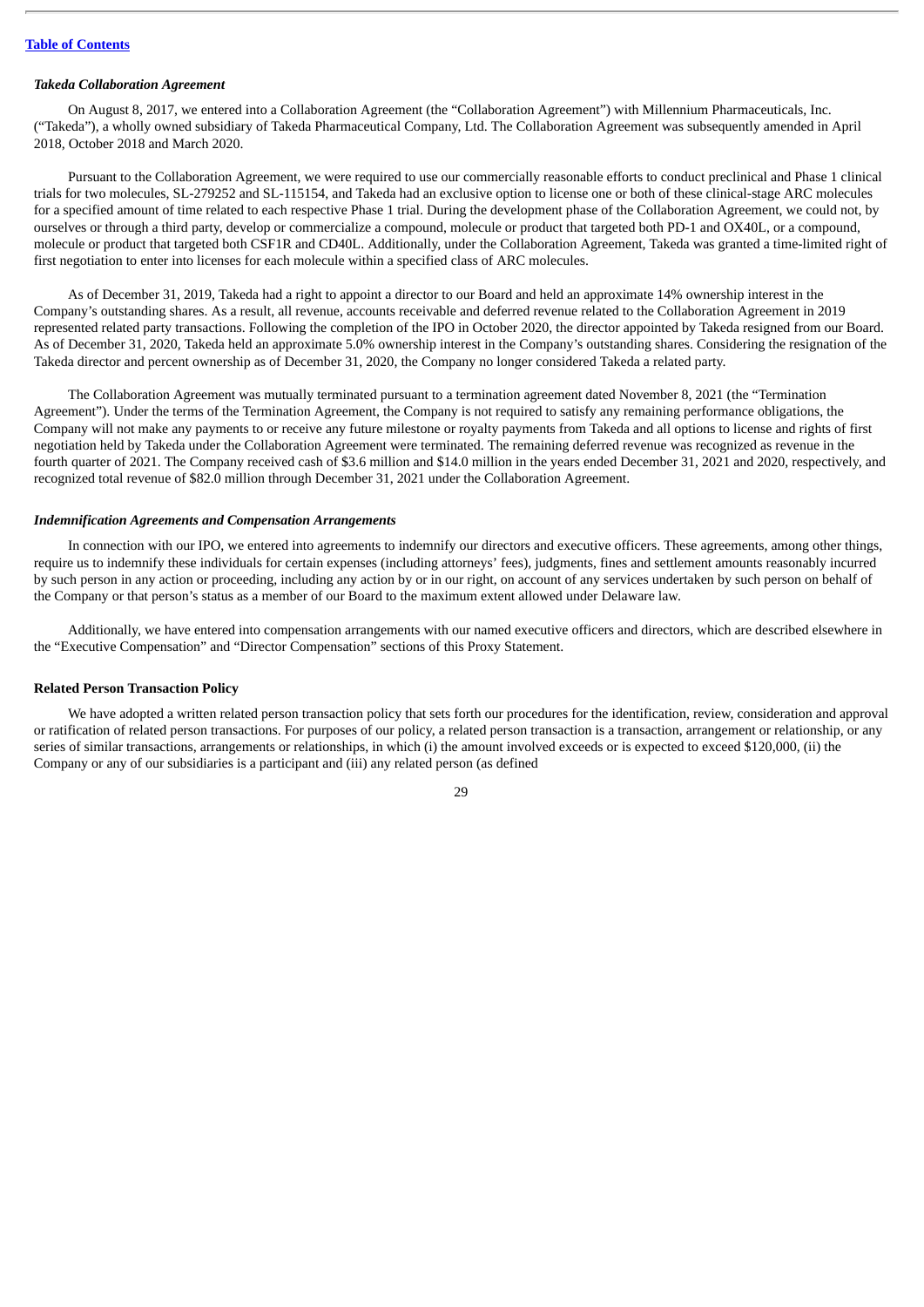above) has or will have a direct or indirect interest. Transactions involving compensation for services provided to us as an employee or director, among other limited exceptions, are deemed to have standing pre-approval by the Audit Committee but may be specifically reviewed if appropriate in light of the facts and circumstances.

Under the policy, if a transaction has been identified as a related person transaction, our Audit Committee must review the material facts and either approve or disapprove of the entry into the transaction. If advance approval of the transaction is not feasible, then the transaction will be considered and, if the Audit Committee determines it to be appropriate, ratified at the next regularly scheduled meeting. In addition, under our Code of Business Conduct and Ethics, our employees and directors have an affirmative responsibility to avoid activities that create or give the appearance of a conflict of interest, and directors and executive officers must consult and seek prior approval of potential conflicts of interest from the Audit Committee. In considering related party transactions, our Audit Committee will take into account the relevant available facts and circumstances including, but not limited to:

- whether the transaction is on terms no less favorable than terms generally available to an unaffiliated third party under the same or similar circumstances; and
- the extent of the related person's interest in the transaction.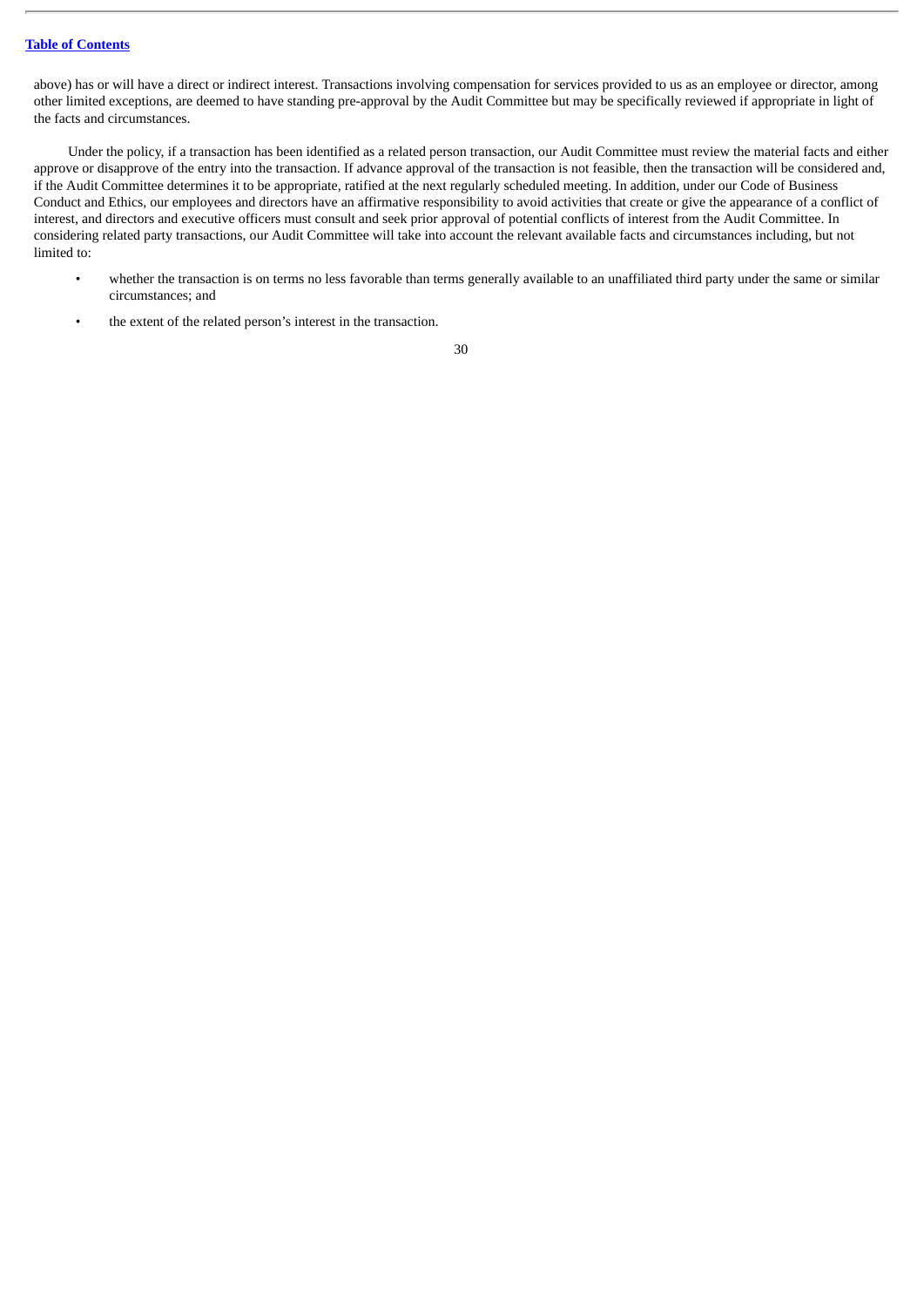### **OTHER MATTERS**

### <span id="page-33-0"></span>**Stockholder Proposals and Director Nominations for Next Year's Annual Meeting**

Pursuant to Rule 14a-8 of the Exchange Act, stockholders who wish to submit proposals for inclusion in the proxy statement for the 2023 Annual Meeting of Stockholders must send such proposals to our Corporate Secretary at the address set forth on the first page of this Proxy Statement. Such proposals must be received by us as of the close of business (6:00 p.m. Eastern Time) on December 22, 2022 and must comply with Rule 14a-8 of the Exchange Act. Such proposals may or may not be included in the proxy statement.

As set forth in our bylaws, if a stockholder intends to make a nomination for director election or present a proposal for other business (other than pursuant to Rule 14a-8 of the Exchange Act) at the 2023 Annual Meeting of Stockholders, the stockholder's notice must be received by our Corporate Secretary at the address set forth on the first page of this Proxy Statement no earlier than the 120th day and no later than the 90th day before the anniversary of the last annual meeting; provided, however, that if the date of the annual meeting is more than 30 days before or more than 60 days after such anniversary date, the stockholder's notice must be delivered not earlier than the close of business on the 120th day prior to such annual meeting and not later than the close of business on the later of the 90th day prior to such annual meeting or the 10th day following the date on which the first public announcement of the date of such annual meeting is made by the Company. Therefore, unless the 2023 Annual Meeting of Stockholders is more than 30 days before or more than 60 days after the anniversary of the Annual Meeting, notice of proposed nominations or proposals (other than pursuant to Rule 14a-8 of the Exchange Act) must be received by our Corporate Secretary no earlier than February 7, 2023 and no later than the close of business (6:00 p.m. Eastern Time) on March 9, 2023. Any such director nomination or stockholder proposal must be a proper matter for stockholder action and must comply with the terms and conditions set forth in our bylaws. If a stockholder fails to meet these deadlines and fails to satisfy the requirements of Rule 14a-4 of the Exchange Act, we may exercise discretionary voting authority under proxies we solicit to vote on any such proposal as we determine appropriate. In addition to satisfying the deadlines in the advance notice provisions of our bylaws, a stockholder who intends to solicit proxies in support of nominees submitted under these advance notice provisions for the 2023 Annual Meeting must provide the notice required under Rule 14a-19 of the Exchange Act to our Corporate Secretary in writing not later than the close of business (6:00 p.m. Eastern Time) on April 10, 2023.

### **Delivery of Documents to Stockholders Sharing an Address**

A number of brokerage firms have adopted a procedure approved by the SEC called "householding." Under this procedure, certain stockholders who have the same address and do not participate in electronic delivery of proxy materials will receive only one copy of the proxy materials, including this Proxy Statement, the Notice and our Annual Report on Form 10-K for the year ended December 31, 2021, until such time as one or more of these stockholders notifies us that they wish to receive individual copies. This procedure helps to reduce duplicate mailings and save printing costs and postage fees, as well as natural resources. If you received a "householding" mailing this year and would like to have additional copies of the proxy materials mailed to you, please send a written request to our Corporate Secretary at the address set forth on the first page of this Proxy Statement, or call (512) 900-4690, and we will promptly deliver the proxy materials to you. Please contact your broker if you received multiple copies of the proxy materials and would prefer to receive a single copy in the future, or if you would like to opt out of "householding" for future mailings.

### **Availability of Additional Information**

We will provide, free of charge, a copy of our Annual Report on Form 10-K for the year ended December 31, 2021, including exhibits, on **the written or oral request of any stockholder of the Company.** Please send a written request to our Corporate Secretary at the address set forth on the first page of this Proxy Statement or call the number above.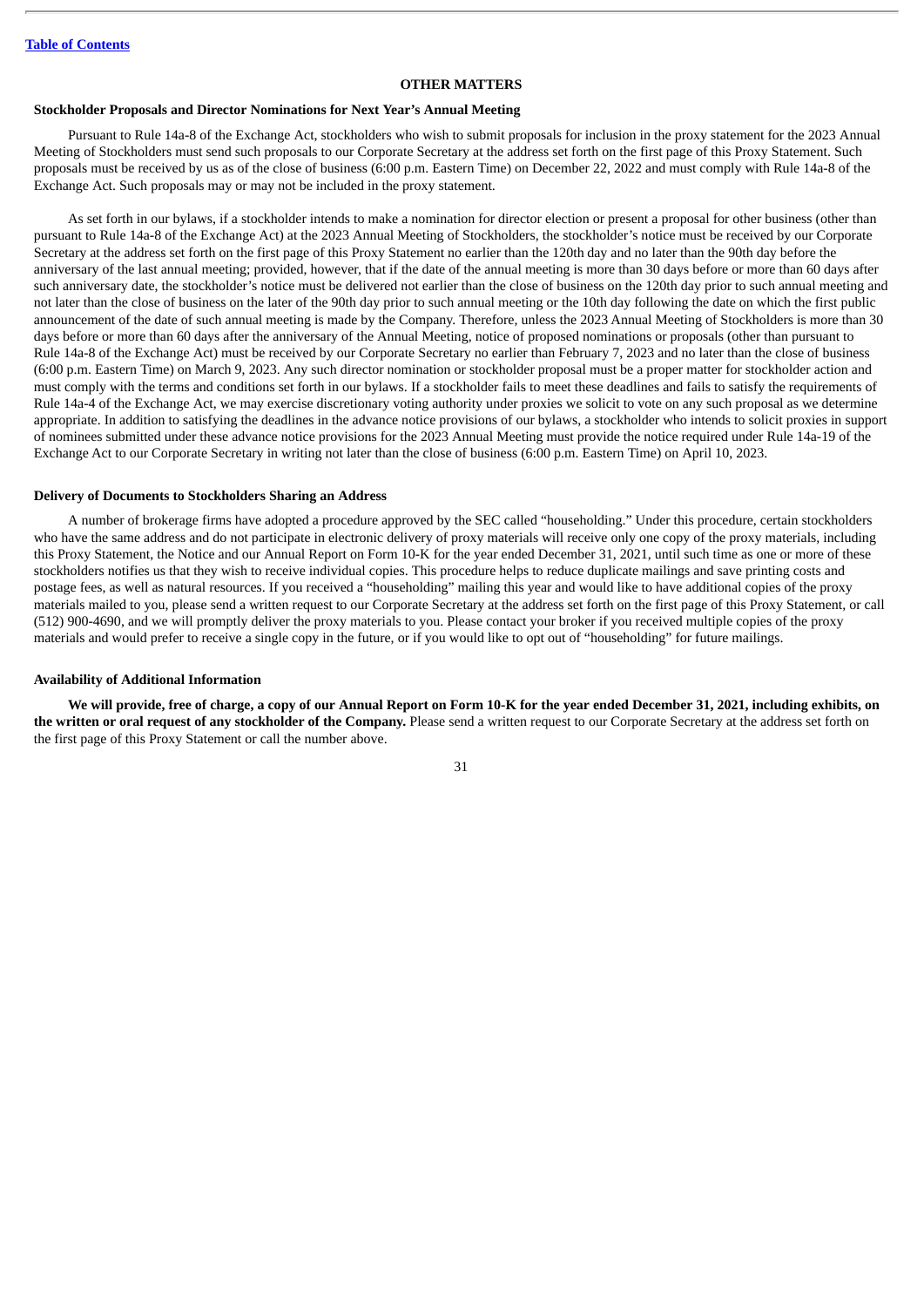

| YOUR VOTE IS IMPORTANT! PLEASE VOTE BY: |                                                                                                                                                               |  |  |  |
|-----------------------------------------|---------------------------------------------------------------------------------------------------------------------------------------------------------------|--|--|--|
| 题                                       | <b>INTERNET</b><br>Go To: www.proxypush.com/STTK<br>Cast your vote online<br>Have your Proxy Card ready<br>Follow the simple instructions to record your vote |  |  |  |
|                                         | PHONE Call 1-866-870-7493<br>Use any touch-tone telephone<br>Have your Proxy Card ready<br>Follow the simple recorded instructions                            |  |  |  |
|                                         | MAIL<br>Mark, sign and date your Proxy Card<br>Fold and return your Proxy Card in the postage-paid<br>envelope provided                                       |  |  |  |



**Annual Meeting of Stockholders** 

For Stockholders of record as of April 14, 2022

Tuesday, June 7, 2022 DATE: TIME: 11:00 AM, Eastern Time

PLACE: Annual Meeting to be held live via the Internet. Please visit www.proxydocs.com/STTK for more details.

### This proxy is being solicited on behalf of the Board of Directors

The undersigned hereby appoints Taylor Schreiber, Andrew R. Neill and Erin Ator Thomson (the "Named Proxies"), and each of them, with power to act without the others and with power of substitution, as proxies and attorneys-in-fact and hereby authorizes them to represent and vote, as provided on the reverse side, all the shares of Shattuck Labs, Inc. Common Stock whic other business as may properly come before the Annual Meeting of Stockholders of the Company to be held at 11:00 a.m. (Eastern Time) on Tuesday, June 7, 2022 live via the Internet or any adjournment or postponement thereof, with all powers which the undersigned would possess if present at the Meeting.

THIS PROXY CARD, WHEN PROPERLY EXECUTED AND RETURNED, WILL BE VOTED IN THE MANNER DIRECTED HEREIN BY THE UNDERSIGNED. IF NO DIRECTION IS MADE BUT THE CARD IS SIGNED, THIS PROXY CARD WILL BE VOTED FOR THE ELECTION OF ALL NOMINEES UNDER PROPOSAL 1 AND FOR PROPOSAL 2 AND IN THE DISCRETION OF THE PROXIES WITH RESPECT TO SUCH OTHER<br>BUSINESS AS MAY PROPERLY COME BEFORE THE MEETING AND ANY POSTPONEMENTS OR ADJOURMENTS THEREOF. IN THE EVENT THAT ANY OF THE NOMINEES NAMED ON THE REVERSE SIDE OF THIS FORM ARE UNAVAILABLE FOR ELECTION OR UNABLE TO SERVE, THE SHARES REPRESENTED BY THIS PROXY MAY BE VOTED FOR A SUBSTITUTE NOMINEE SELECTED BY THE BOARD OF DIRECTORS.

You are encouraged to specify your choice by marking the appropriate box (SEE REVERSE SIDE) but you need not mark any box if you wish to vote in<br>accordance with the Board of Directors' recommendation. The Named Proxies can this card.

PLEASE BE SURE TO SIGN AND DATE THIS PROXY CARD AND MARK ON THE REVERSE SIDE